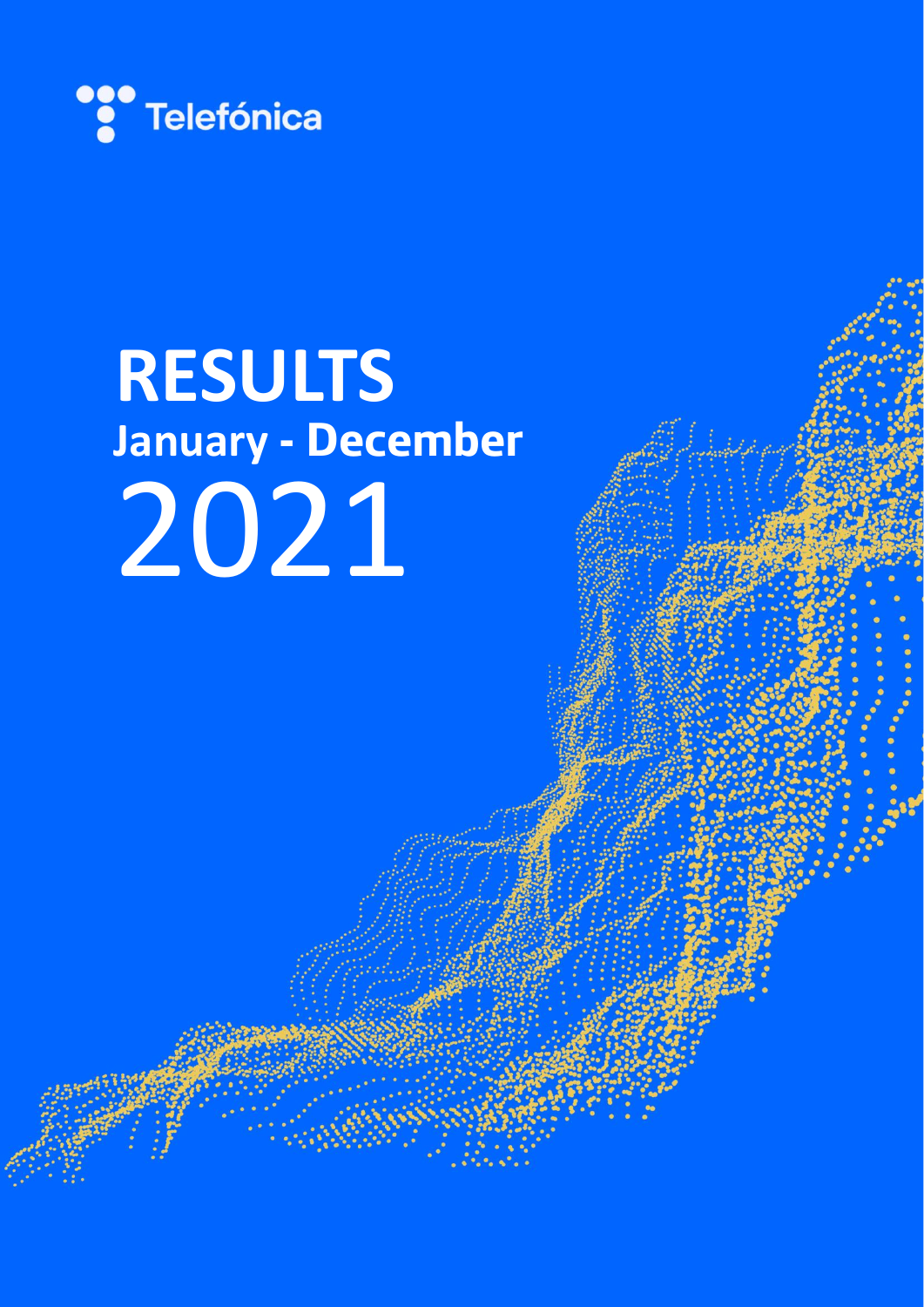

# **TABLE OF CONTENTS**

# **TELEFÓNICA**

| <b>Financial results highlights</b>      | 3              |
|------------------------------------------|----------------|
| <b>Strategy update</b>                   | $\overline{7}$ |
| <b>Operational performance</b>           | 11             |
| <b>Financial performance</b>             | 14             |
| <b>Performance by segment</b>            | 19             |
| <b>Telefónica España</b>                 | 20             |
| <b>Telefónica Deutschland</b>            | 22             |
| Virgin Media - O2 UK                     | 24             |
| <b>Telefónica Brasil</b>                 | 26             |
| Telefónica Infra                         | 28             |
| <b>Telefónica Tech</b>                   | 29             |
| <b>Telefónica Hispam</b>                 | 30             |
|                                          |                |
| <b>Appendix</b>                          | 33             |
| <b>Consolidated financial statements</b> | 33             |
| Alternative performance measures         | 37             |
| Disclaimer                               | 41             |

The financial information related to January-December 2021 contained in this document has been prepared under International Financial Reporting Standards (IFRS), as adopted by the European Union, which do not differ for the purposes of the Telefónica Group, from IFRS as issued by the International Accounting Standards Board (IASB).

Telefónica's management model, regional and integrated, means that the legal structure of the companies is not relevant for the release of Group financial information, and therefore, the operating results of each of these business units are presented independently, regardless of their legal structure. For the purpose of presenting information on a business unit basis, revenue and expenses arising from invoicing among companies within Telefónica's perimeter of consolidation for the use of the brand and *management contracts have been excluded from the operating results for each business unit. This breakdown of the results does not affect Telefónica's consolidated earnings.*

The English language translation of the consolidated financial statements originally issued in Spanish has been prepared solely for the convenience of English speaking readers. Despite all the efforts devoted to this translation, certain omissions or approximations may subsist. Telefónica, its representatives and employees decline all responsibility in this regard. In the event of a discrepancy, the *Spanish-language version prevails.*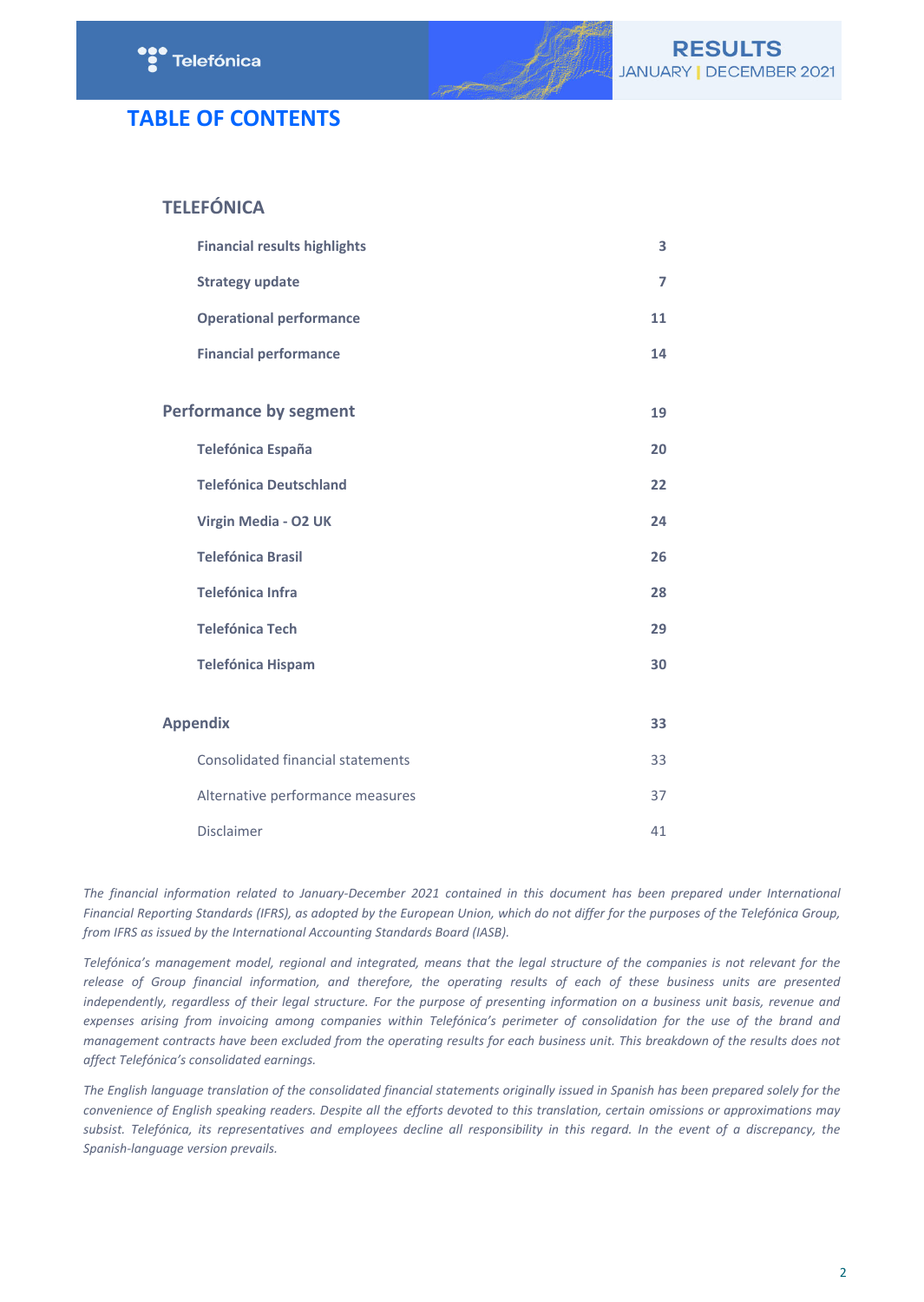

# <span id="page-2-0"></span>**Telefónica Q4 2021 Financial Results**

**24th February 2022**

# **Enabling sustainable growth**

## **2021: strategic execution delivers positive results**

- **Stronger position across our core markets:** in-market consolidation with the creation of VMO2 in the UK and the acquisition of Oi Group's mobile assets in Brazil (expected to close in H1 22). Spectrum acquisitions in the UK, Spain and Brazil further reinforce our competitive position, as did the recognition of the enhanced network quality in Germany. Fibre rollouts in Spain and Brazil continued at pace, while the Gigabit upgrade in the UK was completed. Digital Consumer Ecosystem launched in Spain and Brazil (connectivity, entertainment, home, wellness, finance).
- **Reduced exposure to Hispam:** execution of portfolio simplification and value crystallisation (sale of Costa Rica & El Salvador at >7x EV/OIBDA, sale of fibre assets). New regional operating model in place, together with CapEx optimisation (including new fibre vehicles in Chile and Colombia) and more debt allocated in local currencies allows for a 22% y-o-y capital employed reduction and reduced volatility.
- **T. Tech:** firmly established as key growth driver, with revenues up 33.6% in 2021 to c. €1bn. Capabilities proactively reinforced through acquisitions, including Cancom UK&I, Altostratus and Geprom (industry 4.0 in Q4 21).
- **T. Infra:** sale of Telxius towers at a record multiple, fibre vehicles (UGG in Germany and FiBrasil in Brazil) with commercialisation and deployment ongoing allow the creation of growth opportunities, together with a pipeline of potential value-accretive infra deals.
- **Streamlined and digital operating model**; i) efficiency gains through digitalisation (80% of processes digitised) and technology (5G, fibre, Open RAN, green energy); ii) agile and flexible work and new social plan for employment in Spain; and iii) innovation driver (core and open).
- **Sustainability at the core:** "E": Telefónica has been included the in 'A list' by Carbon Disclosure Project (CDP) for the 8<sup>th</sup> consecutive year, with initiatives such as energy agreements (PPA) in Spain proving good for business and the environment; "S": efforts to connect the unconnected recognised by the World Benchmarking Alliance (Telefónica ranked 1<sup>st</sup> worldwide in Digital Inclusion); "G": restructuring of Board and Committees resulted in more independent members  $(9/15)$  and women now making up 33% of the governing body.

# **Operational highlights**

- Group accesses grew 3%<sup>1</sup> vs. 2020, with good traction in strategic areas that are key to economic growth. UBB, fibre and mobile contract accesses up  $+8\%$ ,  $+23\%$  and  $+6\%$  y-o-y, respectively.
- **Continued investments in growth opportunities**; ~45% of CapEx (ex spectrum) devoted to NGN (fibre, 5G,...), whilst promoting more inclusive connectivity through digitalisation.
- **Improving commercial momentum** by leveraging superior connectivity and outstanding digital experiences across highly efficient networks, which are undergoing continuous improvement.
- Steady progress in **customer engagement**; enhanced customer loyalty, churn reduced by 0.2 p.p. q-o-q to 2.5%.
- Placing customers' privacy first, by providing transparency centres to ensure customers have greater control over the use of their data.

<sup>&</sup>lt;sup>1</sup> Including 100% of VMO2 accesses and excluding Costa Rica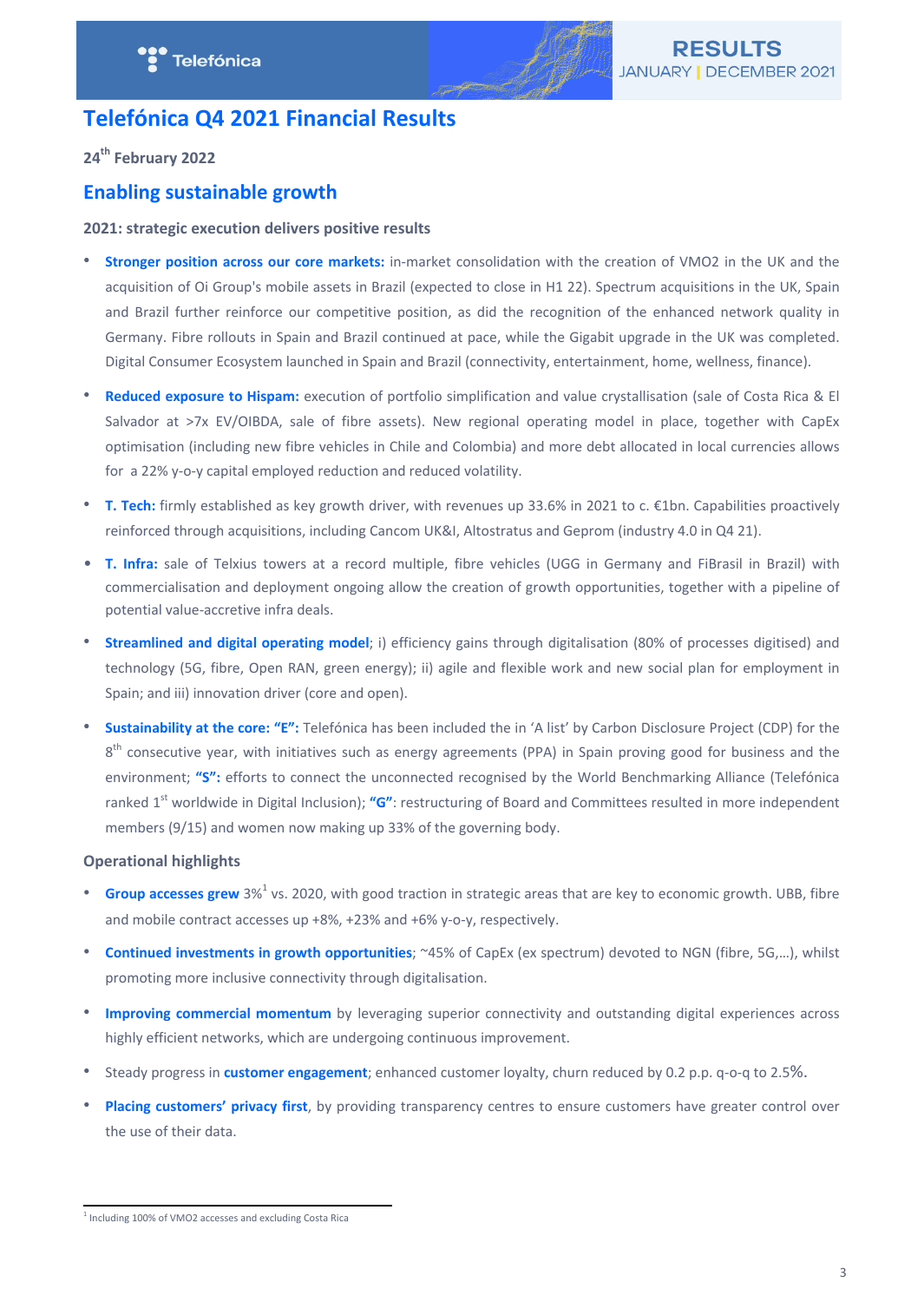

## **Financial highlights**

- In organic terms, revenues grew 3.1% and OIBDA 0.4% in Q4 21 (+2.0% and +1.4% in FY 21, respectively), the third consecutive quarter of revenue and OIBDA growth.
- **Reported revenues** reached  $\epsilon$ 9,674m in Q4 21, -11.3% y-o-y (-8.8% y-o-y to  $\epsilon$ 39,277m in FY 21) mainly due to changes in the consolidation perimeter (T. UK, sale of Telxius towers and Costa Rica; -€1.8bn Q4 21, -€3.9bn FY 21).
- **Reported OIBDA** in Q4 21 (€1,363m) declined -63.7% y-o-y, affected by restructuring provisions of -€1.5bn mainly in Spain, changes to the consolidation perimeter of -€561m and by an impairment allocated to T. Peru of €393m. In FY 21, OIBDA totalled €21,983m, up 62.9% y-o-y, affected mainly by +€11.0bn of capital gains (VMO2, Telxius' & T. Deutschland's towers, T. Costa Rica, FibreCos),  $-\epsilon 1.3$ bn related to changes to the perimeter and  $-\epsilon 1.7$ bn of restructuring costs.
- Minor FX impact in Q4 21 (-0.3 p.p. y-o-y in revenues, -0.2 p.p. in OIBDA). Negative FX impact on FY 21 revenues amounted to €1,012m, with OIBDA affected by €371m. Free cash flow impact was contained to -€121m and structurally neutralised through natural hedges. At net debt level, the FX negative impact was  $\epsilon$ 139m.
- **OIBDA-CapEx** declined by 4.4% y-o-y in organic terms in FY 21, resulting from a 10.3% increase in CapEx, as investment reverted to pre-COVID-19 levels. The FY 21 **CapEx/Sales ratio** (ex-spectrum) of 14.2% was comfortably below the target of "up to normalised 15%", and ranged from 10.1% in Hispam to 19.7% in Brazil, with a benchmark level in Spain of 11.8%.
- **Net income** in Q4 21 amounted to -€1,198m, reflecting net exceptional items negatively impacting by €1.5bn. FY 21 net income totaled €8,137m, reflecting net exceptional items positively impacting by €6.2bn.
- **Underlying EPS** amounted to €0.07 in Q4 21 (-57.7% y-o-y) and €0.42 in FY 21 (-15.7% y-o-y).
- **Sequential improvement in FCF ex-spectrum payments** in Q4 21 to €1,273m (€869m in Q3 21). In FY 21, FCF ex spectrum reached a very solid amount of €3,755m.
- **Significant net debt reduction** of €9.2bn in FY 21 to €26.0bn as a result of completion of M&A deals together with resilient free cash flow generation. Net financial debt increased by  $\epsilon$ 4.1bn in Q4 21, primarily due the distribution of proceeds to Telxius minorities and the temporary advanced tax payments to be recovered in following quarters, and obligations derived from the spectrum auction in Brazil.
- **Increased sustainability-linked financing** with a new €750m Sustainable Bond issuance, bringing total financing obtained in ESG bonds over the last two years to  $\epsilon$ 3,250m. Furthermore, the company intends to increase ESG financing (including sustainability-linked loans) to over  $£10$ bn in the coming years. In Q1 22, Telefónica has refinanced its main  $E$ 5.5bn syndicated facility under sustainable criteria, extending its maturity to five years, with two annual extension options, up to a maximum maturity of seven years.

|                                                 |                 | <b>FY 21</b>                       |                                   | Q4 21           |                                    |                                   |  |
|-------------------------------------------------|-----------------|------------------------------------|-----------------------------------|-----------------|------------------------------------|-----------------------------------|--|
| $\epsilon$ in millions                          | <b>Reported</b> | <b>Reported</b><br>$y - o - y$ (%) | <b>Organic</b><br>$y - o - y (%)$ | <b>Reported</b> | <b>Reported</b><br>$y - o - y$ (%) | <b>Organic</b><br>$y - o - y$ (%) |  |
| <b>Revenues</b>                                 | 39,277          | (8.8)                              | 2.0                               | 9,674           | (11.3)                             | 3.1                               |  |
| <b>OIBDA</b>                                    | 21,983          | 62.9                               | 1.4                               | 1,363           | (63.7)                             | 0.4                               |  |
| <b>OIBDA</b> underlying                         | 13,023          | (10.1)                             |                                   | 3,226           | (13.6)                             |                                   |  |
| <b>Net Income</b>                               | 8,137           | n.s.                               |                                   | (1, 198)        | C.S.                               |                                   |  |
| <b>FCF</b><br>(incl. leases principal payments) | 2,648           | (44.8)                             |                                   | 1,177           | (40.9)                             |                                   |  |
| Net Financial Debt (€bn)<br>ex-leases           | 26.0            | (26.1)                             |                                   |                 |                                    |                                   |  |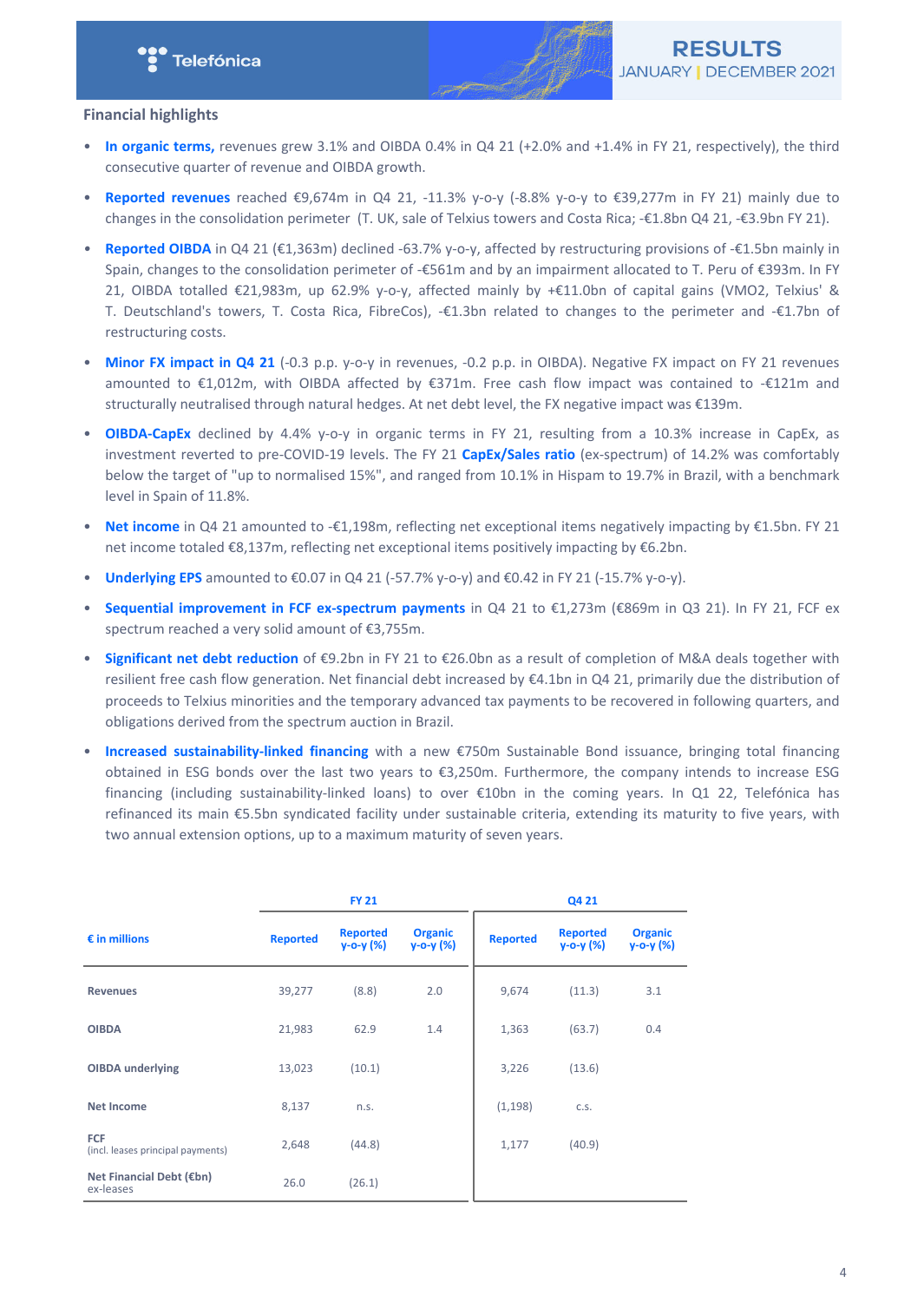## **2021 Guidance accomplishment and 2022 guidance targets**

## January-December 2021 results delivered guidance upgraded in Q2 21 results.

- Revenues and OIBDA; "stable to slight growth" (organic y-o-y). FY 21 Revenues +2.0% and OIBDA +1.4%.
- CapEx to Sales ex spectrum back to normalised levels of up to 15%. FY 21 at 14.2%.

# For 2022, financial targets as follows (organic induding 50% of VMO2JV)<sup>2</sup>:

- Revenues "low single digit growth"
- OIBDA "low single digit growth"
- CapEx (ex spectrum) to sales up to 15%

#### Telefónica also confirms its shareholder remuneration for 2021 and announced that for 2022.

- The second tranche of the 2021 dividend (€0.15 per share) will be paid in June 2022, through a voluntary scrip dividend.
- **Dividend for 2022** of €0.30 per share in cash, to be paid in December 2022 (€0.15 per share) and in June 2023 (€0.15 per share).
- To cancel 2.41%<sup>3</sup> of the Company's share capital held as treasury stock (as of 31/12/2021).
- For such purposes, the adoption of the corresponding corporate resolutions will be proposed to the AGM.

# TELEFÓNICA

## 2021 GUIDANCE

| <b>Financial Targets</b>                            | 2021 Guidance                                                      | Jan - Dec<br>2021 |
|-----------------------------------------------------|--------------------------------------------------------------------|-------------------|
| <b>Revenues (y-o-y organic)</b>                     | "Stable to slight growth"<br>(upgraded in H1 from "stabilisation") | 2.0%              |
| <b>OIBDA</b> (y-o-y organic)                        | "Stable to slight growth"<br>(upgraded in H1 from "stabilisation") | 1.4%              |
| CapEx/Sales (ex-spectrum &<br>obligations (Brazil)) | <b>Back to normalised level up to 15%</b>                          | 14.2%             |

financial information contained in the formation of the formation of the content/uploads/sites/sites/31t4-data.zip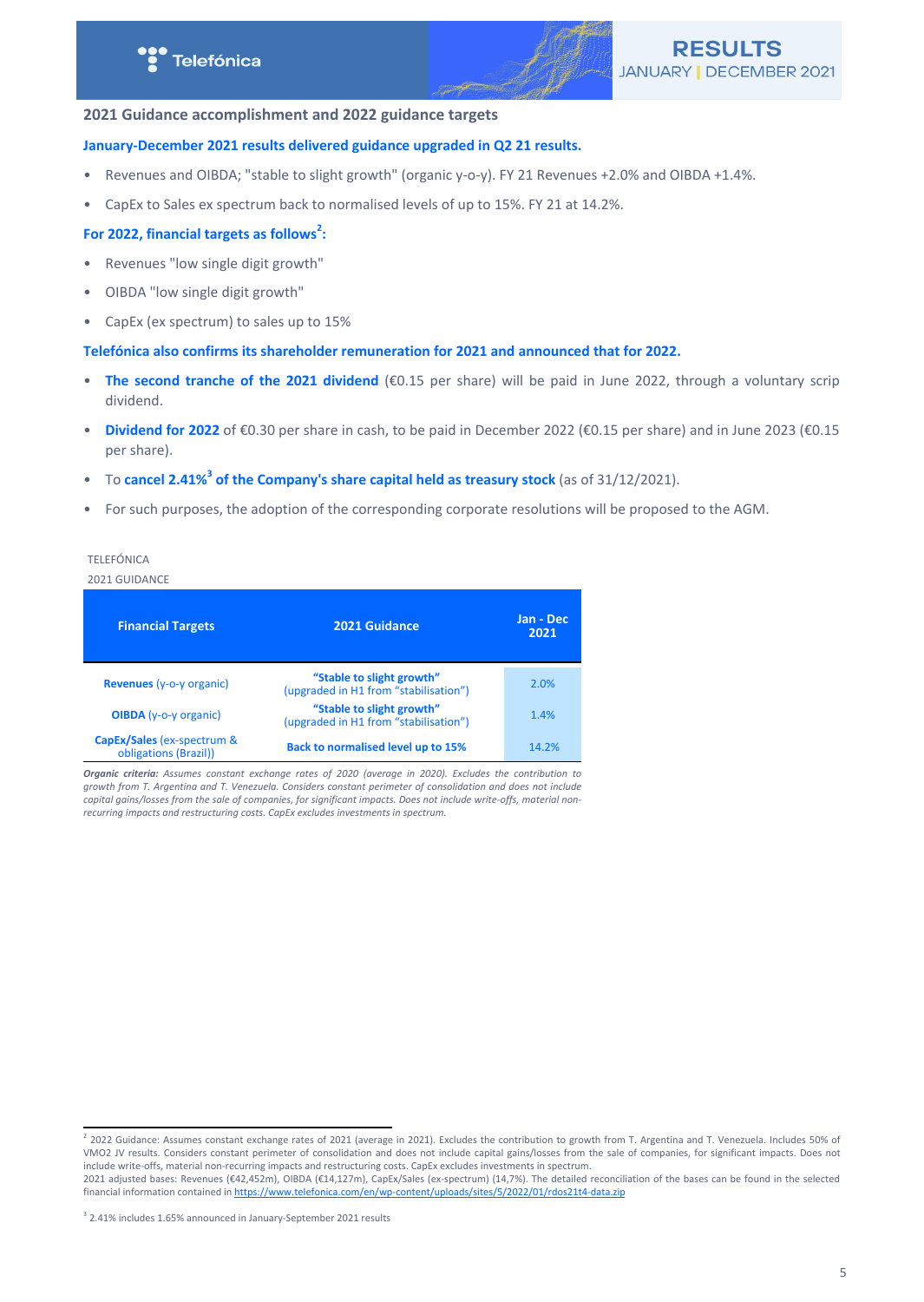

**Commenting on the results, José María Álvarez-Pallete, Chairman and Chief Executive Officer of Telefónica,** said:

*"The strength of our performance in 2021 demonstrates successful delivery against our strategic priorities and the*  fulfilment of our upgraded full year-targets. With continued positive momentum in y-o-y organic revenue and OIBDA growth, successful completion of M&A transactions and resilient free cash flow generation, we significantly reduced net *debt in the year, by more than €9bn.* 

We further enhanced our competitive position across core markets by driving market consolidation in the UK and Brazil, *acquiring additional spectrum in the UK, Spain and Brazil, and delivering incremental improvement in network quality in* Germany. Our approach to capital allocation remained unchanged, with priority firmly on developing new generation networks based on fibre and 5G, as reflected in the speed of our fibre rollout in Spain and Brazil, and the Gigabit upgrade of cable to fibre in the UK. These investments, coupled with our growing Digital Consumer Ecosystem portfolio, served to further enhance our customer experience, driving a positive y-o-y trend in total accesses supported by growth in high value UBB, fibre and contract mobile accesses.

*Our performance was further underpinned by accelerated growth in our T. Tech business where revenues increased by more than 30% y-o-y, as well as the highly value-accretive deals executed through T. Infra, including the sale of Telxius towers* at record multiples and advancing development of fibre vehicles. We made substantial progress in streamlining and digitalising our operating model and further reduced our exposure to Hispam by completing the sale of our Central America assets and implementing a new operating model.

In parallel, we reinforced our commitment to sustainability as an integral part of our day-to-day business. We continued to drive connectivity and connect the unconnected, bringing economic and social benefits as well as playing a crucial role in the decarbonisation of other sectors through digitalisation.

Looking ahead to 2022, we expect to continue delivering organic growth in both revenues and OIBDA, as we carry on transforming the business through efficiencies and accelerated digitalization. Investment peak remains behind, while we *manage resources according to pandemic evolution. As for dividends distribution, we propose 0.3 euros per share in cash."*

#### **Results presentation**

The management will host a webcast to discuss the results at 10:00am CET on  $24<sup>th</sup>$  February 2022. To access the webcast, please click **[here](https://edge.media-server.com/mmc/p/ouu23gcu)**[.](https://edge.media-server.com/mmc/p/ouu23gcu)

#### For more information, please contact:

Adrián Zunzunegui (adrian.zunzunegui@telefonica.com) Isabel Beltrán (i.beltran@telefonica.com) Torsten Achtmann (torsten.achtmann@telefonica.com) Phone: +34 91 482 8700 ir@telefonica.com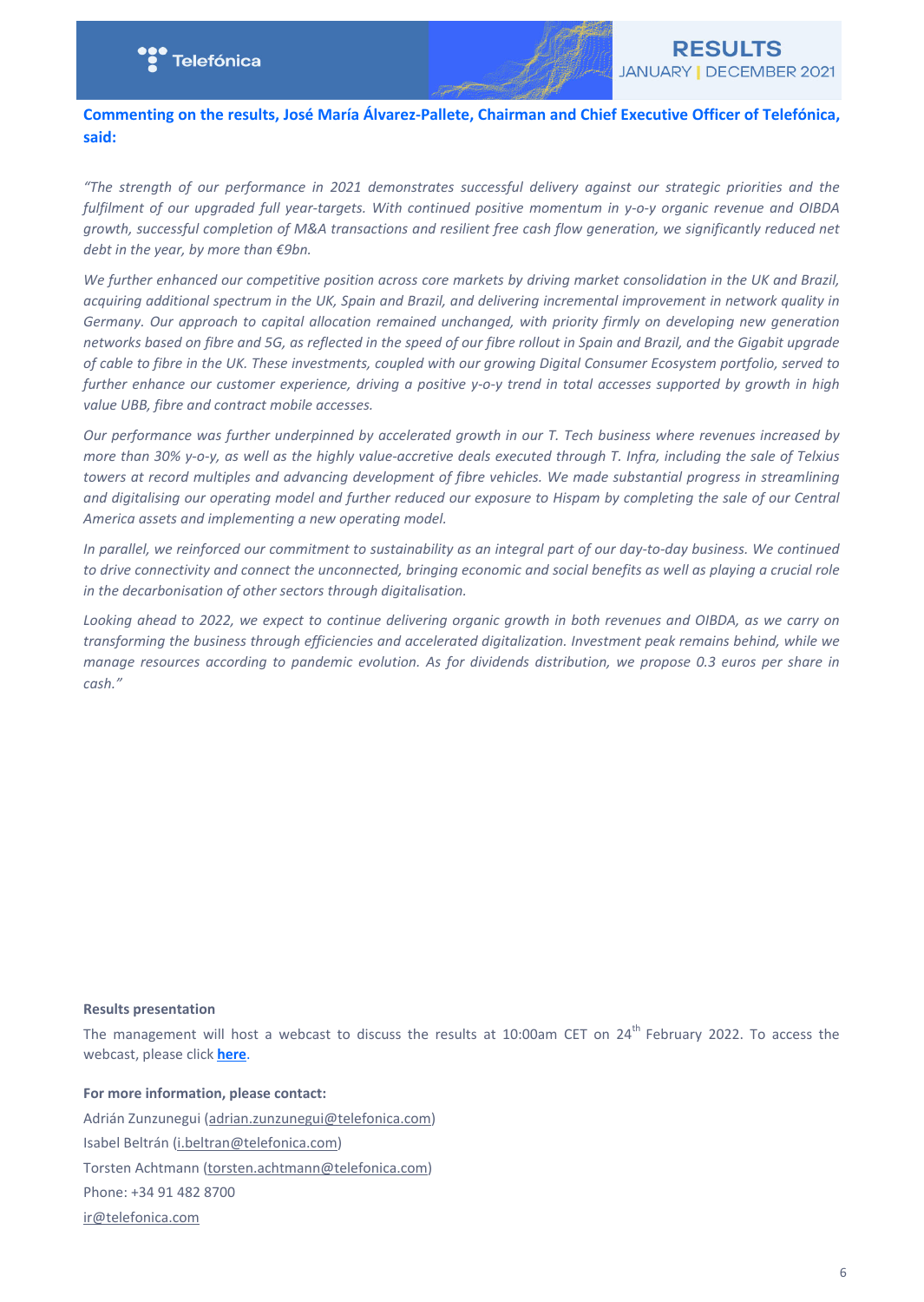

# <span id="page-6-0"></span>**Strategy update and key developments in Q4 21**

Focus on our core Spain, Germany, UK and Brazil businesses

**T.** España, which is back to top line growth in 2021 y-o-y, continues its transformation into a full fibre company, delivering Gigabit speeds and capturing network efficiencies. The company signed **long-term agreements to guarantee** renewable energy and stabilise pricing, as well as decommissioning legacy networks to support further efficiency improvement, with 1.4k copper COs closed to date and replaced by more efficient and future-proof FTTH infrastructure. 

T. España continued to deliver a leading **Digital Consumer Ecosystem** to residential customers, developing relevant digital services via partnerships, adding value to core connectivity and enhancing differentiation. During Q4 key developments included:

- In December, Telefónica secured the majority of the broadcasting rights to Spanish football league La Liga for five seasons (22/23 to 26/27). It was awarded the exclusive rights to five matches per matchday and three weekends which contain all matches (10 in total) for a total cost of  $E$ 520m per season, a 7% deflation versus the former contract on a like-for-like basis.
- In addition to providing exclusive sports content, Telefónica continues to improve its leading *entertainment hub* with the integration of Amazon Prime Video onto its platform. This already integrates Netflix (renewed until 2026 during Q4 21), Disney+, DAZN, LaLigaSports TV, ATRESplayer Premium and Mitele.

Digital services continued to grow steadily, with Movistar Cloud reaching 300k customers at the end of 2021 (+30% y-o-y) and Movistar Prosegur Alarmas 350k (+66% growth since JV was started in March 2020).

In the B2B segment, T. España launched **Fusion Digital Pymes**, a package of leading IT solutions tailored to cater to the needs of SMEs. In the corporate segment, Telefónica forged a partnership with the financial institution Caja Rural to accelerate the digitalisation of the company's c. 2,400 branches in Spain.

Telefónica became the first player to deliver **specialised 5G services to Corporations and Public Administrations** in Spain, with over 80 use cases already in its portfolio. The company also deployed the first European 5G SA private network with slicing capabilities to perform campus surveillance at Vigo University (in collaboration with other companies) and deployed a 4G private Industry 4.0 network for Renault at their Valladolid motor factory.

In Germany, the O<sub>2</sub> network achieved a "very good" score this year for the second time, according to Connect magazine test. The company maintained its focus on delivering a **leading 5G experience** to its customer base with continuous investment in network expansion, focus on fast 5G and top network performance. The 5G first sites using 700 MHz and 1800 Mz became operational in Q4 21, marking the start of accelerated 5G rollout. With this, the company remains on track to provide 50% 5G population coverage by the end of 2022, covering the whole of Germany by 2025. On December  $30<sup>th</sup>$  the 3G switch-off was completed, further improving T. Deutschland's energy efficiency. Through this and other measures, the company made steady progress towards its **energy efficiency** target of 87% (decline vs 2015) by 2025 (78% decline vs 2015 achieved in 2021).

**VMO2** integration continued at pace, with delivery of synergies across key areas. The company recently completed the upgrade of its entire network to Gigabit speeds (now offering average download speeds of 1,130Mbps, 22x faster than the national average), delivering nearly two-thirds of the Government's broadband target four years early and paving the way for future technologies.

VMO2 continued to improve the overall customer focused value proposition by announcing it will not be reintroducing roaming fees in Europe, making it the only big four mobile network in the UK not to bring back these charges.

The company's commitment to **sustainability and digital inclusion** remains at the core of the business. In 2021, **operational emissions** (Scopes 1 and 2) were reduced by 25% across the combined operations, with 100% of electricity used across owned sites coming from renewable sources. O2 continued to power the first ever National Databank in UK, whose goal is to help O2 get more than 255k people living in poverty get connected by the end of 2023, with a new partnership with The Big Issue to ensure that people who really need connectivity can have it, free of charge.

In **Brazil**, Vivo strengthened its competitive position by securing the 5G spectrum required for future growth, investing in nine spectrum blocks in 3,500 MHz, 2,300 MHz and 26 GHz. In fixed, Vivo continued to deploy new FTTH premises.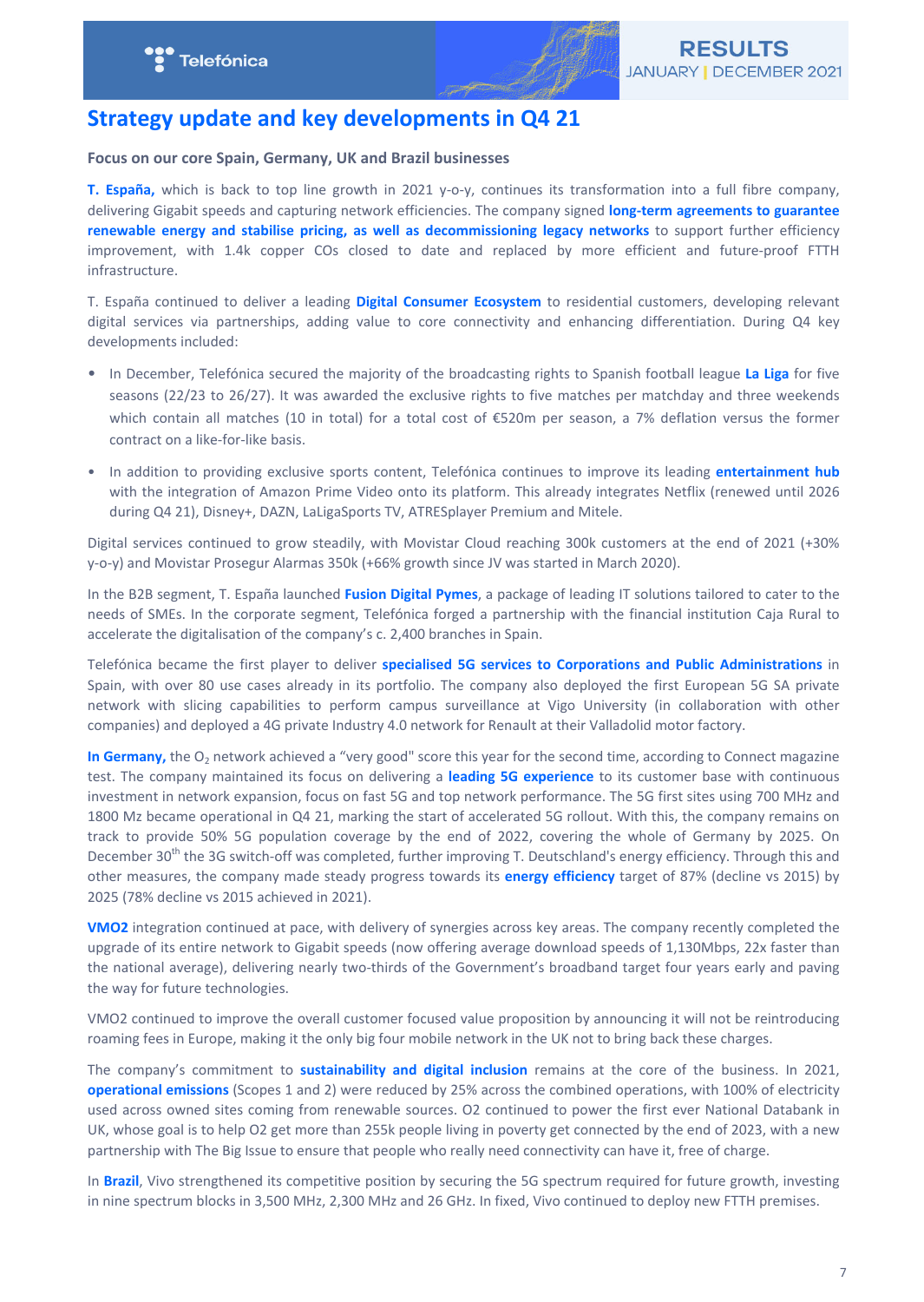

In addition, following receipt of final approvals, the acquisition of Oi's mobile asset is almost complete and will allow us to further improve the quality of our mobile network and reinforce Vivo's market- leading position.

As part of its commitment to becoming a **net-zero emissions** company, Vivo launched the first biogas plant in São Paulo and expanded its distributed generation project for renewable energy, with 21 plants in operation at end of 2021 and a total of 83 plants planned by mid-2022.

Vivo continues to be the clear mobile market leader with a growing customer base, offering the best connectivity and digital services to enhance lifetime value. Vivo is leveraging its unique position to become the reference **hub for** customers' digital lives, focusing on building relevant digital ecosystems in selected verticals such as health, financial services and education. The company has signed an investment contract with Ânima Holding S.A. for the constitution of a JV in the education sector to operate a digital platform. In entertainment, the Vivo Play app continues to aggregate multiple OTTs services such as Netflix, Prime video, Disney+, and Spotify.

#### **Reducing and optimising our exposure to Hispam portfolio**

Telefónica continued to reduce its exposure to the Hispam region and crystallise value from its assets, increasing the portion of debt denominated in local currencies and reducing capital employed. T. Hispam operates as an autonomous company with a hub of shared services delivering efficiencies, while capturing growth opportunities in main markets.

**T. Chile** launched its first 5G network in December, with a goal of upgrading more than 1.5k mobile sites in 24 months.

In **Colombia**, the InfraCo obtained regulatory approval, completing the sale of 60% to KKR in January 2022 (T. Colombia 40%; KKR 60%), at an implicit valuation of ~€0.4bn (c.20x OIBDA), reducing Telefónica's net debt by €0.2bn.

Telefónica also closed of the sale of T. El Salvador in January 2022 for ~€121m, after regulatory approvals. With this transaction, the company completed its exit from Central America at an average 7x OIBDA multiple.

In addition, T. Hispam maintained its commitment to support socioeconomic growth by launching CIV-LAC, a regional corporate entrepreneurial platform. The initiative will help scale up  $\sim$ 600 startups through open innovation processes with large and medium-sized Spanish and Latam companies, thereby helping to boost the digital ecosystem.

# Telefónica Tech – a global digital business

**T. Tech** continued to deliver superior results across its fast-growing businesses (Cloud, Cybersecurity, IoT and Big Data) with revenue growth increasing by 50.3% y-o-y in Q4 21, +33.6% in FY 21 (reaching almost €1bn of revenues).

T. Tech continued to focus on *increasing its capabilities through new acquisitions*. In Q4 21, T. Tech acquired the Spanish IT specialist **Geprom**, reinforcing its capabilities in Industry 4.0, with over 40 IoT advanced solutions experts focused on industrial automation. In parallel, T. Tech's value proposition was enhanced with further **partnerships:** 

- In Cloud, T. Tech and **Microsoft** announced new hybrid cloud solutions for Public Administrations.
- In Security, T. Tech and **Fortinet** launched the new Secure SD-Wan global service, as well as delivering new Identity Security Managed services with CyberArk. T. Tech also announced a strategic partnership with Darwin to build a security solution for the communication channels of connected autonomous vehicles.
- In Mobility, T. Tech announced it will join Spanish infrastructure operator **Ferrovial** in AIVIA Orchestrated Connected Corridors, an initiative to develop 5G smart roads and advanced monitoring, sensing and simulation technology.
- T. Tech and **Ecoembes**, a non-profit environmental organisation, have collaborated on a pioneering project in Spain which focuses on smart recycling bins.
- T. Tech teamed up with **Goodjob Foundation** to boost the integration of people with disabilities in the workplace, hiring >30 people and providing them with Cybersecurity training so they can work in a Security Operations Centre.

#### Continued development of Telefónica Infra – our growing global infrastructure business

• **T.** Infra continued to manage the Group's valuable assets while enabling further growth for our operating units via alternative investment models. In addition, the company continued to analyse the market for potential valueaccretive deals, creating optionality for the Group's different asset classes.

This potential for value crystallisation was made clear after the completion of relevant deals in 2021, including the sale of Telxius towers to ATC at record multiples.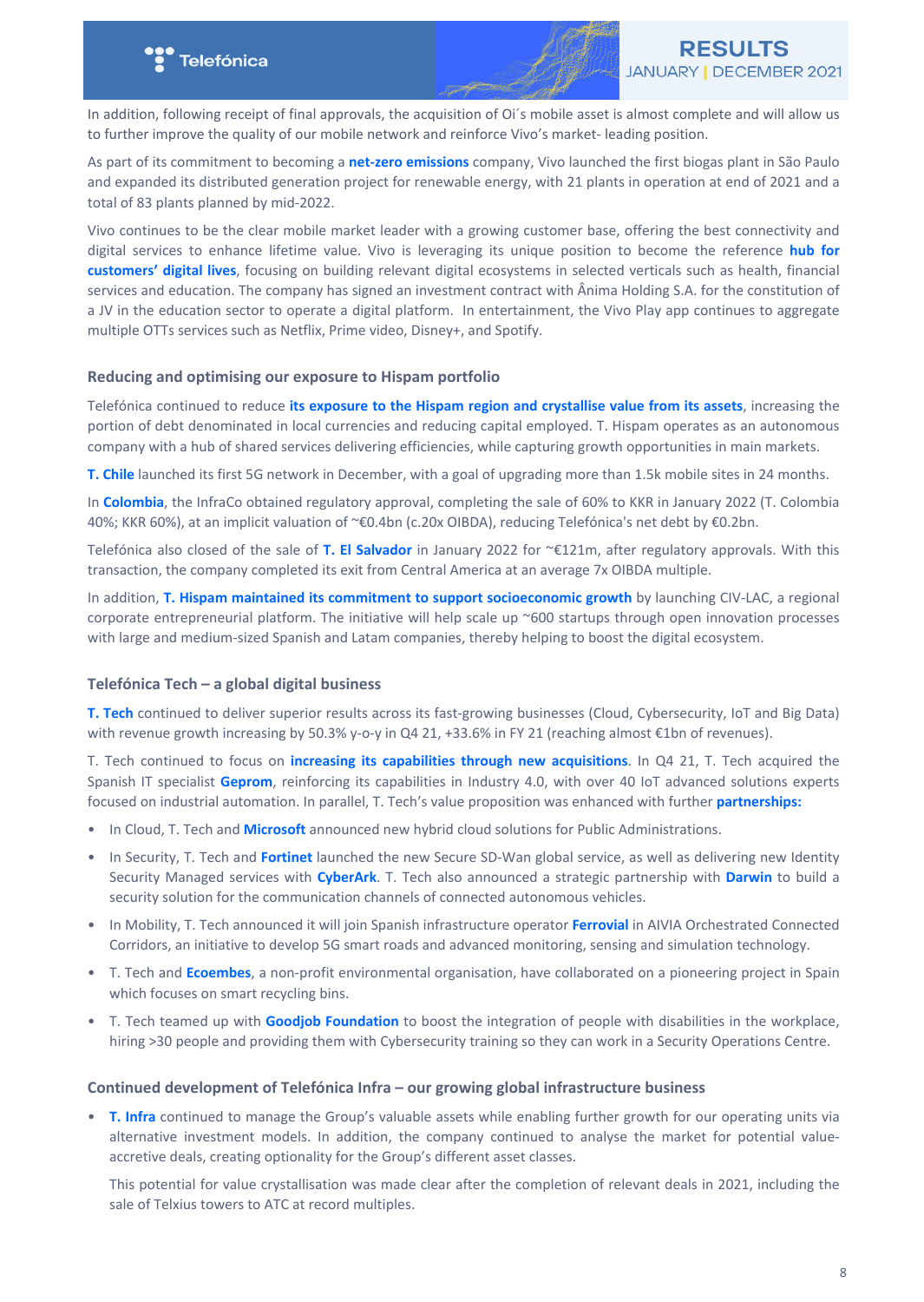



- Additionally, UGG (Germany) and FiBrasil (Brazil) are already operational and started fibre deployments in their respective markets.
- Operationally, company-owned FTTH premisses passed at Group level grew 17% y-o-y to 55.8m as of Dec-21.

## **Streamline and digitalise our operating model**

Telefónica **continues to strive for enhanced efficiency and to drive digitalisation initiatives across its operating businesses and corporate centre:** 

- In December, T. España announced a new milestone in guaranteeing the future of employment by signing the **Social** Pact for Employment, encompassing six areas: equality and diversity; new ways of working, flexibility and productivity; incorporation and retention of talent; reskilling and professional development; functional and geographical mobility and a plan for the voluntary individual suspension of the employment relationship.
- In November, Telefónica joined four other European leading operators (Deutsche Telekom, Orange, Telecom Italia and Vodafone) in calling upon policymakers, EU States, and industry stakeholders to collaborate urgently on the **Open RAN ecosystem in Europe.**

In **Innovation**, Telefonica created its *Innovation* and Talent Hub in Madrid to turn our own headquarters into a great centre of excellence where knowledge from all countries will be connected.

In 2021, **Wayra** invested a total of €6.7m in 49 startups in Europe and Latam, in areas such as artificial intelligence (AI), fintech, e-health or sustainability, while Telefonica Ventures invested in startups and launched VC funds (Indicator IoT fund in Brazil and Leadwind, a fund focused on scaleups in Spain/Europe in partnership with K-Fund). Other key developments included the successful exits from our direct investments portfolio, with Altiostar acquired by Rakuten with Unicorn status and Adjust acquired by Applovin.

In addition, in **Core Innovation** several new products were launched in Q4 21 such as: a WordPress-like living app creation software that has allowed the launch of 45 new living apps (in house and from third parties) and a Gaming product to prioritise traffic at home.

## **Committed to Sustainable Development**

Sustainability forms the basis for the way we do business and we are aligned with the United Nations (UN) Sustainable Development Goals (**SDGs**).

In 2021, Telefónica has been an important contributor to the economy in terms of GDP contribution (€48.9bn), impact on employment (1.2m jobs) and fiscal contribution of  $\epsilon$ 9.1bn.

As previously outlined, Telefónica continued to increase the amount of debt linked to sustainability goals, with a total financing of  $\epsilon$ 3,250m in ESG bonds and c.  $\epsilon$ 930m in Sustainability Linked Loans over the last three years and an intention to increase the **weight of ESG financing to over €10bn in the coming years**.

The following key highlights from the quarter demonstrate our commitment to our ESG strategy:

#### **"E" Environmental: Building a greener future**

- Continued commitment to energy savings: 70% reduction in our carbon emissions and 27% in value chain emissions in 2021; signed long-term renewable electricity agreement in Spain (~500 GWh p.a.) and closed 1.4k central offices since 2016, saving a total of 1,000 GWh; 3G switch-off completed in Germany, leading to energy savings of 60GWh per year (SDG #12, #13).
- Telefónica is helping to decarbonise the economy: the Eco Rating scheme, an initiative spearheaded by Telefónica and other European operators, is now available in all our major markets (with the inclusion of Brazil) to give consumers consistent, transparent insight on the environmental impact of new smartphones; meanwhile, the EcoSmart label for B2B services was launched in Brazil, helping companies choose digital products and services according to sustainability criteria (SDG #11, #12).
- Launched the first nature-based CO2 absorption project for Telefónica (reforestation in Spain to neutralise emissions) (SDG #7, #11, #12, #13).
- Included on CDP 2021 'A-List' for the  $8^{th}$  consecutive year; obtained best score in the sector in the environmental category of S&P Dow Jones Sustainability Index and MSCI.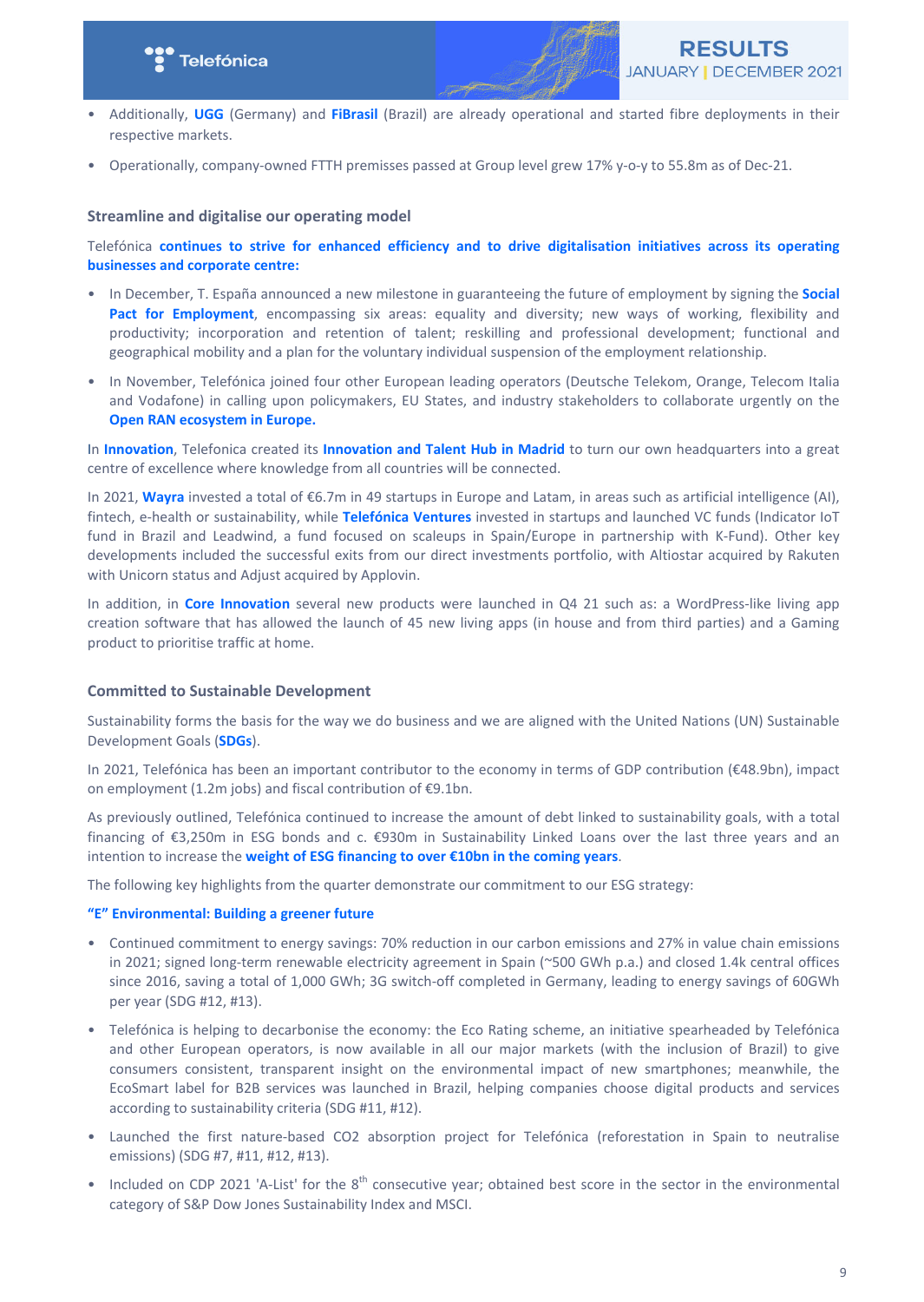

## **"S" Social: Helping society to thrive**

- Telefónica continues to drive connectivity: all 15.6m premises passed by VMO2 in the UK now have access to the gigabit speed connectivity. "Internet for All" project in Peru reached 13,485 rural communities, +238% in 2 years, bringing high-speed mobile internet access to more than 2.4m people. The southernmost city in Chile (and the world) is now connected with fibre, providing communities with access to high-speed internet (SDG #9).
- Strengthened institutional alliance with Inter-American Development Bank (IDB) to continue promoting inclusive digital transformation in Latam with a regional entrepreneurial platform (SDG #9).
- Creating more inclusive workplace: Vivo and T. Tech launched new initiatives to recruit people with disabilities (SDG #8, #10).
- Ranked 1<sup>st</sup> worldwide in the World Benchmarking Alliance's Digital Inclusion Benchmark (DIB) for helping to advance a more inclusive digital economy and society and joint #1 in our sector in the Social Transformation Baseline Assessment, measuring respect for human rights, the provision and promotion of decent work and acting ethically.
- Received recognition for efforts in diversity: included in Bloomberg Gender-Equality Index and the newly launched **IBEX Gender Equality Index.**

## **"G" Governance: Leading by example**

- Telefónica restructured its Board and Committees, reinforcing its commitment to Corporate Governance, with Board members reduced to 15 (9 independent) and increasing female representation to 33% (SDG #5, #16).
- Updated privacy & security centres on all local brand websites ensuring that customers have control of their data (SDG #16).
- Closed 2021 with 100% of suppliers complying with our sustainability standards (SDG #8, #17).
- Recognised as  $1^{st}$  in sector in Ranking Digital Rights benchmark.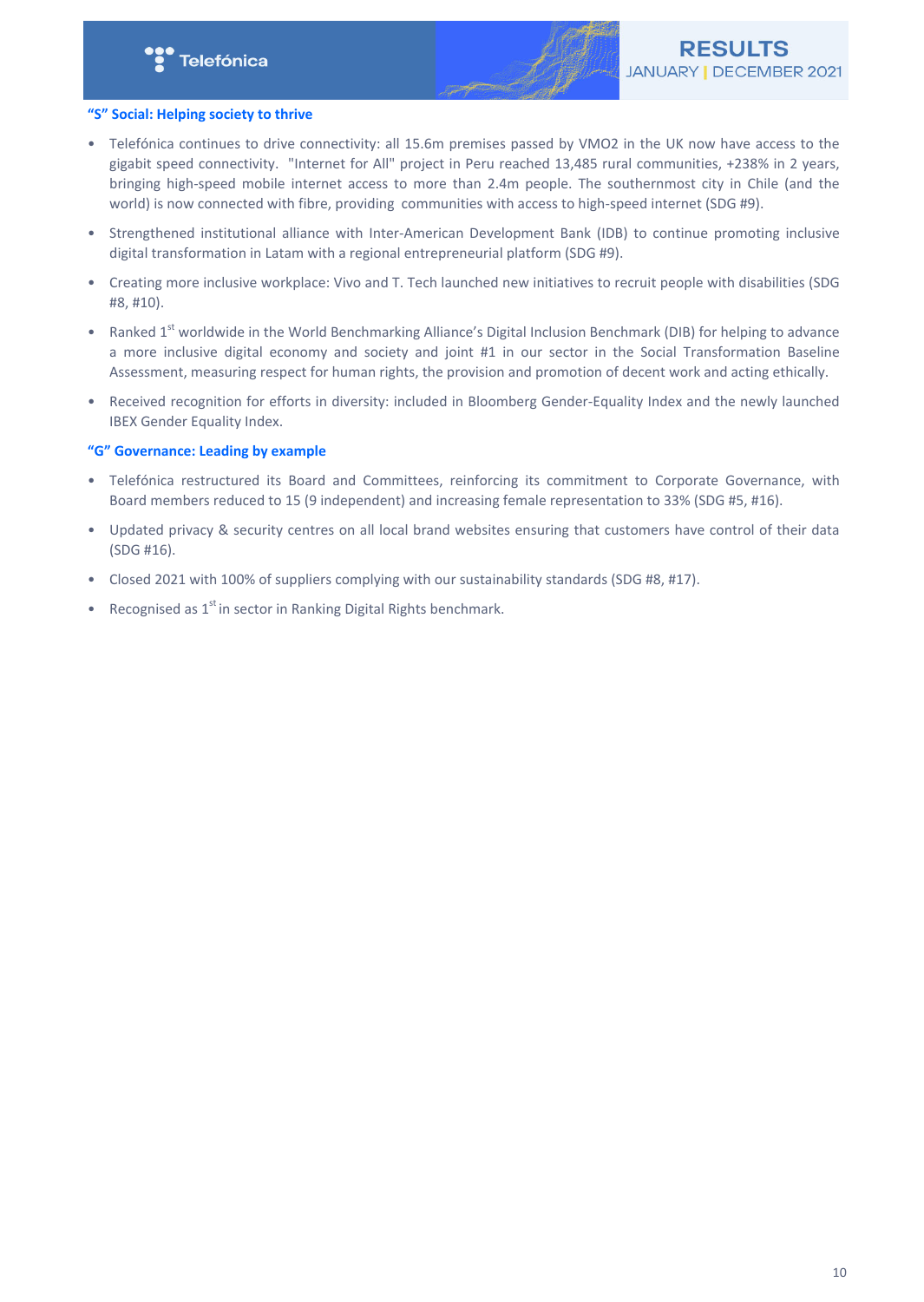

# <span id="page-10-0"></span>**Operational performance**

TELEFÓNICA ACCESSES *Unaudited figures* 

*(thousands)*

|                              |           |           | 2020      |           |           |           |           |           |       |
|------------------------------|-----------|-----------|-----------|-----------|-----------|-----------|-----------|-----------|-------|
|                              | March     | June      | September | December  | March     | June      | September | December  | % Chg |
| <b>Retail Accesses</b>       | 336,610.7 | 331,436.4 | 335,158.7 | 339,715.9 | 341,122.7 | 343,474.8 | 341,887.8 | 344,945.5 | 1.5   |
| Fixed telephony accesses     | 34,927.7  | 34,172.2  | 33,371.1  | 32,706.1  | 32,006.6  | 31,395.9  | 30,521.3  | 29,966.9  | (8.4) |
| <b>Broadband</b>             | 25,798.1  | 25,640.2  | 25,578.8  | 25,497.5  | 25,586.7  | 25,662.6  | 25,713.4  | 25,833.3  | 1.3   |
| <b>UBB</b>                   | 19,713.4  | 19,943.6  | 20,314.8  | 20,633.1  | 21,071.9  | 21,481.7  | 21,873.3  | 22,281.8  | 8.0   |
| <b>FTTH</b>                  | 8,565.7   | 8,950.3   | 9,486.8   | 9,964.2   | 10,574.6  | 11,142.7  | 11,709.8  | 12,243.8  | 22.9  |
| Mobile accesses              | 263,652.7 | 259,467.7 | 264,224.9 | 269,643.1 | 271,780.1 | 274,917.0 | 274,263.8 | 277,793.3 | 3.0   |
| Prepay                       | 129,784.0 | 126,336.4 | 128,978.9 | 131,676.4 | 131,508.6 | 131,764.2 | 129,147.7 | 129,675.7 | (1.5) |
| Contract                     | 109,181.1 | 108,856.6 | 110,022.0 | 111,808.9 | 113,511.4 | 114,988.2 | 115,899.8 | 117,432.1 | 5.0   |
| <b>IoT</b>                   | 24,687.6  | 24,274.6  | 25,224.0  | 26,157.7  | 26,760.1  | 28,164.6  | 29,216.4  | 30,685.4  | 17.3  |
| Pay TV                       | 11,909.1  | 11,832.7  | 11,665.4  | 11,557.5  | 11,447.2  | 11,258.2  | 11,152.0  | 11,111.7  | (3.9) |
| <b>Wholesale Accesses</b>    | 22,327.0  | 22,554.7  | 23,068.9  | 22,455.0  | 23,066.4  | 23,747.4  | 23,854.6  | 24,173.3  | 7.7   |
| Fixed wholesale accesses     | 3,793.6   | 3,753.1   | 3,742.5   | 3,722.8   | 3,698.1   | 3,679.6   | 3,699.8   | 3,694.5   | (0.8) |
| Mobile wholesale<br>accesses | 18,533.4  | 18,801.6  | 19,326.4  | 18,732.1  | 19,368.3  | 20,067.8  | 20,154.8  | 20,478.8  | 9.3   |
| <b>Total Accesses</b>        | 358,937.7 | 353,991.1 | 358,227.6 | 362,170.9 | 364,189.1 | 367,222.2 | 365,742.4 | 369,118.9 | 1.9   |

*Notes:*

- VMO2 accesses included since June 2021 and also reported for comparative purposes from January 2020.

- FTTH accesses includes Spain, Brazil and Hispam connections.

| OWN UBB COVERAGE                        |          |          |           |          |          |          |           |          |          |
|-----------------------------------------|----------|----------|-----------|----------|----------|----------|-----------|----------|----------|
| <b>Unaudited figures</b><br>(thousands) |          |          | 2020      |          |          |          |           |          |          |
|                                         | March    | June     | September | December | March    | June     | September | December | % Chg    |
| <b>UBB Premises passed</b>              | 71,808.5 | 73.321.6 | 75,283.3  | 77.110.6 | 78.574.9 | 80.370.9 | 82.270.4  | 84,503.6 | 9.6      |
| <b>FTTH</b>                             | 41,082.9 | 42.952.5 | 45.611.0  | 47.824.2 | 49,271.3 | 51.444.9 | 53.522.9  | 55.838.7 | 16.8     |
| Up-Take FTTH                            | 26%      | 26%      | 26%       | 26%      | 27%      | 27%      | 27%       | 27%      | 1.0 p.p. |

*Notes:*

*- VMO2 UBB premises passed included since June 2021 and also reported for comparative purposes from January 2020.*

- FTTH and Up-Take FTTH includes premises passed and connections in Spain (including wholesale), Brazil and Hispam.

#### **Improving customer base mix**

The Group's **accesses base**, including 100% of VMO2 accesses and excluding Costa Rica, increased 3% y-o-y to 369.1m in Dec-21. It is worth highlighting the y-o-y growth in high value accesses (UBB +8%, FTTH +23% and mobile contract +6%), the **average revenue per access** (ex-UK) increase (+0.5% y-o-y organic in Q4 21, +0.6% y-o-y in FY 21) and the improvement in **churn levels** (ex-UK) (-0.2 p.p. q-o-q, virtually stable y-o-y to 2.5% in Q4 21).

#### **Enhanced infrastructure and IT**

The Group's network strategy remains focused on the ongoing evolution towards a future-proof FTTH+5G network; the development of **open networks**, primarily Open RAN and Open Broadband; and the **virtualisation** of all network architecture. 

Telefónica remains the world leader ex-China<sup>4</sup> in UBB, with **UBB premises passed** increasing 6% y-o-y to 159.2m as of Dec-21 (including VMO2), of which 84.5m were own network (+10% y-o-y). The FTTH network reached 55.8m premises passed, up 17% y-o-y. Fibre deployment agreements with infra vehicles, such as those in Brazil, Germany, Chile, and Colombia, have enabled footprint expansion while optimising CapEx and returns.

<sup>&</sup>lt;sup>4</sup> Source: Analysys Mason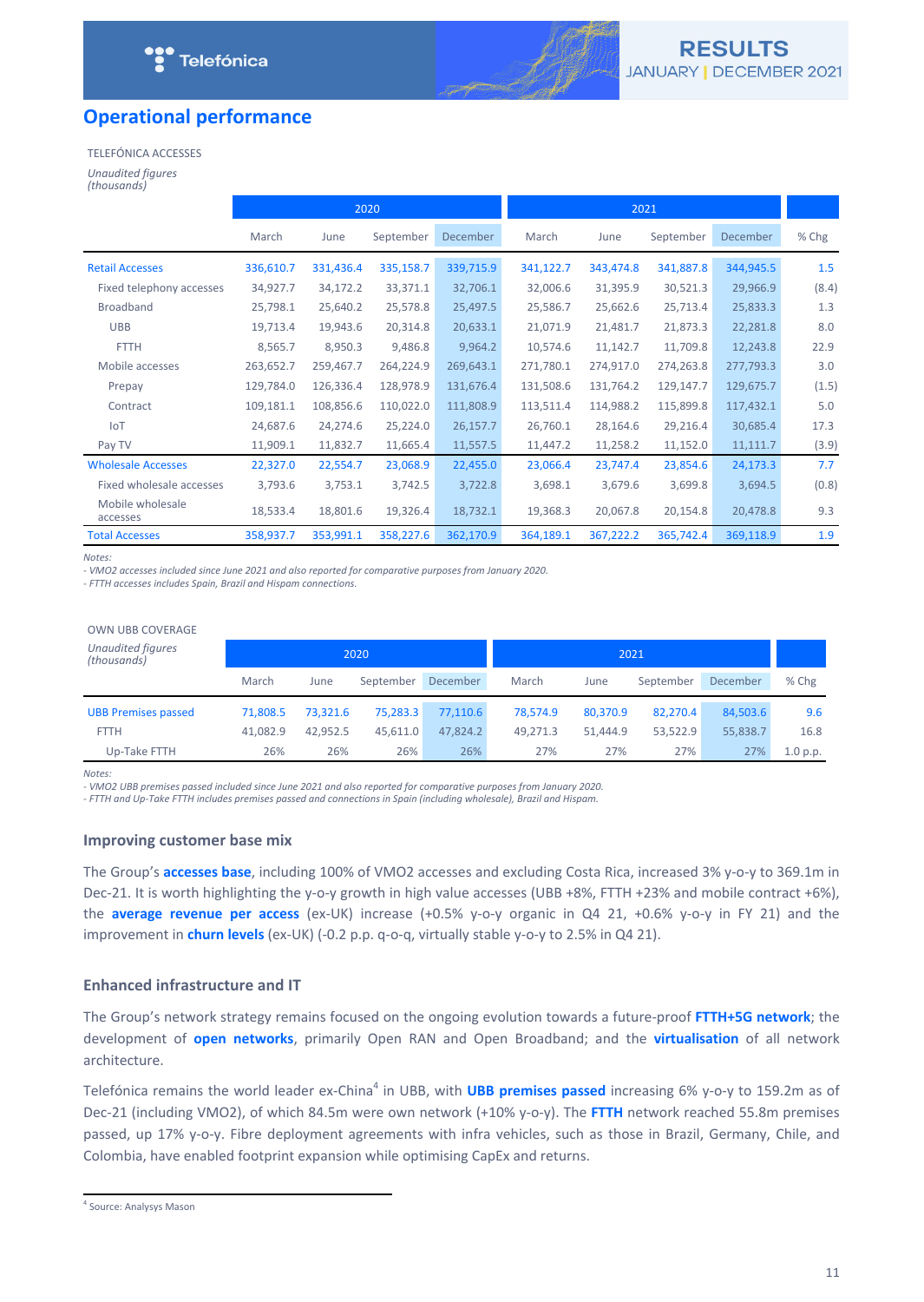

Telefónica's fibre strategy is delivering returns thanks to its high scalability, which enables upgrade at a marginal cost. This makes it the most effective backhaul technology for 5G networks.

**The Open Broadband project** is evolving our fibre network towards a new open, scalable and virtualised model. This enables increased efficiency, flexibility, and capacity (XGS-PON ready). The transition to this network will be gradual; the first successful lab tests and field trials have been completed in Brazil, and rollout across the rest of the Group's markets is expected between 2022 and 2025.

**Open access fixed customer equipment** developed in-house totaled 45.2m, with 10.7m "Home Gateway Units" (HGUs with latest Wi-Fi capability) serving 94% of FTTH customers.

In mobile, LTE coverage stood at  $87\%$  (99% in Europe and  $82\%$  in Latam), up 4 p.p.  $y$ -o-y.

The Group reached notable milestones in 5G deployment. The supplier roadmap has been confirmed, the multi-vendor core has been adapted to 5G Stand Alone, and spectrum auctions in Spain, UK and Brazil have all been cleared. Mass commercial implementation of 5G Stand Alone between 2022 and 2025 will enable new services to be delivered in a more flexible and efficient manner. 5G is currently available in more than 300 cities across the UK, around 250 cities across Germany, and 14 cities in Brazil where Vivo has recently acquired 5G spectrum. 5G now covers more than 80% of the population in Spain. Network sharing agreements in Germany and the UK will allow the Group to deploy 5G more efficiently. During 2022-2023, Telefónica will implement Spain's first cloud-native 5G Core Network Platform in cooperation with IBM, including Lab and Production Datacenters deployment.

The transition towards an **Open RAN virtualised mobile network** continues at pace. This will improve the efficiency and competitiveness of future deployments, as well as our vendor map, with a more simplified and automated IT architecture (zero touch network). Open RAN technology has now been tested in Germany (2020-2021), Brazil (2018-2020), and Argentina (2019-2021). Extended validation in the field will take place in the Group's four core markets during 2022. Between 2023 and 2025, the goal is to achieve 30-50% of total RAN growth. To that end, with NEC as the system integrator for Open RAN pilots and commercial deployments in Germany, the UK, Spain, and Brazil, Telefónica plans to extend Open RAN technology across at least 800 commercial sites by mid-2023.

The Group continues to work on Network Slicing, testing solutions with partners and expanding use cases, and on **Software Defined Networks**, with standardisation (through the TIP Alliance) and implementation in core markets by 2022. Telefónica also continues to test the public cloud for Virtualised Network Functions with Amazon and Google Anthos in Brazil.

In the **Multi Edge Computing** ecosystem, Telefónica has forged multiple partnerships with companies such as Microsoft and Google, focusing on commercial solution delivery and a strategically differentiated ability to equip central offices with Edge platforms and 5G.

Telefónica remains fully committed to protecting the environment. Across its core markets and Peru, 100% of electricity used is derived from renewable sources. In addition, Telefónica has signed a long-term renewable energy contract in Spain for c. 500 GWh p.a. (equivalent to 50% of energy consumed by all of T. España's own technical sites), one of the largest agreements of its kind in the country. With this agreement in place, Telefónica can certify the use of renewable energy, encourage the expansion of new renewables plants in Spain and guarantee stable and competitive pricing for the lifetime of the contract.

The Group is therefore making good progress towards its **goal of achieving zero net emissions in core operations by 2025** in Scopes 1 & 2 (-39% in Scope 3 compared to 2016), as well as in Hispam and throughout our value chain by 2040.

In 2021, Telefónica continued to execute energy efficiency projects to stabilise costs and  $CO_2$  emissions. In particular, the implementation of more than 1,440 network transformation projects over the last years has led to the reduction of **energy consumption** by 7.2%, despite more than a 6.7x increase in the traffic handled by the Group's networks over this period. These projects, including legacy network switch-offs, have allowed Telefónica to avoid emissions of more than 2.6m tonnes of CO<sub>2</sub>, the consumption of 8.8 TWh of energy and save €1,266m of costs during the last 12 years.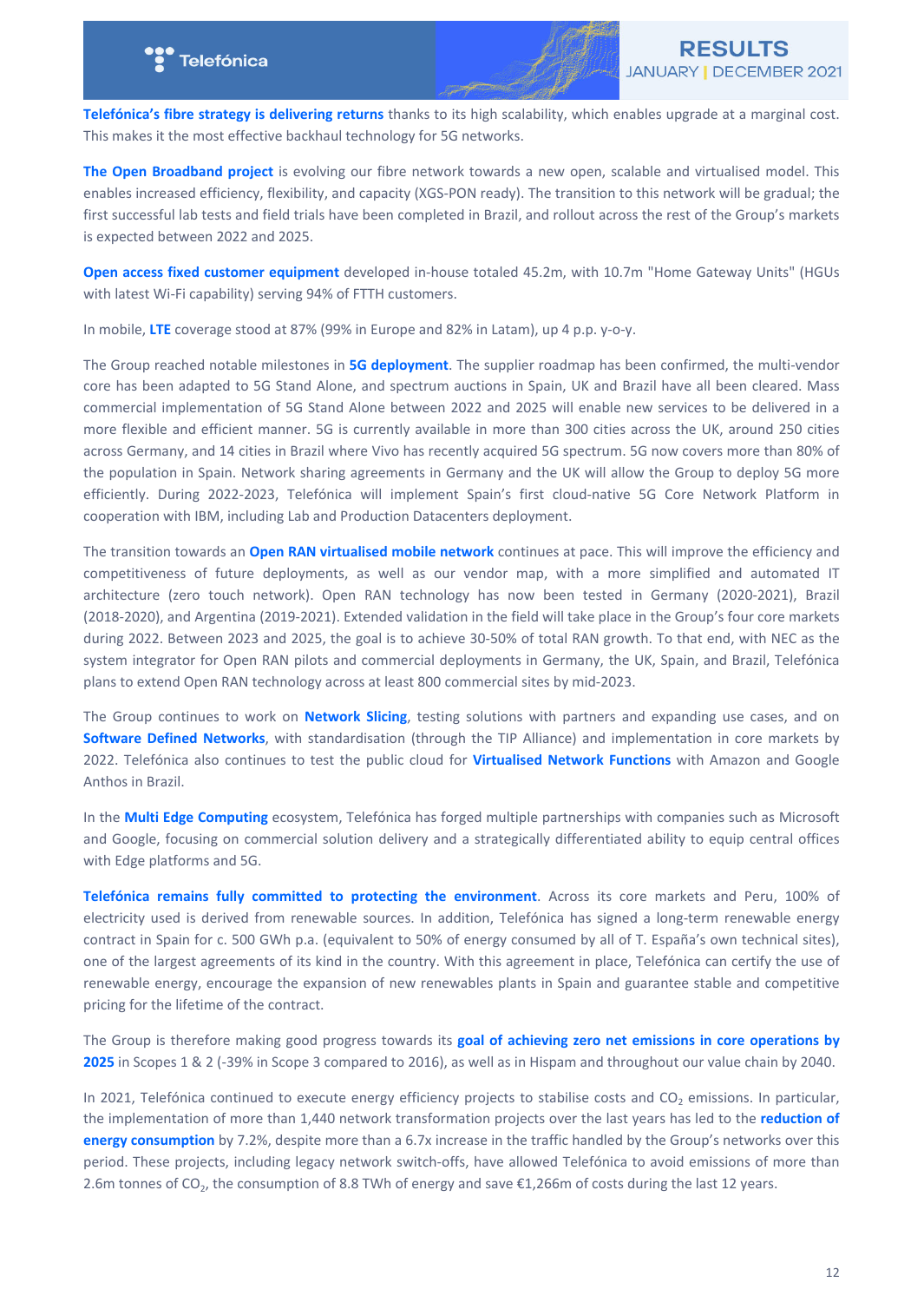

Thanks to the migration of customers from copper to fibre, the **closure of the copper network** accelerated during 2021, with 1,448 central offices closed as of Dec-21, reducing  $CO_2$  emissions and energy usage (-85% in fibre vs. copper). Telefónica has also recycled more than 81k tons of copper cable since 2016. The Group's target is to be the first telco to fully replace copper with fibre in 2024 and capture the additional savings.

Moreover, in mobile, Telefónica continues to move at pace with network upgrades. The 3G shutdown was completed this quarter in Germany, saving 60 GWh a year, while in Spain it is still on course for 2025. In parallel, the Smart Site model being implemented in Spain uses best practices in sustainability for the design of mobile sites, including equipment upgrades, the use of free cooling and renewable energy. Meanwhile, 5G technology is up to 90% more efficient than 4G in terms of power consumption per unit of traffic (W/Mbps). Thanks to the use of AI across 4G and 5G networks to automatically predict traffic, Telefónica has been able to reduce energy consumption by 30% without compromising on quality.

Finally, in Q4 21, we deployed a sustainable immersion cooling solution at the Bellas Vistas Central Office in Madrid. This trial demonstrates the use of less energy to support the growing demand for data in Edge Computing and 5G by immersing servers in an electrically non-conductive, non-toxic and biodegradable liquid, which is up to 50% more energy efficient than air-conditioning.

Across the Group, 80% of all **processes** were **digitalised** by Q4 21 (+1 p.p. y-o-y) and are managed in real time, enabling Telefónica to provide a more agile service to customers. It is worth highlighting the completion of the B2C IT transformation projects in Spain and postpaid in Brazil.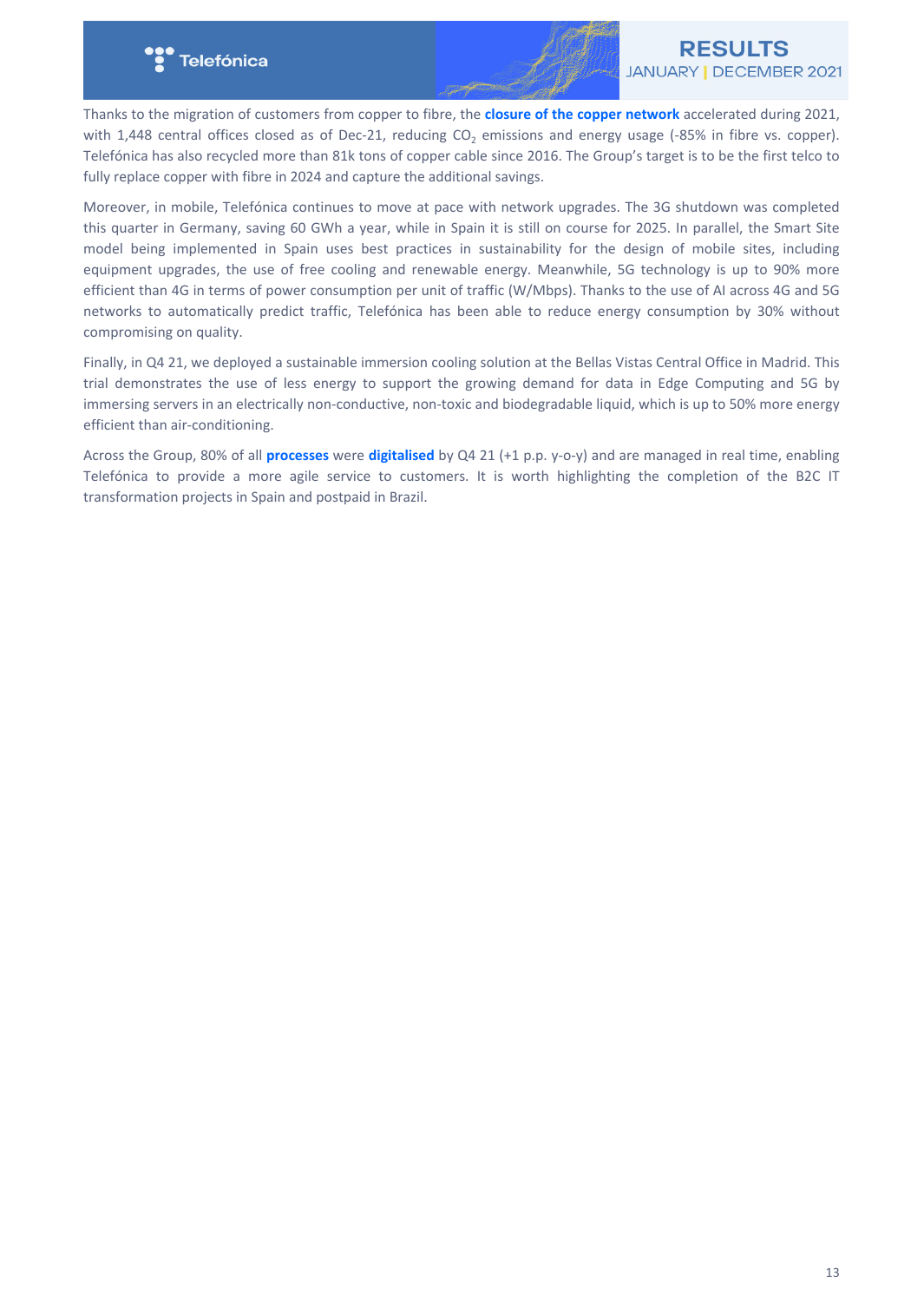

# <span id="page-13-0"></span>**Financial performance**

# **Consolidated results**

#### TELEFÓNICA

CONSOLIDATED INCOME STATEMENT

*Unaudited figures (Euros in millions)*

|                                                                                             |          | January - December | % Chg                  |       | October - December |          | % Chg       |            |
|---------------------------------------------------------------------------------------------|----------|--------------------|------------------------|-------|--------------------|----------|-------------|------------|
|                                                                                             | 2021     | 2020               | Reported Organic       |       | 2021               | 2020     | Reported    | Organic    |
| <b>Revenues</b>                                                                             | 39,277   | 43,076             | (8.8)                  | 2.0   | 9.674              | 10,909   | (11.3)      | 3.1        |
| Other income                                                                                | 12,673   | 1.587              | n.s.                   | 18.8  | 654                | 584      | 12.0        | 19.4       |
| Operating expenses                                                                          | (29,500) | (30, 230)          | (2.4)                  | 3.1   | (8,570)            | (7, 725) | 10.9        | 5.5        |
| Impairments & losses on disposal of assets                                                  | (467)    | (935)              | (50.0)                 | 216.3 | (396)              | (16)     | n.s.        | n.s.       |
| Underlying operating income before D&A (OIBDA)                                              | 13,023   | 14,481             | (10.1)                 |       | 3,226              | 3,732    | (13.6)      |            |
| Operating income before D&A (OIBDA)                                                         | 21,983   | 13,498             | 62.9                   | 1.4   | 1,363              | 3,751    | (63.7)      | 0.4        |
| <b>OIBDA Margin</b>                                                                         | 56.0 %   | 31.3 %             | 24.6 p.p. $(0.2 p.p.)$ |       | 14.1 %             | 34.4 %   | (20.3 p.p.) | (0.9 p.p.) |
| Depreciation and amortisation                                                               | (8, 397) | (9,359)            | (10.3)                 | (0.5) | (2, 102)           | (2,280)  | (7.8)       | (3.3)      |
| <b>Operating income (OI)</b>                                                                | 13,586   | 4,139              | 228.2                  | 5.6   | (740)              | 1,471    | C.S.        | 8.6        |
| Share of profit (loss) of investments accounted for by<br>the equity method                 | (127)    | 2                  | C.S.                   |       | (70)               | (4)      | n.S.        |            |
| Net financial income (expense)                                                              | (1, 364) | (1,558)            | (12.5)                 |       | (426)              | (278)    | 53.0        |            |
| Profit before taxes                                                                         | 12,095   | 2,583              | n.s.                   |       | (1,235)            | 1,189    | <b>C.S.</b> |            |
| Corporate income tax                                                                        | (1, 378) | (626)              | 120.0                  |       | 177                | (98)     | C.S.        |            |
| Profit for the period                                                                       | 10,717   | 1,957              | n.s.                   |       | (1,058)            | 1,091    | C.S.        |            |
| Attributable to equity holders of the Parent                                                | 8,137    | 1,582              | n.s.                   |       | (1, 198)           | 911      | C.S.        |            |
| Attributable to non-controlling interests                                                   | 2,580    | 375                | n.s.                   |       | 140                | 180      | (22.4)      |            |
| Weighted average number of ordinary shares<br>outstanding during the period (millions)      | 5,727    | 5,813              | (1.5)                  |       | 5,668              | 5,775    | (1.9)       |            |
| Basic earnings per share attributable to equity<br>holders of the Parent (Euros)            | 1.38     | 0.23               | n.s.                   |       | (0.22)             | 0.15     | C.S.        |            |
| Underlying basic earnings per share attributable to<br>equity holders of the Parent (Euros) | 0.42     | 0.49               | (15.7)                 |       | 0.07               | 0.17     | (57.7)      |            |

*Notes:*

- The weighted average number of ordinary shares outstanding during the period has been obtained applying the IAS rule 33 "Earnings per share". Thereby, the weighted average of shares held as treasury stock have not been taken into account as outstanding shares. On the other hand, the denominator is retrospectively adjusted for transactions that have changed the number of shares outstanding without a corresponding change in resources (as if such transactions had occurred at the beginning of the earliest period presented). For instance, the bonus share issue carried out to meet the scrip dividends paid in July and December 2020, and June and December 2021, have *been taken into account.*

- Basic earnings per share ratio is calculated dividing Profit for the period Attributable to equity holders of the Parent, adjusted for the net coupon corresponding to "Other equity instruments" (€253m in January-December 2021 and €251m in January-December 2020), by the weighted average number of ordinary shares outstanding during the *period.*

- Telefónica Group consolidated results deconsolidate Telxius towers division while T. UK is no longer consolidated under the full consolidation method and the new VMO2 *joint* venture has been accounted for by the equity method since June 1, 2021. In addition, Telefónica Group consolidated results deconsolidate T. Costa Rica while Cancom UK&I has been incorporated since August 1, 2021.

FY 21 results clearly reflected the impacts of the sale of Telxius' towers in Europe and Latam and the creation of the VMO2 joint venture in the UK. Primarily as a result of these transactions, equity attributable to equity holders of Telefónica doubled to €22.2bn in FY 21.

Foreign exchange movements had a minor impact on Q4 21 results (-€31m on revenues; -€6m on OIBDA) mainly due to further stabilisation of the Brazilian real during 2021. For FY 21, the negative FX impact of  $\epsilon$ 1,012m on revenues was contained to €371m at OIBDA level and €121m at free cash flow level, while net debt was affected by €139m or €196m at net debt plus leases.

**Revenue** decreased 11.3% y-o-y in Q4 21, or -8.8% in FY 21, impacted by changes to the perimeter (-16.2 p.p. y-o-y in Q4 21 and -9.1 p.p. y-o-y in FY 21). In organic terms, revenue increased  $3.1\%$  y-o-y in Q4 21 (+2.0% in FY 21), with service revenue growing 2.4% y-o-y and handset sales growth accelerating to  $+8.7\%$  y-o-y (+1.3% and  $+8.5\%$  y-o-y in FY 21, respectively). The weight of BB and SoC within the revenue mix increased 3.1 p.p. y-o-y to 70% of total service revenues while the share of Voice and Access decreased 2.3 p.p. y-o-y to 29% in FY 21.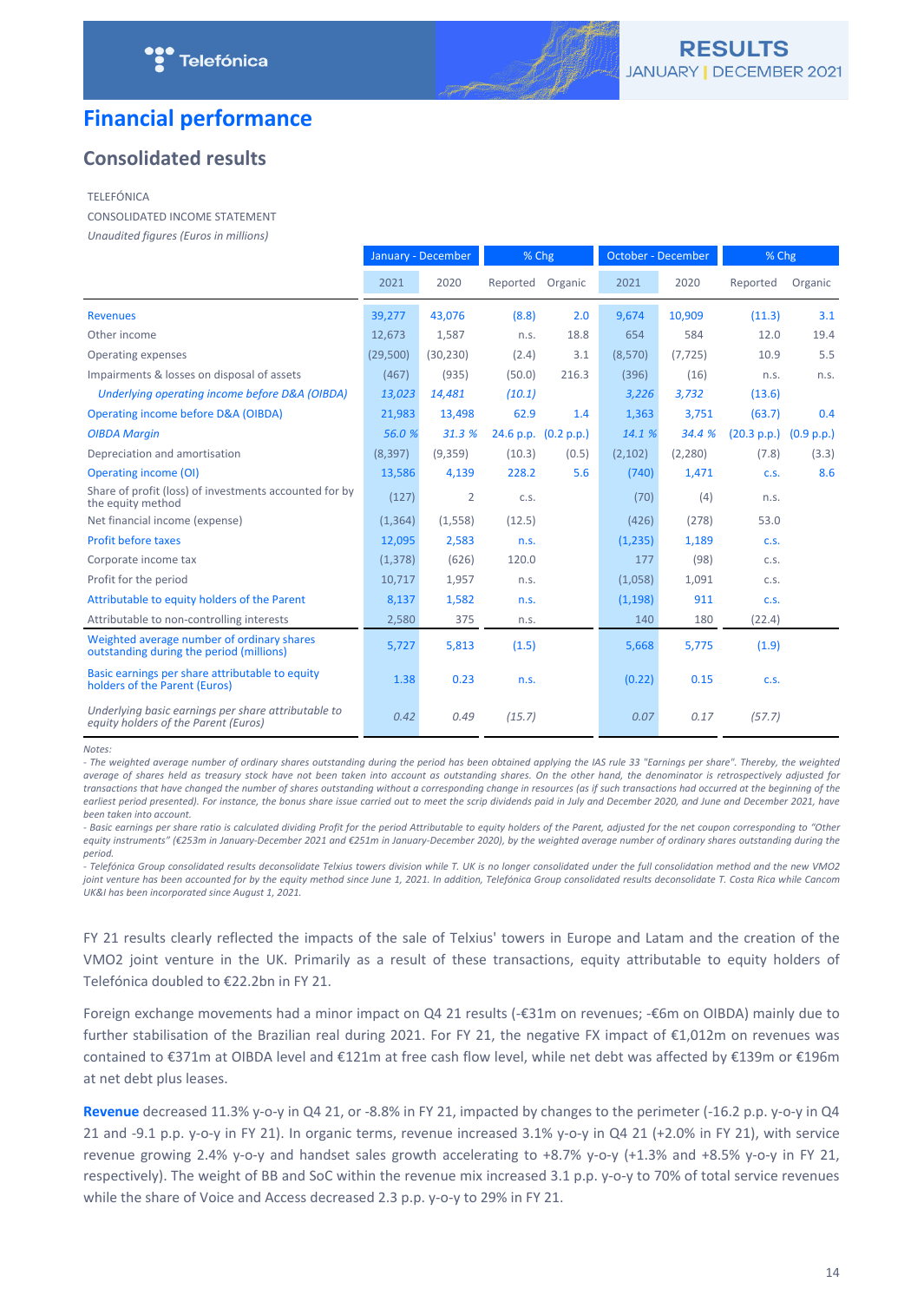

B2B revenue improved throughout the year and accelerated its pace of growth to 5.5% y-o-y in Q4 21 in organic terms  $(+0.7 \text{ p.p. } q$ -o-q;  $+3.2\%$  y-o-y in FY 21). This performance was underpinned by a compelling value proposition and key operating capabilities which allowed Telefónica to capitalise on increased demand for digitalisation projects from companies of all sizes. In Q4 21, the improved revenue performance vs. Q3 21 was driven by the SME segment and the solid growth of corporates.

**Other income** amounted to €654m in Q4 21 and €12,673m in FY 21, mainly reflecting record capital gains in the history of the Company of  $E11.0$ bn booked in Q2 21 and Q3 21 from the sale of Telxius' and T. Deutschland's towers ( $E5.8$ bn and  $€0.3$ bn, respectively), the creation of the VMO2 joint venture in the UK ( $€4.5$ bn), fibre vehicles in Brazil and Chile  $(€0.3bn)$ , and the sale of T. Costa Rica  $(€0.1bn)$ .

**Operating expenses** increased 10.9% y-o-y in Q4 21 (-2.4% y-o-y in FY 21), due to provisions related to restructuring costs of €1.5bn (€1.4bn in Spain, €50m in Hispam, €46m in 'Other Companies and Eliminations', €4m in Germany), which partially offset the positive impact of €1.2bn resulting from changes to the perimeter. In organic terms, OpEx increased 5.5% y-o-y in Q4 21 (+3.1% y-o-y in FY 21), due to higher supply costs, mainly in Spain (higher IT and handsets costs), and to a lesser extent, higher personnel costs.

The above mentioned restructuring provisions did not impact free cash flow generation in Q4 21. They were carried out within the Company's transformation and simplification process, which is expected to generate incremental savings and efficiencies with a positive impact on cash generation.

The average number of staff stood at 107,776 employees in FY 21, 4.8% lower y-o-y.

**Impairments and losses on disposal of assets** amounted to €396m in Q4 21, or €467m in FY 21, mainly associated with an impairment allocated to T. Perú in the quarter of €393m (€935m in FY 20, reflecting the impairments at T. Argentina).

**Operating income before depreciation and amortisation (OIBDA)** decreased 63.7% in Q4 21, affected by restructuring provisions of -€1.5bn, changes to the perimeter of -€561m, and an impairment of -€393m. In organic terms, OIBDA grew 0.4% y-o-y. In FY 21, OIBDA grew by 62.9% y-o-y to €21,983m, due to capital gains (+€11.0bn) which partially offset the main impacts from changes to the perimeter  $(-E1.3bn)$  and restructuring provisions  $(-E1.7bn)$ . In organic terms, FY 21 OIBDA grew by 1.4% y-o-y.

Underlying OIBDA amounted to €3,226m in Q4 21 (-13.6% y-o-y) after excluding -€1.5bn of restructuring costs and -€0.3bn net of capital gains adjustments and other impacts. In FY 21, underlying OIBDA amounted to €13,023m (-10.1% y-o-y) after excluding +€11.0bn of capital gains, -€1.7bn of restructuring costs and -€0.3bn of other impacts.

**OIBDA margin**, in organic terms, was down -0.9 p.p. y-o-y to 33.8% in Q4 21 (-0.2 p.p. y-o-y to 33.5% in FY 21).

**Depreciation and amortisation** decreased 7.8% y-o-y in Q4 21 due to the lower impact of accelerated amortisation at T. México as a result of the operating model transformation, as well as the impact from changes in the classification of T. El Salvador assets. In organic terms, it decreased 3.3% y-o-y, mainly due to lower amortisation in Germany on the back of the completed 3G switch-off. In FY 21, depreciation and amortisation decreased 10.3% y-o-y, mainly due to FX impact, lower amortisation at T. UK following its classification as 'held for sale', and lower impact of accelerated amortisation at T. México resulting from the operating model transformation. In organic terms, it remained virtually unchanged (-0.5% y-o-y).

**Share of profit of investments accounted for by the equity method** amounted to -€70m in Q4 21 and -€127m in FY 21, mainly due to the inclusion of the VMO2 JV results.

Net financial expenses increased 53.0% y-o-y, due to positive effects in Q4 20. In FY 21, net financial expenses were down 12.5% y-o-y due to the reduction of debt in European currencies, despite the increase in interest rates in Brazil and the higher level of debt denominated in Brazilian reals, as well as other positive non-recurrent effects.

**Corporate income tax** totalled a positive amount of €177m in Q4 21, mainly due to the restructuring provision in Spain and non-taxable interests in Brazil, partially offset by a deferred tax asset reversal in Spain. In FY 21, the tax expense amounted to €1,378m, mainly affected by the outcome of the Group's tax inspection in Spain, the deferred tax asset reversal in Spain, a contingency provision in Peru, and net adjustments due to the increase in tax rates. All these impacts were partially offset by the restructuring provision in Spain and non-taxable interests in Brazil.

**Profit attributable to non-controlling interests** amounted to €140m in Q4 21 (€180m in Q4 20), mainly due to lower profit attributable to minority interests of Telxius, which partially offset higher profit attributable to minority interests of T. Brasil. In FY 21, it amounted to €2,580m (vs. €375m in FY 20), mainly due to profit from minority interests of Telxius following the towers sale, and higher profit attributable to the minority interests of T. Deutschland.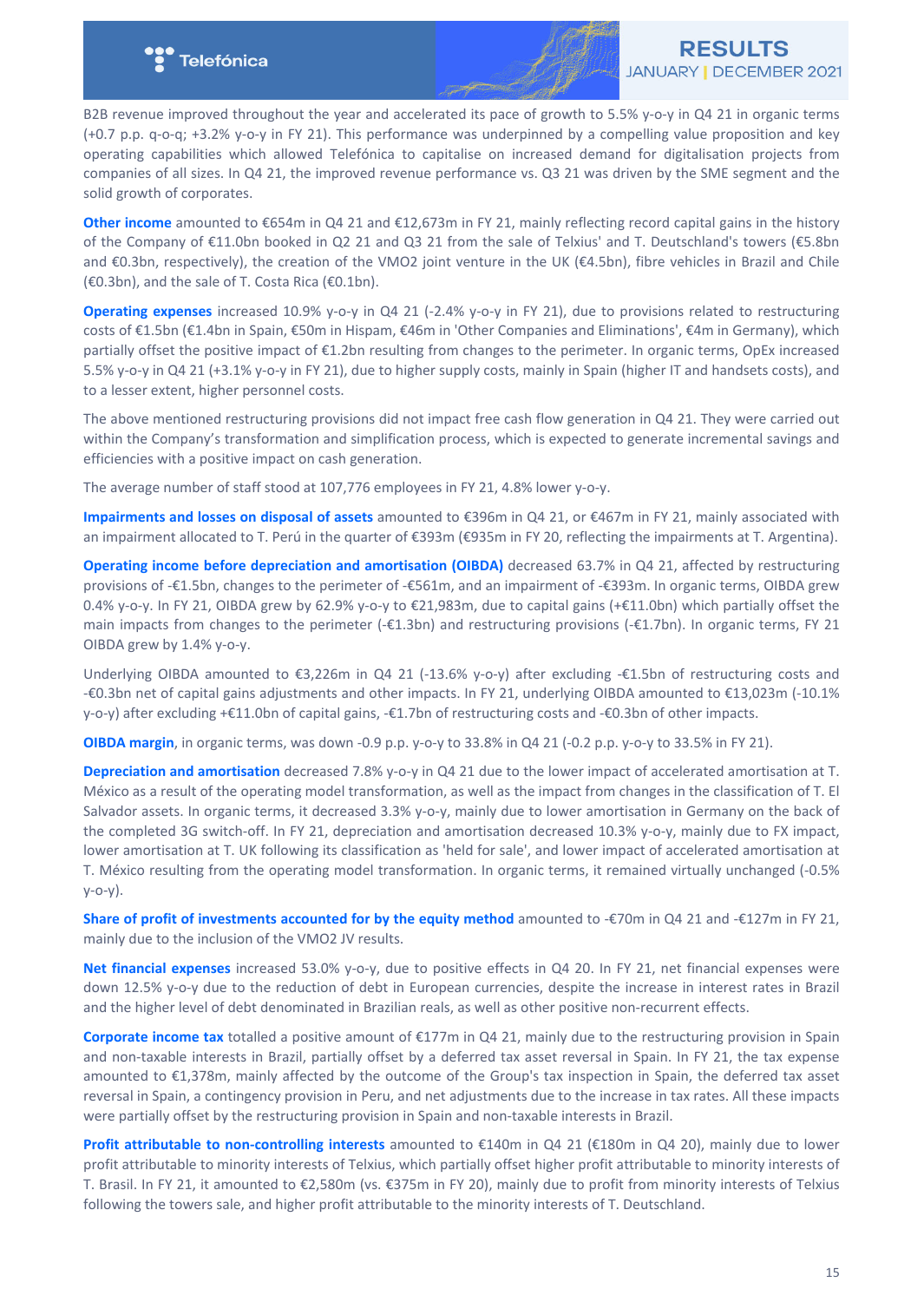

**Profit attributable to equity holders of the parent company** amounted to -€1,198m in Q4 21 and €8,137m in FY 21, with **earnings per share** totalling -€0.22 and €1.38, respectively, affected by exceptional items. In underlying terms, net income totalled €459m in Q4 21 (-55.6% y-o-y) and €2,569m in FY 21 (-16.8% y-o-y), and EPS €0.07 (-57.7% y-o-y) and €0.42 (-15.7% y-o-y), respectively.

#### **Cash flow and funding**

**TELEFÓNICA** 

RECONCILIATIONS OF CASH FLOW AND OIBDA MINUS CAPEX

Unaudited figures (Euros in millions) and the state of the state of the state of the state of the state of the state of the state of the state of the state of the state of the state of the state of the state of the state o

| 2021     | 2020     | $%$ Chg |  |  |  |  |
|----------|----------|---------|--|--|--|--|
| 21,983   | 13,498   | 62.9    |  |  |  |  |
| (7, 267) | (5,861)  |         |  |  |  |  |
| (9, 119) | 906      |         |  |  |  |  |
| 1,010    | 189      |         |  |  |  |  |
| (1,518)  | (1, 192) |         |  |  |  |  |
| 210      | 22       |         |  |  |  |  |
| (459)    | (509)    |         |  |  |  |  |
| (410)    | (471)    |         |  |  |  |  |
| 4,430    | 6,581    | (32.7)  |  |  |  |  |
| (1,782)  | (1,787)  |         |  |  |  |  |
| 2,648    | 4,794    | (44.8)  |  |  |  |  |
| 5,727    | 5,813    |         |  |  |  |  |
| 0.46     | 0.82     | (43.9)  |  |  |  |  |
|          |          |         |  |  |  |  |

The weighted average number of ordinary shares outstanding during the period has been obtained applying the IAS rule 33 "Earnings per share". Thereby, the weighted average of shares held as treasury stock have not been taken into account as outstanding shares. On the other hand, the denominator is retrospectively adjusted for transactions that have changed the number of shares outstanding without a corresponding change in resources (as if such transactions had occurred at the beginning of the earliest period presented). For instance, the bonus share issue carried out to meet the scrip dividends paid in July and December 2020, and June and December 2021, have *been taken into account.*

- Telefónica Group consolidated results deconsolidate Telxius towers division while T. UK is no longer consolidated under the full consolidation method and the new VMO2 *joint* venture has been accounted for by the equity method since June 1, 2021. In addition, Telefónica Group consolidated results deconsolidate T. Costa Rica while Cancom UK&I has been incorporated since August 1, 2021.

*-* Spectrum payments amounted to €1,107m in January-December 2021 (€521m in UK, €343m in Spain, €131m in Chile, €108m in Germany and €4m in Colombia). In *December 2020 amounted to €211m (€114m in UK, €87m in Germany and €11m in Hispam).* 

(1) In January-December 2021 it was associated mainly to capital gains (€6.1bn from Telxius' & T. Deutschland's towers sale, €4.5bn from the creation of VMO2 JV in the UK, €0.3bn from InfraCo Chile & FiBrasil, and €0.1bn from the sale of Costa Rica), €1.5bn of commitments associated with long-term restructuring plans mainly in Spain and €393m associated with the impairment in Peru. In January-December 2020 it related mainly with impairments in Argentina of €894m.

(2) The "net interest payment" line has been redefined to exclude dividends received and present them separately in a new line "dividends received".

**Free cash flow** generation excluding spectrum payments accelerated to €1,273m in Q4 21 (vs. €869m in Q3 21). In FY 21, free cash flow excluding spectrum payments amounted to €3,755m, -25.0% y-o-y affected by the deconsolidation of Telxius' towers and T. UK, and as CapEx reverted to pre-COVID-19 levels. Organic OIBDA-CapEx decline (-4.4% y-o-y) and higher interests paid were partially offset by higher working capital generation and dividends received mainly from VMO2, lower tax and lower dividend payments to minorities.

**OIBDA-CapEx** amounted to €14,716m in FY 21, down 4.4% y-o-y in organic terms. The **(OIBDA-CapEx)/Revenues** ratio decreased 1.3 p.p. y-o-y to 19.2% in organic terms in FY 21.

**CapEx** increased 24.0% y-o-y to €7,267m in FY 21, affected by the acquisition of spectrum in Brazil in Q4 21 (including certain obligations derived from the auction), in Spain in Q3 21, and in the UK and Chile in Q1 21, partially offsetting positive impacts from FX and changes in the perimeter. In organic terms, CapEx was up +10.3% y-o-y, as investment normalised to pre-COVID-19 levels, with a focus on excellence in connectivity and next generation networks. CapEx (exspectrum)/Revenues stood at 14.2% in FY 21.

**Working capital** contribution amounted to €1,010m in FY 21, mostly impacted by the acquisition of the spectrum licence in Brazil, to be paid in the coming years, and by recurrent seasonal effects as the execution of CapEx. It is worth highlighting the execution of factoring measures on accounts receivable and the extension of payment terms with suppliers or the factoring firm where those had been discounted. Working capital improved by €821m vs. FY 20, mainly due to a different CapEx execution, the spectrum licence acquisition in Brazil, operational prepayments in 2020 due to the agreement with AT&T in Mexico and lower restructuring payments in 2021. These factors were partially offset by the effects of the court rulings in Brazil and positive impacts in 2020 from higher receipts from the sale of assets and advanced collections from long-term agreements.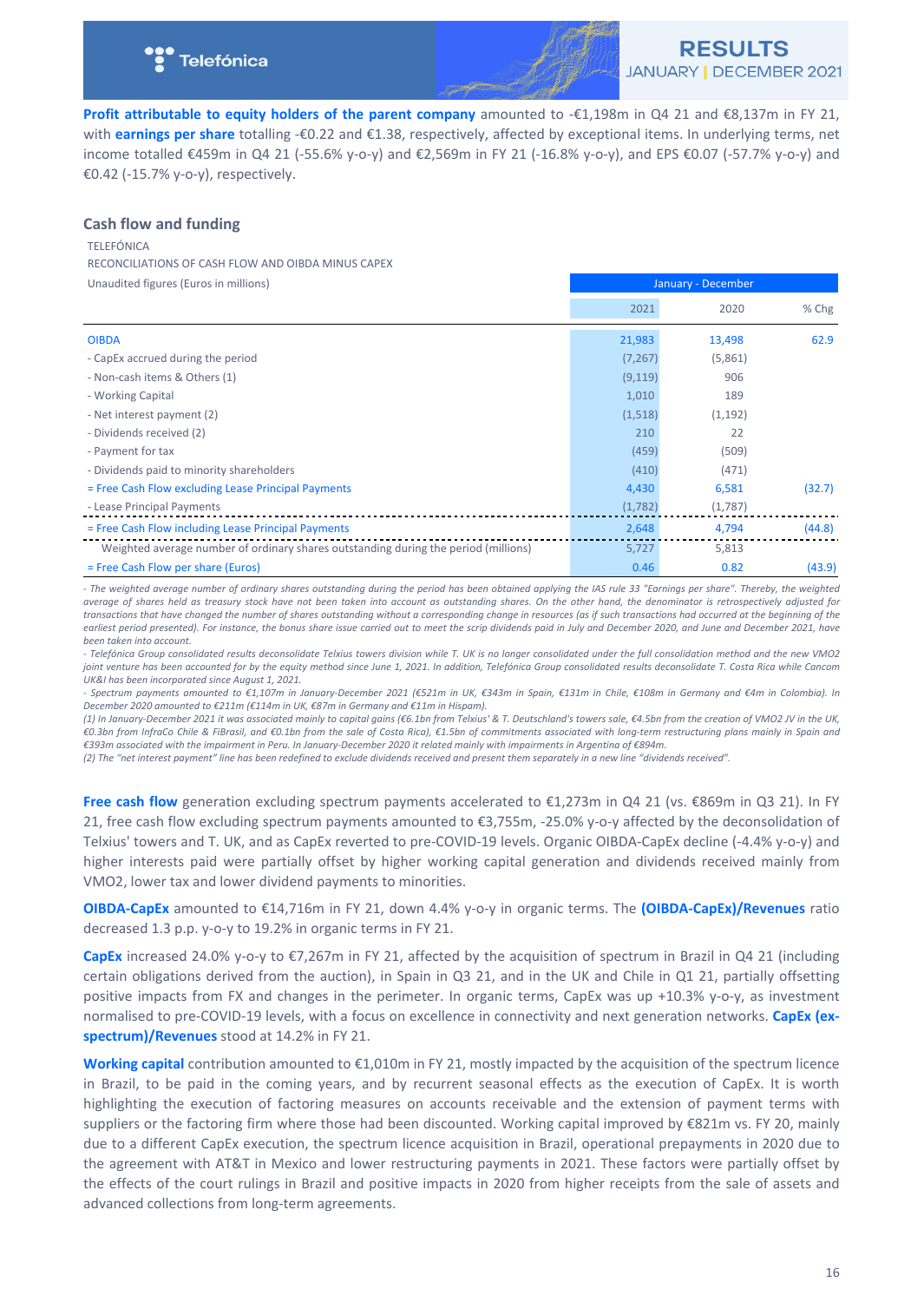

**Interest payments** increased 27.3% y-o-y in FY 21, despite the reduction of debt in European currencies, due to extraordinary collections in 2020, the increase in interest rates in Brazil and a higher level of debt denominated in Brazilian reals. The effective cost of interest payments over the last 12 months stood at 3.77% as of Dec-21 (excluding lease interests: 3.86%).

**Dividends received** amounted to €210m in FY 21, mainly from the VMO2 JV in the UK (€187m).

Tax payments were 10.0% lower y-o-y in FY 21, mainly due to the effects of the deconsolidation of T. UK in 2021, partially offset by lower payments in advance and higher tax refunds in 2020.

**Operations with minority shareholders** were down 13.1% y-o-y in FY 21, mainly due to lower dividends paid to minority interests of T. Brasil and T. Centroamérica.

Lease principal payments remained broadly unchanged (-0.3% y-o-y) in FY 21.

## **Funding position**

TELEFÓNICA **CHANGE IN DEBT** *Unaudited figures (Euros in millions)*

|                                                                |         | January - December |         |
|----------------------------------------------------------------|---------|--------------------|---------|
|                                                                | 2021    | 2020               | $%$ Chg |
| Net financial debt at beginning of period                      | 35,228  | 37,744             |         |
| + Free Cash Flow including Lease Principal Payments            | (2,648) | (4, 794)           |         |
| + Hybrids                                                      | 65      | 723                |         |
| + Shareholder remuneration (including hybrid coupons)          | 1,460   | 1,022              |         |
| + Pre-retirement commitments                                   | 844     | 963                |         |
| + Net financial investments (1)                                | (9,466) | 18                 |         |
| +FX & Others                                                   | 549     | (449)              |         |
| Net financial debt at end of period                            | 26,032  | 35,228             | (26.1)  |
| + Lease Liabilities                                            | 8,080   | 6,469              |         |
| Net Financial Debt plus Lease Liabilities at end of period (1) | 34,112  | 41,697             |         |

*-* Telefónica Group consolidated results deconsolidate Telxius towers division while T. UK is no longer consolidated under the full consolidation method and the new VMO2 *joint* venture has been accounted for by the equity method since June 1, 2021. In addition, Telefónica Group consolidated results deconsolidate T. Costa Rica while Cancom UK&I has been incorporated since August 1, 2021.

(1) In January-December 2021 includes proceeds of €4.9bn from the creation of VMO2 JV in the UK, €4.7bn from the sale of Telxius' & T. Deutschland's towers, and €0.9bn from the sale of Costa Rica and the creation of InfraCo Chile & FiBrasil, reduced by the acquisition of Cancom UK&I and Telefónica's share of tax payment in advance related to Telxius towers transaction (to be recovered).

Net financial debt was down 26.1% y-o-y, or -€9,196m y-o-y, to €26,032m as of Dec-21 due to: (i) net financial divestments of  $\epsilon$ 9,466m (sale of Telxius' towers post distribution of proceeds to minorities and the temporary tax payments in advance to be recovered in following quarters, T. Deutschland's towers, proceeds from the creation of the VMO2 JV in UK, sale of Costa Rica, creation of fibre vehicles and partially offset by Cancom UK&I acquisition) and (ii) free cash flow generation of  $E2,648$ m. On the other hand, factors that increased net debt included (i) shareholder remuneration of  $E1,460$ m (including coupon payments of capital instruments), (ii) labour-related commitments of €844m, (iii) replacement of capital instruments of €65m and (iv) other factors of €549m (including obligations derived from the spectrum auction that partially offset favourable court rulings, both in Brazil).

In Q4 21, net financial debt increased €4,067m due to (i) net financial investments of €3,692m, mainly from the distribution of proceeds to Telxius minorities and the above-mentioned advanced tax payments, (ii) shareholder remuneration of €531m (including coupon payments of capital instruments), (iii) labour-related commitments of €187m, (iv) the replacement of capital instruments of  $\epsilon$ 30m and (v) other factors of  $\epsilon$ 805m (including obligations derived from the Brazilian auction). On the other hand, free cash flow generation reduced net debt by €1,178m.

The payment of the first tranche of the 2021 voluntary scrip dividend, in which 34.98% of the free-of-charge allotment rights accepted the purchase commitment assumed by Telefónica and 65.02% opted to receive new shares, resulted in a gross amount paid of €292m in Dec-21. This implied >€0.5bn in savings for the Group (c. €1.3bn in FY 21).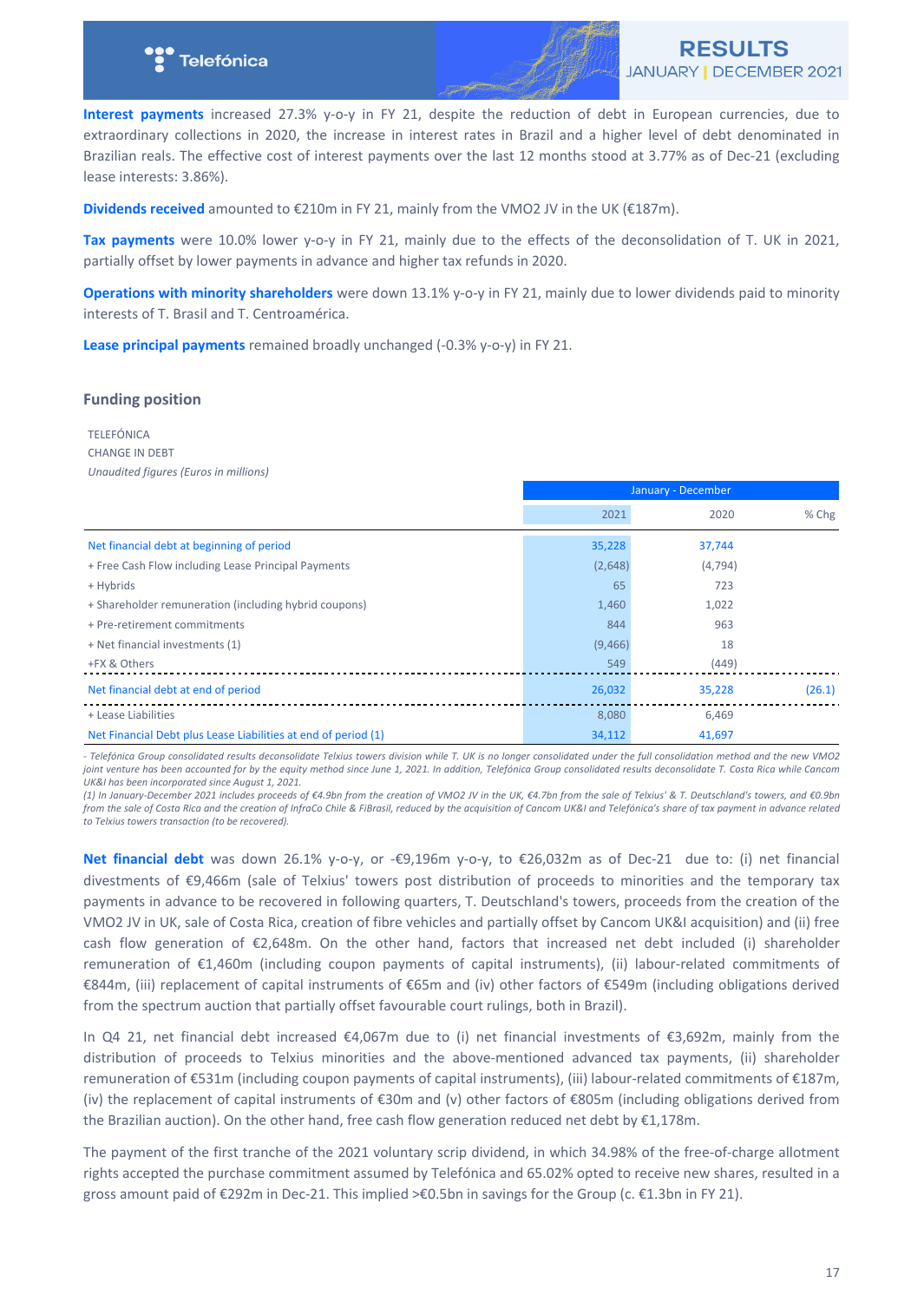

Including net proceeds from the sale of T. El Salvador and the creation of the InfraCo Colombia (both closed in Jan-22), the recovery of Telxius tax payments in advance, including the acquisition of Geprom (effective since Jan-22) and Oi acquisition (approved in Feb-22), and after increasing the stake in Telxius' submarine cable (Feb-22), net financial debt declined by €8.9bn since Dec-20 to €26.3bn.

Net financial debt including lease liabilities amounted to €34,112m as of Dec-21 vs. €41,697m as of Dec-20. The impact of lease liabilities on net financial debt increased €1.6bn in FY 21 to €8,080m, mainly due to the net effect in Q2 21 of higher lease liabilities arising after the sale of Telxius' towers to ATC and lower lease liabilities of Telxius' towers following its deconsolidation, partially offset by lower lease liabilities following the deconsolidation of the UK.

Telefónica, in the current low-interest rate environment, re-financed €6,667m (€2,954m at the Group, €1,650m at the JV with Allianz, €1,976m equivalent at VMO2 JV and €87m equivalent at FiBrasil) of its debt in FY 21 (excluding commercial paper and short-term bank loans), which allowed the Group to maintain a solid liquidity position and to further extend debt maturities. As of the end of Dec-21, the Group has covered debt maturities beyond 2024. The average debt life stood at 13.63 years, vs. 10.79 years in Dec-20.

## **Financing activities in Q4 21**

- In November, T. Europe, B.V launched a sustainability issuance of Undated 6.5 year non call Deeply Subordinated Guaranteed Fixed Rate Reset Securities (hybrid bond), with the subordinated guarantee of Telefónica, S.A., (€750m, 6.5 years reset date) and a tender offer for the purchase of existing hybrid bonds with first reset date in 2023 and 2024. Telefónica Europe, B.V. accepted the purchase in an aggregate principal amount of €750m. After this last transaction, the average years to call was extended, from 3.75 as of Dec-20, to 4.16, and the average coupon paid was reduced from 3.74% to 3.56%, respectively.
- Also, in November, T. Chile launched a USD 500m bond with maturity in Nov-31.

In Jan-22, Telefónica, S.A. completed the refinancing of its main syndicated facility of €5,500m which is now linked to sustainability objectives related to reduction of direct and indirect greenhouse gas emissions; and a social objective, relating to the increase in the percentage of women in executive positions; and extended its maturity to five years, with two annual extension option, up to a maximum maturity of seven years (Jan-29).

Telefónica, S.A. and its holding companies continued their issuance activity under the Promissory Notes and Commercial Paper Programmes (Domestic and European), maintaining an outstanding notional balance of €1,029m as of Dec-21.

Undrawn committed credit lines with different credit institutions amounted to €12,182m as of Dec-21 (€11,791m maturing over twelve months), which combined with the cash equivalents position and current financial assets, placed liquidity at €24,586m.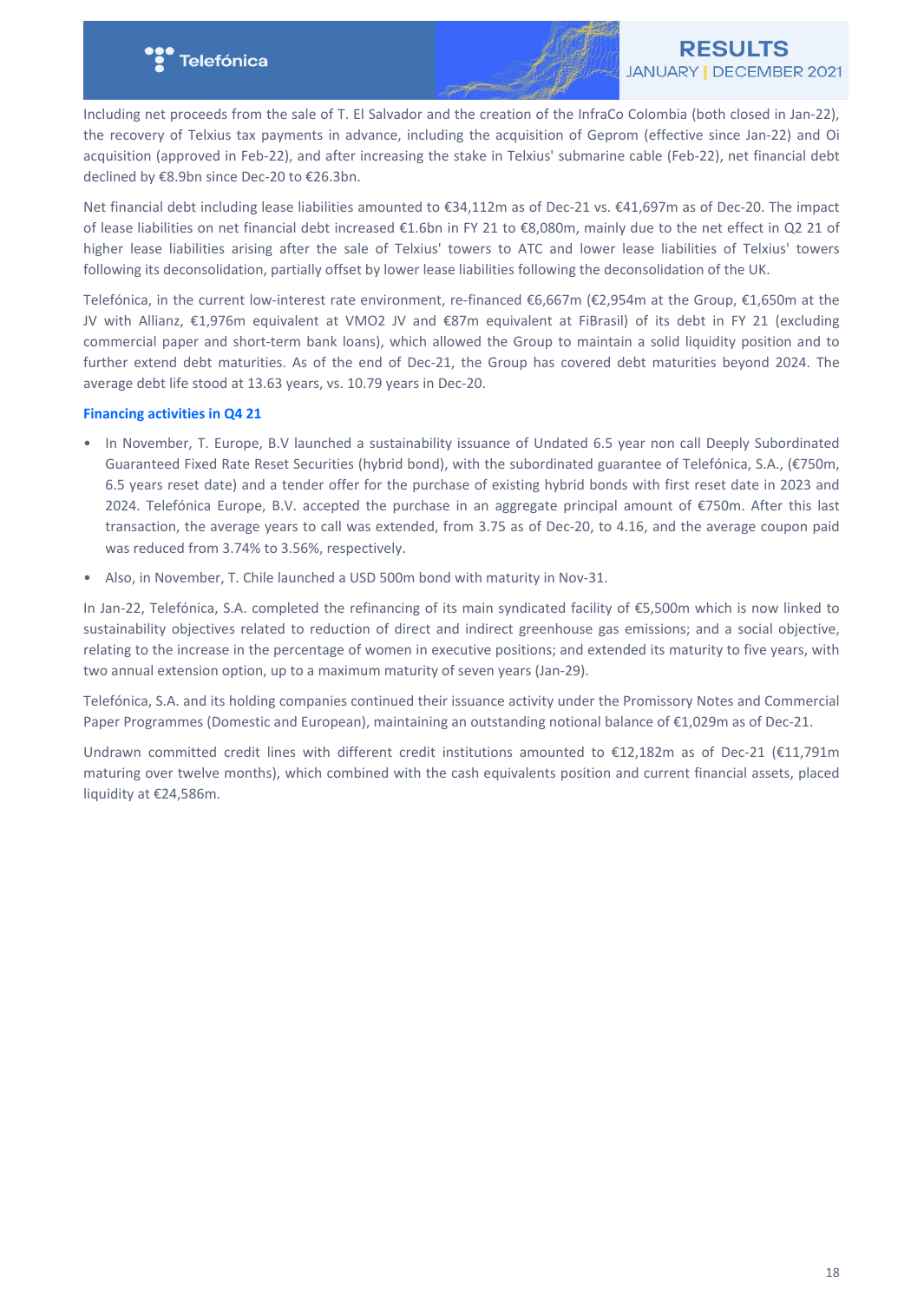

# <span id="page-18-0"></span>**Performance by segment**

#### TELEFÓNICA

SELECTED FINANCIAL DATA

| Unaudited figures (Euros in millions)                                                                                                                                                             | January -<br><b>December</b>                                          | % Chg                                                                     |                                                                                           | October -<br><b>December</b>                                | % Chg                                                                        |                                                                                  |
|---------------------------------------------------------------------------------------------------------------------------------------------------------------------------------------------------|-----------------------------------------------------------------------|---------------------------------------------------------------------------|-------------------------------------------------------------------------------------------|-------------------------------------------------------------|------------------------------------------------------------------------------|----------------------------------------------------------------------------------|
|                                                                                                                                                                                                   | 2021                                                                  | Reported                                                                  | Organic                                                                                   | 2021                                                        | Reported                                                                     | Organic                                                                          |
| <b>Revenues</b><br>Telefónica España<br>Telefónica Deutschland<br>Telefónica UK<br>Telefónica Brasil<br>Telefónica Hispam<br>Other companies & eliminations                                       | 39,277<br>12,417<br>7,765<br>2,628<br>6,910<br>8,362<br>1,194         | (8.8)<br>0.1<br>3.1<br>(60.8)<br>(6.9)<br>5.5<br>9.5                      | 2.0<br>0.1<br>3.1<br>(7.0)<br>2.1<br>5.1<br>15.9                                          | 9,674<br>3,207<br>2,055<br>1,802<br>2,293<br>318            | (11.3)<br>0.5<br>1.6<br>3.1<br>18.5<br>17.6                                  | 3.1<br>0.5<br>1.6<br>2.8<br>6.0<br>2.1                                           |
| Revenues (adding 50% VMO2 JV since June)                                                                                                                                                          | 42,839                                                                |                                                                           |                                                                                           | 11,242                                                      |                                                                              |                                                                                  |
| <b>OIBDA</b><br>Telefónica España<br>Telefónica Deutschland<br>Telefónica UK<br>Telefónica Brasil<br>Telefónica Hispam<br>Other companies & eliminations<br>OIBDA (adding 50% VMO2 JV since June) | 21,983<br>3,377<br>2,424<br>919<br>3,138<br>1,718<br>10,406<br>23,222 | 62.9<br>(33.1)<br>5.0<br>(55.5)<br>(1.6)<br>73.5<br>C.S.                  | 1.4<br>(5.3)<br>4.0<br>10.0<br>1.8<br>3.4<br>C.S.                                         | 1,363<br>(158)<br>629<br>812<br>77<br>$\mathbf{1}$<br>1,887 | (63.7)<br>C.S.<br>(1.2)<br>—<br>1.2<br>(83.6)<br>C.S.                        | 0.4<br>(3.4)<br>(2.2)<br>1.7<br>4.0<br>0.8                                       |
| <b>OIBDA</b> margin<br>Telefónica España<br>Telefónica Deutschland<br>Telefónica UK<br><b>Telefónica Brasil</b><br>Telefónica Hispam<br>Other companies & eliminations                            | 56.0%<br>27.2 %<br>31.2 %<br>35.0 %<br>45.4 %<br>20.5 %<br>n.s.       | 24.6 p.p.<br>n.s.<br>0.6 p.p.<br>4.2 p.p.<br>2.5 p.p.<br>8.0 p.p.<br>n.s. | (0.2 p.p.)<br>(2.2 p.p.)<br>0.3 p.p.<br>5.4 p.p.<br>(0.1 p.p.)<br>(0.4 p.p.)<br>13.8 p.p. | 14.1 %<br>n.s.<br>30.6 %<br>45.1 %<br>3.4%<br>n.s.          | (20.3 p.p.)<br>n.s.<br>(0.8 p.p.)<br>(0.8 p.p.)<br>(21.0 p.p.)<br>n.s.       | (0.9 p.p.)<br>(1.6 p.p.)<br>(1.2 p.p.)<br>(0.5 p.p.)<br>(0.5 p.p.)<br>(0.6 p.p.) |
| Net income attributable to equity holders of the<br>Parent<br>Basic and diluted earnings per share (Euros)                                                                                        | 8,137<br>1.38                                                         | n.s.<br>n.s.                                                              |                                                                                           | (1, 198)<br>(0.22)                                          | C.S.<br>C.S.                                                                 |                                                                                  |
| <b>CapEx</b><br>Telefónica España<br>Telefónica Deutschland<br>Telefónica UK<br>Telefónica Brasil<br>Telefónica Hispam<br>Other companies & eliminations<br>CapEx (adding 50% VMO2 JV since June) | 7,267<br>1,815<br>1,284<br>933<br>2,069<br>978<br>188<br>8,021        | 24.0<br>28.9<br>17.3<br>2.2<br>50.8<br>17.4<br>(22.0)                     | 10.3<br>3.9<br>17.3<br>24.1<br>11.5<br>5.2<br>5.3                                         | 2,373<br>449<br>474<br>1,067<br>324<br>60<br>2,735          | 32.3<br>17.1<br>28.7<br>$\overline{\phantom{0}}$<br>154.1<br>47.4<br>(41.0)  | 12.6<br>12.7<br>28.7<br>(3.7)<br>24.5<br>(3.2)                                   |
| Spectrum & obligations (Brazil)                                                                                                                                                                   | 1,704                                                                 | n.s.                                                                      | n.s.                                                                                      | 715                                                         | n.s.                                                                         | n.s.                                                                             |
| OIBDA-CapEx<br>Telefónica España<br>Telefónica Deutschland<br>Telefónica UK<br>Telefónica Brasil<br>Telefónica Hispam<br>Other companies & eliminations                                           | 14,716<br>1,562<br>1,140<br>(14)<br>1,069<br>740<br>10,219            | 92.7<br>(57.1)<br>(6.1)<br>C.S.<br>(41.1)<br>n.s.<br>C.S.                 | (4.4)<br>(8.9)<br>(7.5)<br>0.5<br>(5.3)<br>2.0<br>(45.6)                                  | (1,011)<br>(607)<br>155<br>(255)<br>(246)<br>(58)           | C.S.<br>C.S.<br>(42.1)<br>$\overline{\phantom{0}}$<br>C.S.<br>C.S.<br>(45.2) | (9.5)<br>(10.0)<br>(42.9)<br>6.6<br>(13.4)<br>4.1                                |
| OIBDA - CapEx (adding 50% VMO2 JV since June)                                                                                                                                                     | 15,201                                                                |                                                                           |                                                                                           | (848)                                                       |                                                                              |                                                                                  |
| (OIBDA-CapEx)/Revenues<br>(OIBDA-CapEx)/Revenues (ex-spectrum &<br>obligations (Brazil))                                                                                                          | 37.5 %<br>41.8 %                                                      | 19.7 p.p.<br>23.8 p.p.                                                    | (1.3 p.p.)<br>(1.3 p.p.)                                                                  | (10.4%)<br>(3.1%)                                           | (28.4 p.p.)<br>(22.1 p.p.)                                                   | (2.3 p.p.)<br>(2.3 p.p.)                                                         |

*- Reconciliation included in the excel spreadsheets*

*Notes:*

- OIBDA and OI are presented before brand fees and management fees.

- Telefónica Group consolidated results deconsolidate Telxius towers division while T. UK is no longer consolidated under the full consolidation method and the new VMO2 joint venture has been accounted for by the equity method since June 1, 2021. In addition, Telefónica Group consolidated results deconsolidate T. Costa Rica while Cancom UK&I has been incorporated since August 1, 2021.

Organic criteria: Assumes constant exchange rates of 2020 (average in 2020). Excludes the contribution to growth from T. Argentina and T. Venezuela. Considers constant perimeter of consolidation and does not include capital gains/losses from the sale of companies, for significant impacts. Does not include write-offs, material non-recurring *impacts and restructuring costs. CapEx excludes investments in spectrum.*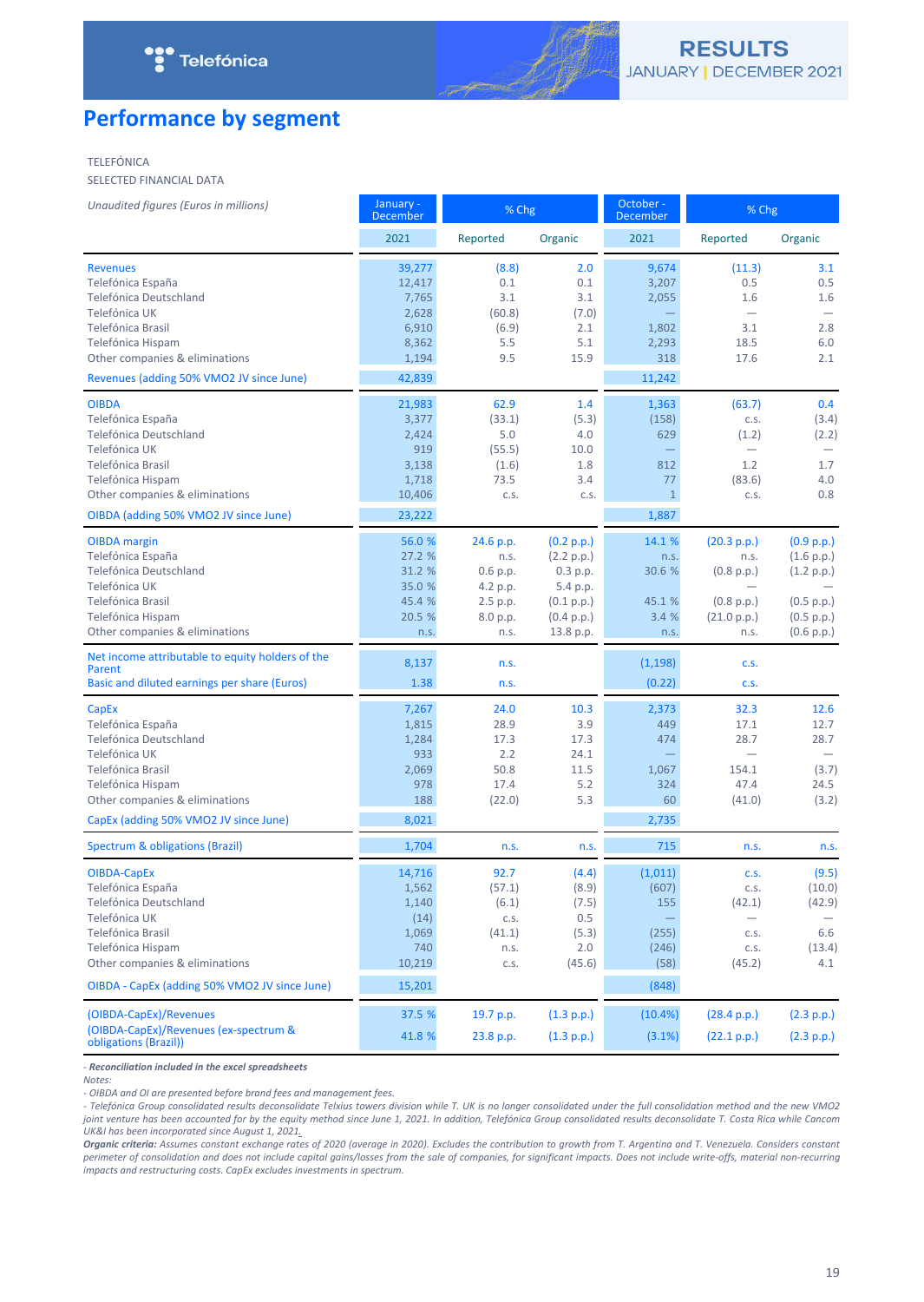



# <span id="page-19-0"></span>**TELEFÓNICA ESPAÑA**

# (y-o-y changes in organic terms)

**29%** of total Telefónica

**34%** of total Telefónica

of total Telefónica<br>
FY 21 OIBDA CapEx **ACCOUNT ACCOUNT ACCOUNT ACCOUNT ACCOUNT ACCOUNT ACCOUNT ACCOUNT ACCOUNT ACCOUNT** ACCOUNT ACTO

Weights calculated with revenues, OIBDA underlying and CapEx (ex spectrum) with 50% of the VMO2 JV since June 2021

# **Operating performance**

**T. España'**s results in Q4 21 reflected a sequential improvement in commercial activity supported by an improvement in churn (-0.3 p.p. y-o-y) in a more rational market and a record level of customer satisfaction (NPS: 36%). Revenues improved their pace of growth to 0.5% y-o-y and OIBDA reduced its decline to -3.4% y-o-y. Once again, cash conversion stands out, with an organic OIBDA-CapEx margin of 27% in FY 21.

Telefónica continued to strengthen its competitiveness in the market with the acquisition of "La Liga" content for the coming seasons, reducing the cost and maintaining a clear differential position; the creation of a new O2 entry product, for the Residential segment and, the launch of "Fusión Digital Pymes", which offers digitalisation solutions that enable capitalising on the European Recovery Funds, in the Business segment.

In addition, T. España is ready to launch (in conjunction with T. Infra) the process to create a FibreCo focused on lower density areas, targeting more than 5m premisses passed, and offering a substantial minority stake to potential investors.

We also supported the launch of the "SME Climate Hub", a one-stop-shop to make an internationally recognised climate commitment, join the United Nations' Race to Zero campaign, and mitigate the environmental impact and build resilient businesses for the future. T. España also launched a reforestation project to neutralise emissions.

In Q4 21, a tariff repositioning was announced, effective in Feb-22, which facilitates customer access to handsets and other devices and the Social Employment Pact, among other measures to adapt the workforce to the needs of the sector, included a voluntary redundancy plan to which 2,317 employees have adhered, implying a provision of €1,382m, with a positive impact on cash flow from 2022 and annual run-rate of savings of c.€200m from 2023 onwards.

# TELEFÓNICA ESPAÑA **ACCESSES**

*Unaudited figures (Thousands)*

|                           |          |          | 2020      |          |          |          |           |          |        |
|---------------------------|----------|----------|-----------|----------|----------|----------|-----------|----------|--------|
|                           | March    | June     | September | December | March    | June     | September | December | % Chg  |
| <b>Retail Accesses</b>    | 37,874.0 | 37,936.9 | 37,922.1  | 37,615.1 | 37,143.5 | 36,881.0 | 36,809.2  | 36,460.9 | (3.1)  |
| Fixed telephony           | 8,918.6  | 8,917.6  | 8,882.5   | 8,731.0  | 8,616.6  | 8,523.4  | 8,437.9   | 8,376.3  | (4.1)  |
| <b>Broadband</b>          | 5,985.2  | 5,993.4  | 6,030.3   | 5,961.9  | 5,911.1  | 5,888.6  | 5,873.6   | 5,874.9  | (1.5)  |
| <b>FTTH</b>               | 4,393.0  | 4,452.0  | 4,556.9   | 4,614.1  | 4,671.0  | 4,726.7  | 4,774.5   | 4,847.6  | 5.1    |
| Mobile                    | 18,926.7 | 18,960.3 | 18,993.7  | 18,977.8 | 18,711.0 | 18,658.2 | 18,732.9  | 18,484.6 | (2.6)  |
| Prepay                    | 1.070.2  | 1,012.7  | 940.0     | 888.1    | 840.1    | 806.0    | 783.6     | 752.5    | (15.3) |
| Contract                  | 15,209.9 | 15,279.8 | 15,365.1  | 15,383.7 | 15,259.7 | 15,185.8 | 15,194.8  | 15,210.7 | (1.1)  |
| <b>IoT</b>                | 2,646.6  | 2,667.7  | 2,688.6   | 2,706.0  | 2,611.2  | 2,666.4  | 2,754.5   | 2,521.5  | (6.8)  |
| Pay TV                    | 4,032.3  | 4,054.3  | 4,004.3   | 3,934.5  | 3,895.3  | 3,801.3  | 3,755.5   | 3,716.4  | (5.5)  |
| <b>Wholesale Accesses</b> | 3,772.4  | 3,719.9  | 3,709.2   | 3,689.5  | 3,676.8  | 3,658.3  | 3,679.1   | 3,674.3  | (0.4)  |
| <b>FTTH</b>               | 2,292.5  | 2,361.3  | 2,489.6   | 2,599.8  | 2,708.1  | 2,801.7  | 2,907.1   | 2,982.0  | 14.7   |
| <b>Total Accesses</b>     | 41.646.4 | 41,656.7 | 41.631.4  | 41.304.6 | 40.820.3 | 40,539.3 | 40.488.3  | 40.135.2 | (2.8)  |

#### OWN UBB COVERAGE

*Unaudited figures (thousands)*

|                                                     |                 | 2020            |                 |                 |                 |                 |                 |                 |                   |
|-----------------------------------------------------|-----------------|-----------------|-----------------|-----------------|-----------------|-----------------|-----------------|-----------------|-------------------|
|                                                     | March           | June            | September       | December        | March           | June            | September       | December        | $%$ Chg           |
| <b>UBB Premises passed (FTTH)</b><br>Up-take (FTTH) | 23,421.8<br>29% | 23,650.1<br>29% | 24.445.4<br>29% | 25,219.4<br>29% | 25,651.3<br>29% | 26.134.6<br>29% | 26.520.1<br>29% | 26,903.3<br>29% | 6.7<br>$0.5$ p.p. |

#### *Notes*

- Up-Take FTTH includes retail accesses and wholesale accesses connected to the FTTH network.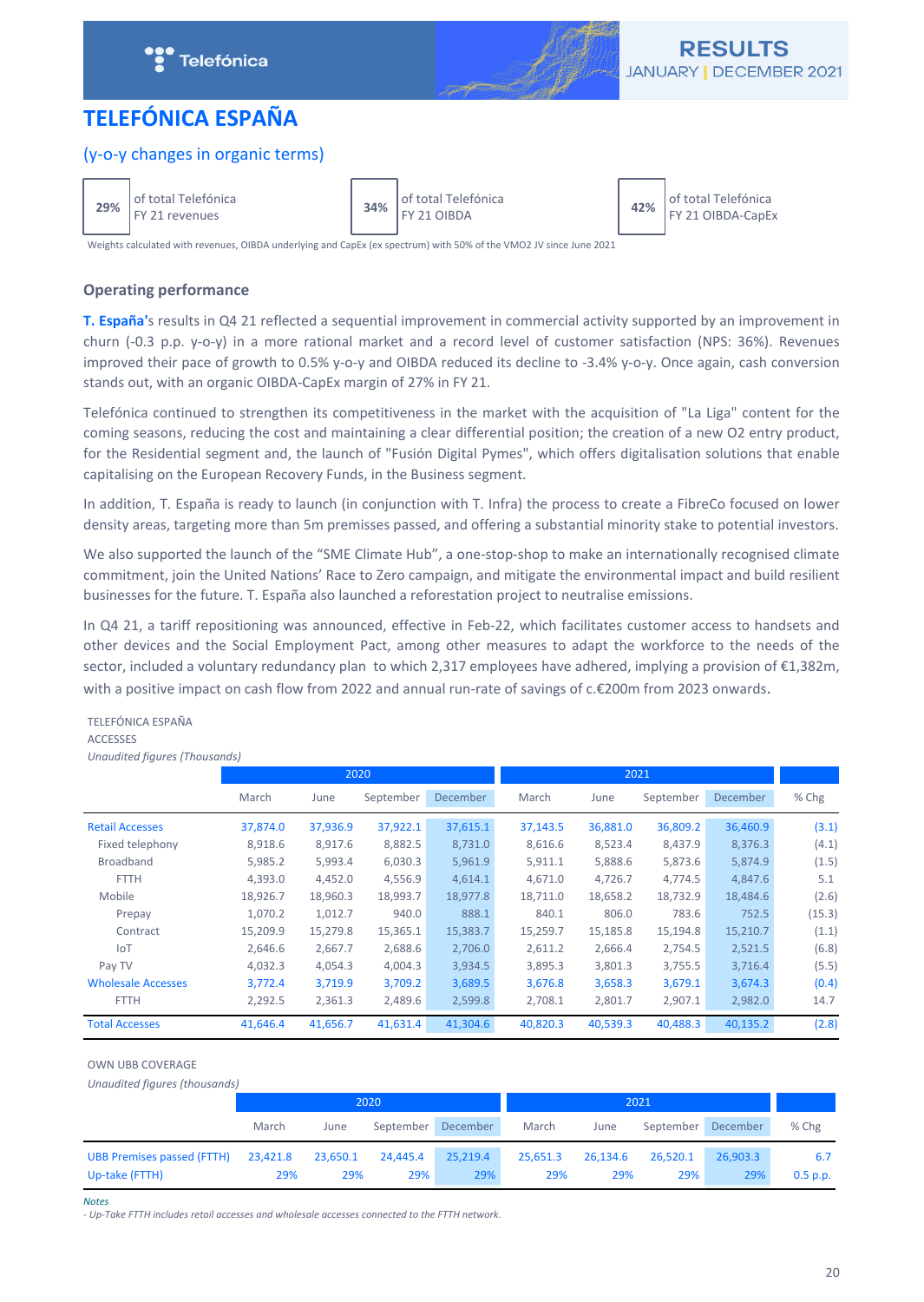

Accesses (-3% y-o-y) sequentially improved their performance in the main retail services, with positive net adds in fixed broadband  $(+1k)$  and mobile contract  $(+16k)$  driven by campaigns in the quarter and new products launched in 2021.

**Fibre** continued its solid progress (+148k in 4Q 21; +73k retail), representing 83% of the broadband plant. The uptake remained at 29% of 26.9m premises passed.

## CONVERGENT KPIS

*Unaudited figures*

|                                        |                 | 2020 |                    |         | 2021            |      |                    |         |          |
|----------------------------------------|-----------------|------|--------------------|---------|-----------------|------|--------------------|---------|----------|
|                                        | March           | June | September December |         | March           | June | September December |         | $%$ Chg  |
| Convergent clients (thousands)         | 4,824.5 4,830.3 |      | 4.847.3            | 4.824.8 | 4,781.6 4,725.9 |      | 4.682.7            | 4.649.8 | (3.6)    |
| Convergent ARPU (EUR) (cumulative YTD) | 91.8            | 91.3 | 91.5               | 91.4    | 89.7            | 88.5 | 88.9               | 89.2    | (2.4)    |
| Convergent churn (cumulative YTD)      | 1.5%            | 1.2% | 1.3%               | 1.4%    | 1.5%            | 1.5% | 1.4%               | 1.4%    | 0.0 p.p. |

*Notes:*

*- Convergent include Consumer, SOHO and SMEs clients.*

**Convergent customers** (-4% y-o-y) net adds improved again (-33k in Q4 vs -43k in Q3, -56k in Q2), driven by the O2 tariffs launched in October and the new "Fusión with handset" portfolio launched in April. In a more rational market, these new offers contributed to reduction in quarterly churn to  $1.4\%$  (-0.3 p.p. y-o-y), its best performance since Q2 17 (excluding the lock-in quarter). Quarterly ARPU was €90.4 (+0.9% vs. Q3 21; -1.1% y-o-y), leaving H2 21 ARPU €1.4 higher than in H1 21. "Fusión Empresas" customers grew 9% y-o-y, and higher speed fibre customers grew 4% y-o-y.

#### **Financial performance**

TELEFÓNICA ESPAÑA

CONSOLIDATED INCOME STATEMENT *Unaudited figures (Euros in millions)*

|                                     | January - December |        | % Chg    |            | October - December |       | % Chg    |            |
|-------------------------------------|--------------------|--------|----------|------------|--------------------|-------|----------|------------|
|                                     | 2021               | 2020   | Reported | Organic    | 2021               | 2020  | Reported | Organic    |
| <b>Revenues</b>                     | 12,417             | 12,401 | 0.1      | 0.1        | 3,207              | 3,192 | 0.5      | 0.5        |
| Mobile handset revenues             | 399                | 264    | 51.3     | 51.3       | 146                | 83    | 75.3     | 75.3       |
| Revenues ex-mobile handset revenues | 12,017             | 12,137 | (1.0)    | (1.0)      | 3,061              | 3,109 | (1.5)    | (1.5)      |
| Retail                              | 9,699              | 9,906  | (2.1)    | (2.1)      | 2,479              | 2,531 | (2.0)    | (2.0)      |
| Wholesale and Other                 | 2,318              | 2,231  | 3.9      | 3.9        | 582                | 578   | 0.7      | 0.7        |
| Operating income before D&A (OIBDA) | 3,377              | 5,046  | (33.1)   | (5.3)      | (158)              | 1,311 | C.S.     | (3.4)      |
| <b>OIBDA Margin</b>                 | 27.2%              | 40.7%  | n.s.     | (2.2 p.p.) | n.S.               | 41.1% | n.s.     | (1.6 p.p.) |
| <b>CapEx</b>                        | 1,815              | 1,408  | 28.9     | 3.9        | 449                | 384   | 17.1     | 12.7       |
| Spectrum                            | 352                |        | n.s.     | n.s.       | 17                 |       | n.S.     | n.S.       |
| OIBDA-CapEx                         | 1,562              | 3,638  | (57.1)   | (8.9)      | (607)              | 928   | C.S.     | (10.0)     |

*Notes:*

*- OIBDA before management and brand fees.*

Revenues improved y-o-y its pace of growth (+0.5%) in Q4 21 thanks to handset sales (+75.3% y-o-y; reflecting a higher impact from the Fusión with handset portfolio) which offset the performance of service revenues (-1.5% y-o-y), despite record-high IT revenues, due to the worse performance of Wholesale and Other revenues. Revenues in FY 21 grew +0.1% y-o-y (service revenues -1.0%; handset revenues +51.3%).

**OIBDA** in Q4 21 declined 3.4% y-o-y, having left behind the unfavourable y-o-y comparison in content costs in Q3 21 and despite the negative impact of higher energy costs in the quarter. Reported OIBDA includes the  $£1,382m$  provision associated with the aforementioned redundancy plan and another €44m provision for the transformation of channels.

In FY 21, OIBDA declined 5.3% y-o-y, reflecting the impact of higher energy costs for most of the year, the higher weight of lower margin revenues (IT and handsets) and the value erosion from the pandemic which was partially offset by the efficiencies generated in commercial, network (copper switch-off) and systems (robotisation and digitisation) costs.

The OIBDA margin in Q4 21 was 39.5% organic terms (38.7% in FY 21).

In organic terms, **CapEx** increased 3.9% y-o-y in FY 21, driven by the development of NGN networks (FTTH and 5G), while **OIBDA-CapEx** declined 8.9% y-o-y with the cash margin standing at 26.9% (-2.7 p.p. y-o-y), maintaining its leadership among European incumbents.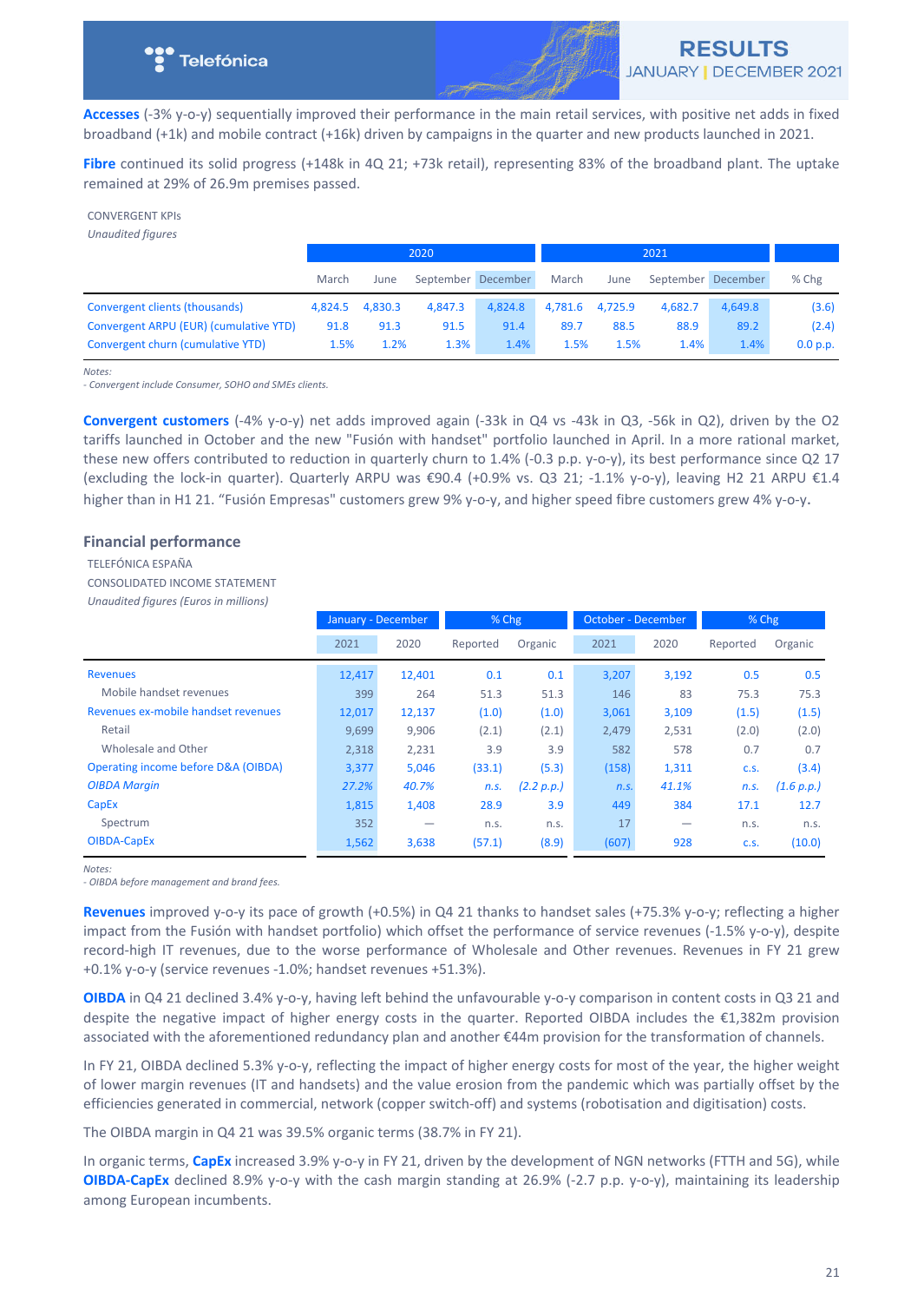



# <span id="page-21-0"></span>**TELEFÓNICA DEUTSCHLAND**

# (y-o-y changes in organic terms)

**18%** of total Telefónica

 $17\%$  of total Telefónica

of total Telefónica<br>
FY 21 OIBDA<br>
FY 21 OIBDA-CapEx

Weights calculated with revenues, OIBDA underlying and CapEx (ex spectrum) with 50% of the VMO2 JV since June 2021

# **Operating performance**

**Telefónica Deutschland** continued to drive strong commercial traction in Q4 21, on the back of ongoing core business momentum and high customer demand for the  $O_2$  Free portfolio. This commercial excellence was leveraged on network parity as reconfirmed by the 'very good' rating in the "Connect" magazine test and historic low levels of churn. As a result, T. Deutschland delivered sustained financial momentum throughout 2021, posting record full year revenues and OIBDA in the Company's history.

T. Deutschland progressed with its 5G rollout, reaching 30% of the German population at the end of 2021. At the same time, the Company completed its 3G switch-off in 2021 and improved the energy efficiency ratio of its O<sub>2</sub> network by 78% vs. 2015. Furthermore, T. Deutschland *reduced its Scope 1 and 2 emissions* by 97% compared to 2015 levels (market-based method). 2021 also saw a significant take-up in  $O_2$ 's programme 'reduce-repair-recycle', with mobile phone recycling growing c.50% y-o-y.

In Q1 22, T. Deutschland continued to receive important **third-party recognitions for its progress in sustainability** (including Sustainalytics, EcoVadis and Bloomberg Gender Equality Index).

## DEUTSCHLAND **ACCESSES** *Unaudited figures (Thousands)* 2020 2021 March June September December March June September December % Chg Retail Accesses 48,121.7 48,017.7 48,544.9 48,804.7 48,942.4 49,485.1 49,838.4 50,219.3 2.9 Fixed telephony accesses 2,149.1 2,163.4 2,170.9 2,180.2 2,173.0 2,171.5 2,172.8 2,179.6 (0.0) Broadband 2,231.7 2,245.2 2,251.6 2,261.1 2,253.9 2,253.2 2,255.4 2,262.3 0.1 UBB 1,687.7 1,728.8 1,762.3 1,797.8 1,809.1 1,823.2 1,837.7 1,856.8 3.3 Mobile accesses 43,647.1 43,516.5 44,032.4 44,274.8 44,428.2 44,974.5 45,325.3 45,693.6 3.2 Prepay 19,689.4 19,323.0 19,530.7 19,283.3 19,174.7 19,265.5 19,161.2 18,973.0 (1.6) Contract 22,727.2 22,885.3 23,146.3 23,581.3 23,801.4 24,175.3 24,590.3 25,107.8 6.5 IoT 1,230.4 1,308.2 1,355.4 1,410.1 1,452.1 1,533.7 1,573.8 1,612.8 14.4 Total Accesses 48,121.7 48,017.7 48,544.9 48,804.7 48,942.4 49,485.1 49,838.4 50,219.3 2.9

*Notes:*

TELEFÓNICA 

*- UBB accesses refers to VDSL accesses in Germany.*

#### SELECTED OPERATIONAL DATA

*Unaudited figures*

|                                    |       |      | 2020      |          |       |      |           |          |            |
|------------------------------------|-------|------|-----------|----------|-------|------|-----------|----------|------------|
|                                    | March | June | September | December | March | June | September | December | % Chg      |
| Mobile churn (quarterly)           | 2.0%  | 1.9% | 1.6%      | 1.8%     | 1.6%  | 1.4% | 1.7%      | 1.7%     | (0.1 p.p.) |
| Contract                           | 1.5%  | 1.4% | 1.4%      | 1.3%     | 1.3%  | 1.0% | 1.2%      | 1.2%     | (0.1 p.p.) |
| Mobile churn (cumulative YTD)      | 2.0%  | 1.9% | 1.8%      | 1.8%     | 1.6%  | 1.5% | 1.6%      | 1.6%     | (0.2 p.p.) |
| Contract                           | 1.5%  | 1.5% | 1.4%      | 1.4%     | 1.3%  | 1.2% | 1.2%      | 1.2%     | (0.2 p.p.) |
| Mobile ARPU (EUR) (cumulative YTD) | 9.8   | 9.7  | 9.9       | 9.9      | 9.7   | 9.9  | 10.0      | 10.0     | 1.1        |
| Contract                           | 13.7  | 13.5 | 13.6      | 13.6     | 13.2  | 13.4 | 13.5      | 13.5     | (1.3)      |

*Notes:*

- ARPU: monthly average revenue divided by the monthly average accesses of the period..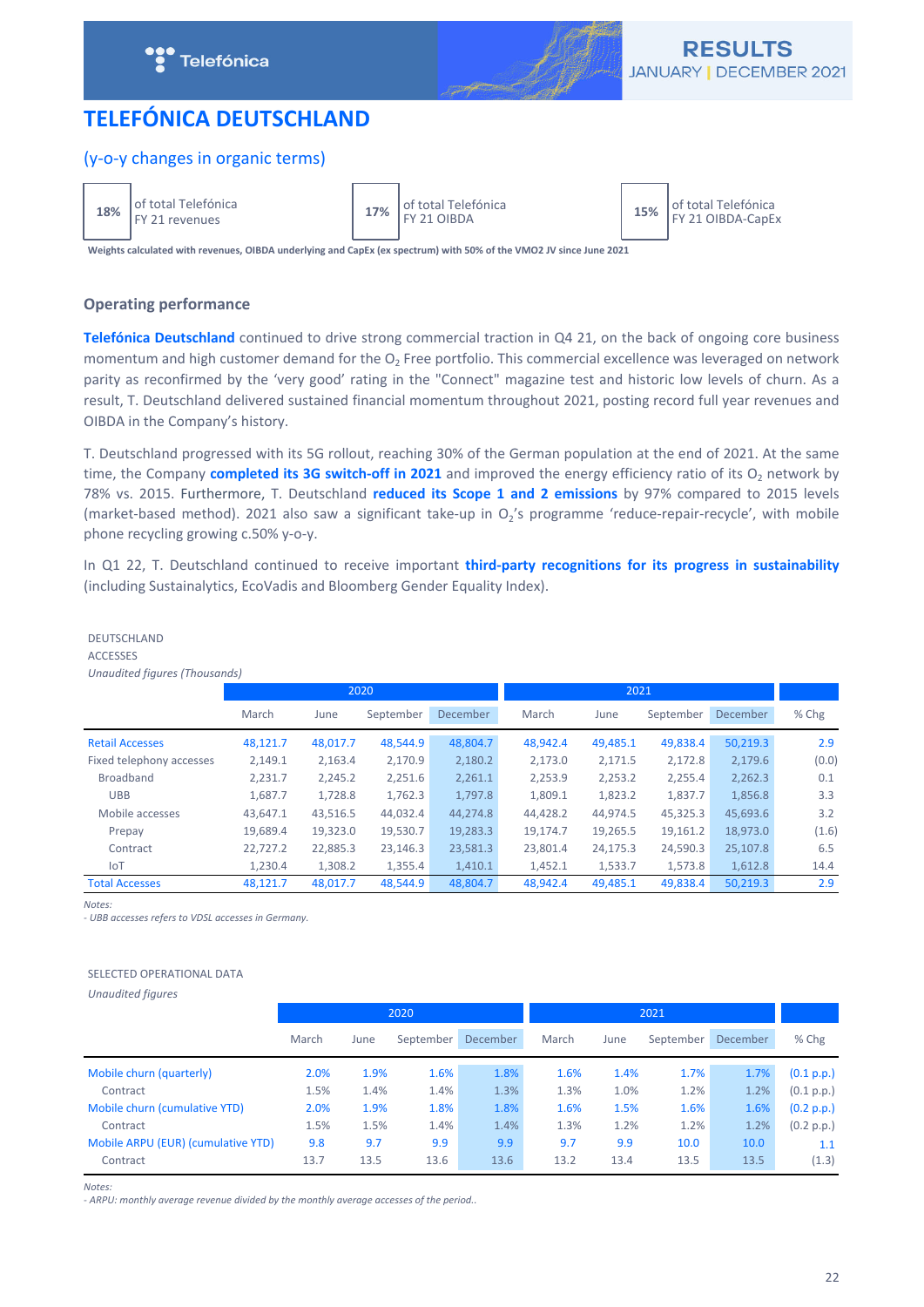

The **contract mobile** base posted strong growth with 518k net additions in Q4 21 (+22% q-o-q; FY 21: +1,526k, +46% yo-y), driven by the sustained customer demand for the  $O_2$  Free portfolio and a solid contribution from partner brands. Own brand postpaid churn remained at historic lows of 1.0% in Q4 21, stable y-o-y.

 $O_2$  contract ARPU continued its growth trend in Q4 21, increasing 0.7% y-o-y (+0.2% y-o-y in FY 21) on a successful 'ARPU-up' strategy supported by ongoing data traffic growth fuelling customer demand for higher value tariffs.

**Prepaid accesses** declined -188k in Q4 21 (12M: -310k), reflecting the unchanged market trend of prepaid to postpaid migration and some seasonality.

**Fixed broadband accesses** grew for a second consecutive quarter, posting +7k net additions (FY 21: +1k) in a market focused on high-speed fixed connectivity. In addition, fixed-mobile substitution (FMS) products remained popular.

#### **Financial performance**

TELEFÓNICA DEUTSCHLAND CONSOLIDATED INCOME STATEMENT *Unaudited figures (Euros in millions)*

|                                     | January - December |       | % Chg    |          | October - December |       | % Chg      |            |
|-------------------------------------|--------------------|-------|----------|----------|--------------------|-------|------------|------------|
|                                     | 2021               | 2020  | Reported | Organic  | 2021               | 2020  | Reported   | Organic    |
| <b>Revenues</b>                     | 7,765              | 7,532 | 3.1      | 3.1      | 2,055              | 2,023 | 1.6        | 1.6        |
| <b>Mobile Business</b>              | 6,942              | 6,730 | 3.2      | 3.2      | 1,840              | 1,810 | 1.6        | 1.6        |
| Handset revenues                    | 1,450              | 1,423 | 1.9      | 1.9      | 446                | 451   | (1.1)      | (1.1)      |
| <b>Fixed Business</b>               | 814                | 785   | 3.6      | 3.6      | 211                | 202   | 4.4        | 4.4        |
| Operating income before D&A (OIBDA) | 2,424              | 2,309 | 5.0      | 4.0      | 629                | 637   | (1.2)      | (2.2)      |
| <b>OIBDA Margin</b>                 | 31.2%              | 30.7% | 0.6 p.p. | 0.3 p.p. | 30.6%              | 31.5% | (0.8 p.p.) | (1.2 p.p.) |
| CapEx                               | 1,284              | 1,094 | 17.3     | 17.3     | 474                | 368   | 28.7       | 28.7       |
| Spectrum                            |                    |       |          |          |                    |       |            |            |
| OIBDA-CapEx                         | 1,140              | 1,214 | (6.1)    | (7.5)    | 155                | 268   | (42.1)     | (42.9)     |

*Note:*

*- OIBDA before management and brand fees.*

**Revenue** grew +1.6% y-o-y in Q4 21 (+3.1% y-o-y in FY 21), impacted by the MTR cut (effective 1 July), lower roaming contribution, and a slight slowdown in the handset business due to handset release cycles (Q4 21 -1.1% y-o-y, FY 21 +1.9% y-o-y). These impacts were more than offset by continued expansion of fixed and mobile business revenues as a result of the success of the  $O_2$  brand.

**OIBDA** declined -2.2% y-o-y in Q4 21, mainly as a result of some COVID-19 related phasing of marketing spend into H2 21 and technology transformation, including 3G switch-off in combination with ongoing top-line growth and efficiency gains. In FY 21, OIBDA grew +4.0% y-o-y and **OIBDA margin** expanded +0.3 p.p. y-o-y to 31.2%.

**CapEx** was up +17.3% y-o-y in FY 21, with a CapEx/Sales ratio of 16.5%. T. Deutschland has continued to execute its investment programme to drive profitable future growth by boosting rural coverage and accelerating network capacity in urban areas according to plan. The Company's 3-year investment programme passed its CapEx peak in FY 21.

As a result of the phasing of the investment for growth programme, **OIBDA-CapEx** declined -7.5% y-o-y in FY 21 and **OIBDA-CapEx/Revenues** reached 14.7%, down -1.7 p.p. y-o-y.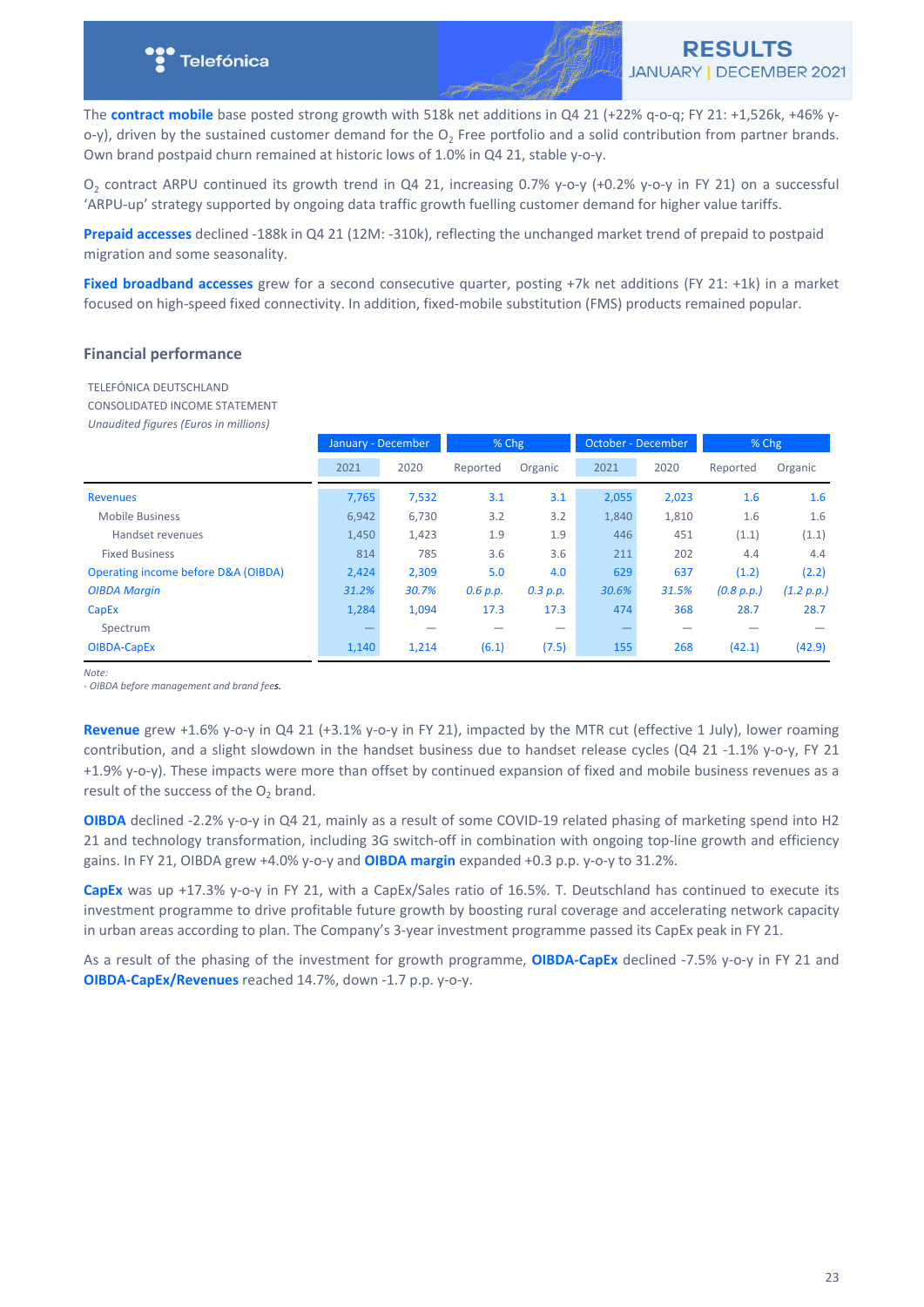



# <span id="page-23-0"></span>**Virgin Media - O2 UK**

# (y-o-y changes in organic terms)

**15%** of total Telefónica

15% of total Telefónica

of total Telefónica<br>
FY 21 OIBDA<br>
FY 21 OIBDA-CapEx

Weights calculated with revenues, OIBDA underlying and CapEx (ex spectrum) with 50% of the VMO2 JV since June 2021

# **Operating performance**

**Virgin Media-O2** (VMO2) completed its gigabit rollout on schedule across its 15.6m footprint during Q4 21, delivering gigabit speeds to over half of all UK premises and making VMO2 the biggest contributor to reaching the Government's broadband target. FTTP upgrade pilots are progressing well, paving the way for the planned deployment of full fibre across the entire fixed network commencing later this year, with completion in 2028.

As part of VMO2's ambition to roll out full fibre further and faster across the UK, the Company's shareholders have initiated discussions with a number of potential financial partners regarding the creation of a network build joint venture. The focus of the entity will be on building a full fibre network of up to 7m premises in new greenfield areas by the end of 2027.

In 2021, the Company delivered 5G to over 2,000 sites across the UK, spanning more than 300 towns and cities, and remains on-track for 50% population coverage of 5G services by 2023. In line with its position as consumer champion and differentiating itself in the market, VMO2 confirmed that it would not re-introduce intra-European roaming charges for its customers.

In keeping with its commitment to **ESG**, VMO2 continues to reduce its emissions (-25% Scopes 1 and 2 in 2021) while the Company sources 100% of electricity used in its own operations from renewables. VMO2 prioritises digital inclusion, launching a new partnership with The Big Issue to offer free data, calls and texts to vendors, further powering the UK's first ever National Databank, first launched by O2 in 2021.

| <u>Undulted numes</u> influences |          |          |           |          |          |          |           |                 |       |  |
|----------------------------------|----------|----------|-----------|----------|----------|----------|-----------|-----------------|-------|--|
|                                  |          |          | 2020      |          |          |          | 2021      |                 |       |  |
|                                  | March    | June     | September | December | March    | June     | September | <b>December</b> | % Chg |  |
| <b>Retail Accesses (1)</b>       | 43,066.0 | 42,480.3 | 43,430.1  | 44,067.7 | 44,292.8 | 44,990.9 | 45,549.5  | 46,021.1        | 4.4   |  |
| <b>Broadband</b>                 | 5,308.1  | 5,347.4  | 5,394.5   | 5,449.5  | 5,487.9  | 5,523.6  | 5,566.0   | 5,626.7         | 3.3   |  |
| <b>UBB</b>                       | 5,279.2  | 5,318.4  | 5,365.4   | 5,420.3  | 5,458.6  | 5,494.1  | 5,536.4   | 5,596.8         | 3.3   |  |
| Mobile accesses                  | 29,241.3 | 28,672.0 | 29,701.2  | 30,336.6 | 30,617.7 | 31,358.0 | 31,864.6  | 32,276.8        | 6.4   |  |
| Prepay                           | 8,433.0  | 7,772.8  | 8,335.9   | 8,251.8  | 8,199.1  | 8,362.5  | 8,284.0   | 8,119.1         | (1.6) |  |
| Contract                         | 15,253.0 | 15,323.4 | 15,431.4  | 15,594.2 | 15,636.3 | 15,701.2 | 15,809.3  | 15,938.1        | 2.2   |  |
| <b>IoT</b>                       | 5,555.3  | 5,575.8  | 5,934.0   | 6,490.6  | 6,782.3  | 7,294.3  | 7,771.3   | 8,219.7         | 26.6  |  |
| <b>Wholesale Accesses</b>        | 8,774.2  | 8,694.3  | 9,018.3   | 9,210.9  | 9,350.5  | 9,594.4  | 9,773.7   | 9,966.6         | 8.2   |  |
| <b>Total Accesses (1)</b>        | 51,840.2 | 51,174.6 | 52,448.4  | 53,278.6 | 53,643.3 | 54,585.4 | 55,323.2  | 55,987.8        | 5.1   |  |

# VMO2 PROFORMA ACCESSES

*Unaudited figures (Thousands)*

*Notes:* 

*(1) Includes fixed telephony and Pay TV accesses.*

# VMO2 PROFORMA SELECTED OPERATIONAL DATA

*Unaudited figures (Thousands)*

|                            |          |          | 2020               |          |          |          |          |                    |       |
|----------------------------|----------|----------|--------------------|----------|----------|----------|----------|--------------------|-------|
|                            | March    | June     | September December |          | March    | June     |          | September December | % Chg |
| <b>UBB Premises passed</b> | 14,981.5 | 15.072.6 | 15.191.7           | 15,310.8 | 15,386.6 | 15,476.4 | 15,546.3 | 15,649.9           |       |

In Q4 21, **contract mobile accesses** grew by 129k (vs +108k in Q3 21; +344k in FY 21), as trading returned to more normalised levels as COVID-related restrictions eased. **O2 mobile contract churn** was stable y-o-y and market-leading at 0.9%.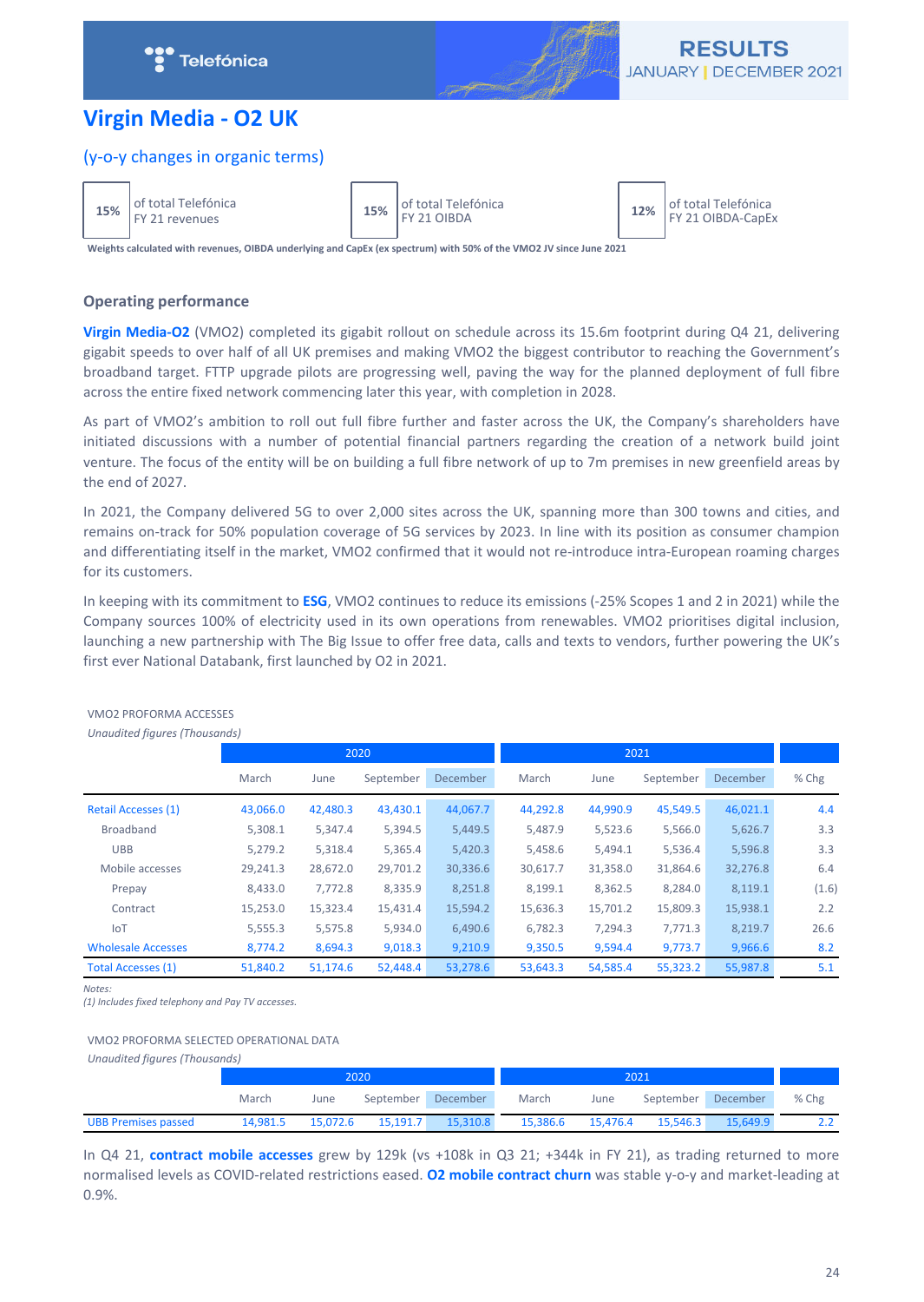

**IoT net additions** totalled +448k in Q4 21 (+1,729k in FY 21) on the back of the SMIP programme.

**Fixed broadband accesses** grew +60k in Q4 21 (vs +42k in Q3 21; +177k in FY 21), driven by continued demand for faster broadband speeds, with an average speed of 214Mbps across our broadband base at the end of 2021, more than 4x faster than the national average. Fixed ARPU declined -3.0% y-o-y in Q4 21, as a result of a change in customer mix, some trading-related promotional activity, and the impact of regulated annual best tariff notifications.

VMO2 PROFORMA CONSOLIDATED INCOME STATEMENT

*Unaudited figures (Euros in millions)*

|                                     | January - December |        | % Chg             |          | <b>October - December</b> |       | % Chg      |            |
|-------------------------------------|--------------------|--------|-------------------|----------|---------------------------|-------|------------|------------|
|                                     | 2021               | 2020   | Reported          | Organic  | 2021                      | 2020  | Reported   | Organic    |
| <b>Revenues</b>                     | 12,046             | 11,781 | 2.3               | (1.2)    | 3,196                     | 3,028 | 5.5        | (0.7)      |
| Mobile revenues                     | 6,762              | 6,698  | 1.0               | (2.4)    | 1,862                     | 1,738 | 7.1        | 0.8        |
| Handset revenues                    | 1,895              | 1,823  | 4.0               | 0.6      | 620                       | 548   | 13.1       | 7.0        |
| <b>Fixed Business</b>               | 4,754              | 4,603  | 3.3               | (0.3)    | 1,194                     | 1,166 | 2.4        | (3.6)      |
| <b>Consumer Fixed</b>               | 4,012              | 3,860  | 3.9               | 0.4      | 1,010                     | 955   | 5.8        | (0.5)      |
| Subscription                        | 3,921              | 3,793  | 3.4               | (0.2)    | 987                       | 935   | 5.5        | (0.7)      |
| Other                               | 91                 | 67     | 35.3              | 30.9     | 23                        | 20    | 16.6       | 9.8        |
| <b>B2B Fixed</b>                    | 742                | 742    | $\qquad \qquad -$ | (3.8)    | 184                       | 212   | (13.0)     | (17.7)     |
| Other                               | 529                | 479    | 10.4              | 6.7      | 141                       | 124   | 12.9       | 6.1        |
| Operating income before D&A (OIBDA) | 4,178              | 4,074  | 2.6               | 2.0      | 1,037                     | 1,018 | 1.8        | (1.1)      |
| <b>OIBDA Margin</b>                 | 34.7%              | 34.6%  | 0.1 p.p.          | 1.1 p.p. | 32.4%                     | 33.6% | (1.2 p.p.) | (0.1 p.p.) |
| CapEx                               | 2,908              | 2,093  | 39.0              | 11.3     | 726                       | 614   | 18.3       | 20.1       |
| Spectrum                            | 521                | 94     | n.s.              | n.s.     | $\overline{2}$            | 94    | n.s.       | n.s.       |
| <b>OIBDA-CapEx</b>                  | 1,270              | 1,981  | (35.9)            | (7.2)    | 311                       | 405   | (23.2)     | (23.1)     |

*Notes:* 

- Organic OIBDA and OIBDA margin y-o-y calculated in line with Telefonica criteria.

- Includes VMO2 proforma data which give effect to the combination of Virgin Media UK and O2 UK as if it had occurred on 1st January 2020 and pushes back purchase price *accounting, policy alignment and transaction adjustments to this date.* 

#### **Financial performance**

**Revenues** declined -0.7% y-o-y in Q4 21 (FY 21 -1.2% y-o-y), with continued growth in mobile revenue (+0.8% y-o-y; FY 21 -2.4% y-o-y) driven by strengthened handset revenues from increased upgrade activity following flagship handset launches. This was partially offset by lower service revenue due to the continued impact of the change in the distribution channel mix. Fixed revenue declined -3.6% y-o-y in Q4 21 (FY 21 -0.3%) as consumer base expansion was offset by lower B2B revenue as a result of a high level of installation revenue for high-capacity data services within wholesale in Q4 20.

**OIBDA** declined -1.1% y-o-y in Q4 21 (FY 21 +2.0% y-o-y), owing to operating cost normalisation as COVID-19 restrictions eased, as well as increased investment in future growth drivers of digitalisation, product development and increased sales and marketing expenses through the peak Q4 21 trading period. **OIBDA margin** declined -0.1 p.p. y-o-y in Q4 21 to a more normalised 32.4% level (FY 21 34.7%), reflecting the change in revenue mix, coupled with investment in commercial performance and future growth.

CapEx increased +11.3% y-o-y in FY 21 as the Company continued to invest in its fixed and mobile infrastructure. As a result, in FY 21, OIBDA-CapEx declined -7.2% y-o-y with **OIBDA-CapEx/Revenues** down 1 p.p y-o-y to 10.5%. VMO2 made a cash distribution of £322m to shareholders during Q4 21.

In **2022, VMO2** expects to deliver mid-single-digit growth in pro forma transaction adjusted EBITDA (before CTC), supported by improved top-line growth and the delivery of synergies which will ramp through the year. Expect OpEx and CapEx CTC of over £300m, and P&E additions of around £2.1bn as the Company accelerates network investments. The cash distribution to shareholders is anticipated to be £1.6bn, including cash from recapitalisations to maintain leverage at the upper-end of the 4-5x range.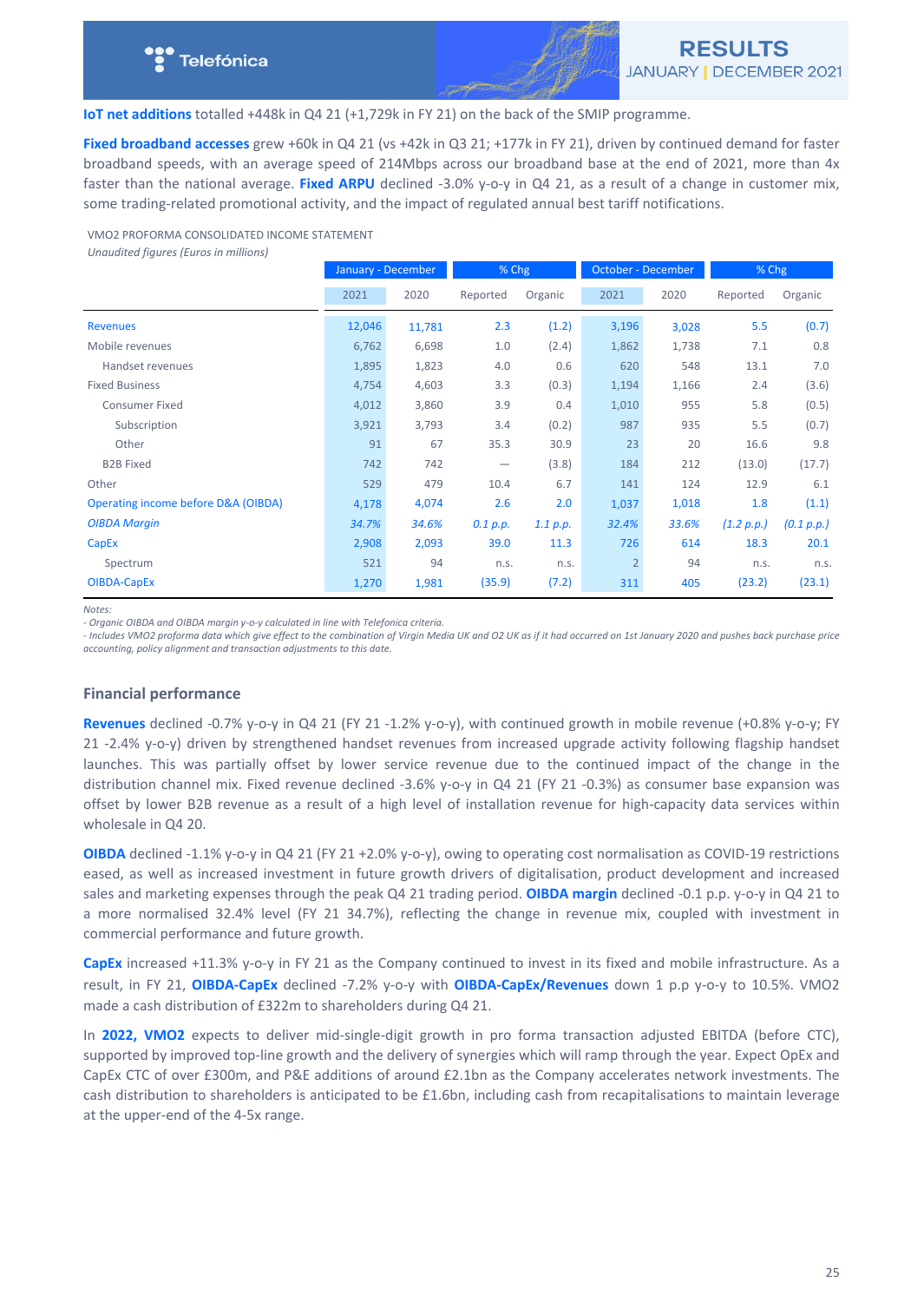<span id="page-25-0"></span>



# **TELEFÓNICA BRASIL**

# (y-o-y changes in organic terms)



**16%** of total Telefónica

of total Telefónica<br>FY 21 revenues **21%** FY 21 OIBDA

of total Telefónica<br>
FY 21 OIBDA<br>
FY 21 OIBDA-CapEx

Weights calculated with revenues, OIBDA underlying and CapEx (ex spectrum) with 50% of the VMO2 JV since June 2021

# **Operating performance**

**Telefónica Brasil** generated once again y-o-y revenue growth in Q4 21 (+2.8% y-o-y, growing in both fixed and mobile businesses), as well as OIBDA growth (+1.7% y-o-y) thanks to the success of differentiated offers in mobile, fibre and digital services, and synergies captured within the business. This was achieved despite the country's high inflation rate (10.1% in FY 21), which was mitigated by accelerated digitisation and continuous process optimisation. In addition, customer satisfaction remained at record levels (NPS of 23%), widening the gap vs. the company's closest competitor.

Since 2018, T. Brasil has derived 100% of its electricity from renewable sources. During Q4 21, T. Brasil inaugurated its first biogas facility and launched the "EcoSmart" seal. The latter demonstrates to B2B customers the environmental benefits of P&S, while the Eco Rating scheme allows B2C customers to review the environmental impact of smartphones. Furthermore, Telefónica Brasil opened 300 exclusive vacancies for professionals with disabilities, in addition to expanding accessibility in its stores via an app for people with visual impairments to browse products. Finally, Vivo was ranked as the top telco in Latam within the Dow Jones Sustainability Index (DJSI). In Q1 22, Vivo was included in the Bloomberg Gender-Equality Index and the new Great Place to Work B3 Index.

#### ACCESSES

*Unaudited figures (Thousands)* 2020 2021 March June September December March June September December % Chg Final Clients Accesses 93,173.2 92,103.6 93,811.5 95,145.0 95,900.8 96,813.8 97,516.6 98,853.2 3.9 Fixed telephony accesses 10,309.0 9,779.4 9,347.8 8,994.8 8,625.9 8,328.1 7,802.4 7,506.5 (16.5) Broadband 6,772.6 6,587.0 6,430.4 6,315.0 6,318.2 6,283.8 6,264.9 6,262.0 (0.8) UBB 5,026.7 5,033.1 5,054.8 5,084.2 5,220.1 5,313.0 5,430.1 5,535.3 8.9 FTTH 2,652.3 2,862.6 3,129.7 3,377.7 3,745.8 4,046.3 4,356.0 4,608.7 36.4 Mobile accesses 74,740.7 74,399.3 76,709.4 78,523.7 79,673.3 80,956.5 82,244.6 83,912.3 6.9 Prepay 31,023.8 31,291.2 32,757.1 33,662.5 33,668.8 33,871.7 34,163.4 34,287.3 1.9 Contract 33,310.3 33,246.8 33,689.5 34,418.2 35,321.4 35,911.4 36,608.6 37,166.7 8.0 IoT 10,406.6 9,861.3 10,262.8 10,443.0 10,683.2 11,173.4 11,472.6 12,458.3 19.3 Pay TV 1,282.9 1,270.3 1,257.8 1,247.7 1,223.5 1,186.2 1,144.6 1,114.8 (10.6) IPTV 753.3 805.3 854.5 913.9 918.6 917.8 916.8 2.9 Total Accesses 93,173.3 92,116.9 93,824.5 95,901.9 96,814.9 97,517.6 98,854.2 3.9

#### OWN UBB COVERAGE

*Unaudited figures (Thousands)*

|                            | 2020     |          |           |          |          |          |           |          |          |
|----------------------------|----------|----------|-----------|----------|----------|----------|-----------|----------|----------|
|                            | March    | June     | September | December | March    | June     | September | December | $%$ Chg  |
| <b>UBB Premises passed</b> | 21.677.8 | 22.626.8 | 23.927.6  | 24,514.0 | 25,057.9 | 25.609.7 | 26.371.7  | 27.485.7 | 12.1     |
| <b>FTTH</b>                | 11.689.7 | 13.086.4 | 14.588.5  | 15.696.9 | 16.291.1 | 17.309.5 | 18.316.5  | 19.587.6 | 24.8     |
| Up-Take FTTH               | 23%      | 22%      | 21%       | 22%      | 23%      | 23%      | 24%       | 24%      | 2.0 p.p. |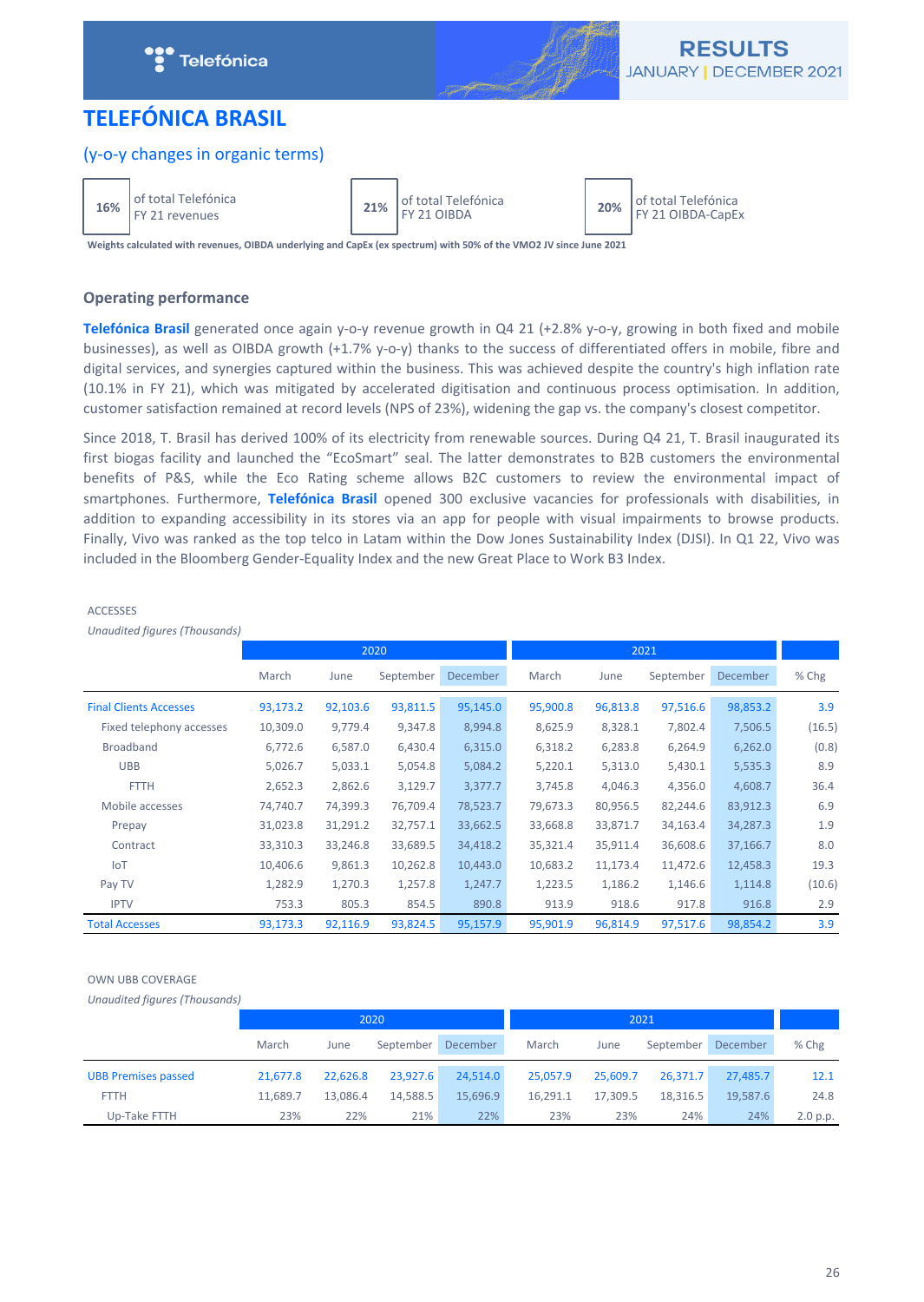

#### SELECTED OPERATIONAL DATA

*Unaudited figures*

|                                    | 2020  |      |           |          |       |      |           |          |            |
|------------------------------------|-------|------|-----------|----------|-------|------|-----------|----------|------------|
|                                    | March | June | September | December | March | June | September | December | $%$ Chg    |
| Mobile churn (quarterly)           | 3.1%  | 3.4% | 3.1%      | 2.9%     | 2.9%  | 2.9% | 2.8%      | 2.8%     | (0.2 p.p.) |
| Contract                           | 1.5%  | 1.5% | 1.2%      | 1.1%     | 1.1%  | 1.3% | 1.2%      | 1.3%     | 0.2 p.p.   |
| Mobile churn (cumulative YTD)      | 3.1%  | 3.2% | 3.2%      | 3.1%     | 2.9%  | 2.9% | 2.9%      | 2.8%     | (0.3 p.p.) |
| Contract                           | 1.5%  | 1.5% | 1.4%      | 1.3%     | 1.1%  | 1.2% | 1.2%      | 1.2%     | (0.1 p.p.) |
| Mobile ARPU (EUR) (cumulative YTD) | 5.7   | 5.1  | 4.9       | 4.7      | 4.0   | 4.0  | 4.1       | 4.2      | (3.9)      |
| Contract                           | 10.2  | 9.2  | 8.7       | 8.4      | 7.2   | 7.2  | 7.4       | 7.4      | (3.8)      |

*Notes:*

- ARPU: monthly average revenue divided by the monthly average accesses of the period.

Vivo further reinforced its digital services ecosystem, leveraging the market opportunity stemming from low penetration of such services and optimising cross selling from different services. In B2C, the financial services provided by Vivo Money and Vivo Pay continued to gain traction, while in health, the VidaV app was launched with Teladoc. In education, the company continues to work on the upcoming launch of a new digital platform together with its partner Anima.

In **mobile**, we continued to post a solid y-o-y growth in contract accesses (+8%) thanks to the company's superior connectivity. Contract net additions rose by  $0.6$ m (+2.7m in FY 21) with churn at low levels (1.3% in Q4 21, 1.2% in FY 21). In prepaid, despite the competitive landscape, accesses grow 2% y-o-y, with a positive trend in all quarters of 2021.

In fixed, the company continued to progress towards its ambitious target of 29m premises passed with FTTH by 2024, supported by its three different deployment models: organic growth based on CapEx from Vivo itself, through FiBrasil, and from deals with third parties (i.e. American Tower). Vivo passed 1.3m new premisses in Q4 21, reaching 19.6m. FTTH up-take rose 2 p.p. y-o-y to 24%, despite accelerated deployment over the last 12 months.

#### **Financial performance**

**TELEFÓNICA BRASIL** CONSOLIDATED INCOME STATEMENT

| Unaudited figures (Euros in millions) |                    |       |          |            |                    |       |            |            |
|---------------------------------------|--------------------|-------|----------|------------|--------------------|-------|------------|------------|
|                                       | January - December |       | % Chg    |            | October - December |       | $%$ Chg    |            |
|                                       | 2021               | 2020  | Reported | Organic    | 2021               | 2020  | Reported   | Organic    |
| <b>Revenues</b>                       | 6,910              | 7,422 | (6.9)    | 2.1        | 1,802              | 1,748 | 3.1        | 2.8        |
| <b>Mobile Business</b>                | 4,610              | 4,891 | (5.7)    | 3.4        | 1,230              | 1,186 | 3.7        | 3.7        |
| Handset revenues                      | 415                | 426   | (2.5)    | 6.9        | 138                | 130   | 6.2        | 8.8        |
| <b>Fixed Business</b>                 | 2,300              | 2,531 | (9.1)    | (0.3)      | 572                | 562   | 1.9        | 0.8        |
| Operating income before D&A (OIBDA)   | 3,138              | 3,188 | (1.6)    | 1.8        | 812                | 802   | 1.2        | 1.7        |
| <b>OIBDA Margin</b>                   | 45.4%              | 42.9% | 2.5 p.p. | (0.1 p.p.) | 45.1%              | 45.9% | (0.8 p.p.) | (0.5 p.p.) |
| CapEx                                 | 2,069              | 1,372 | 50.8     | 11.5       | 1,067              | 420   | 154.1      | (3.7)      |
| Spectrum & obligations                | 706                | 32    | n.s.     | n.s.       | 700                | 32    | n.s.       | n.s.       |
| OIBDA-CapEx                           | 1,069              | 1,815 | (41.1)   | (5.3)      | (255)              | 382   | C.S.       | 6.6        |

*Notes:*

*- OIBDA before management and brand fees.*

- Q3 21 OIBDA was positively impacted by capital gains related with the sale of 50% of FiBrasil (+€90m) in July 2021.

Revenues rose 2.8% in Q4 21 y-o-y (+2.1% in FY 21) supported by service revenue (+2.3%; +1.8% in FY 21) and handsets  $(+8.8\%; +6.9\%$  in FY 21). Mobile revenues  $(+3.7\%)$  were boosted by contract revenues  $(+5.3\%)$  thanks to growth in accesses and to the "more for more" strategy. The positive trend in the fixed business  $(+0.8%)$  was supported by growing FTTH revenues (+31.2%) and the increasing popularity of digital services.

#### **OIBDA** rose 1.7% in Q4 21 (+1.8% in FY 21).

CapEx was up 11.5% y-o-y in FY 21, mainly due to investments in mobile network coverage (LTE population coverage reached 97%, +3 p.p. y-o-y) and FTTH deployment (83 new cities covered in 2021).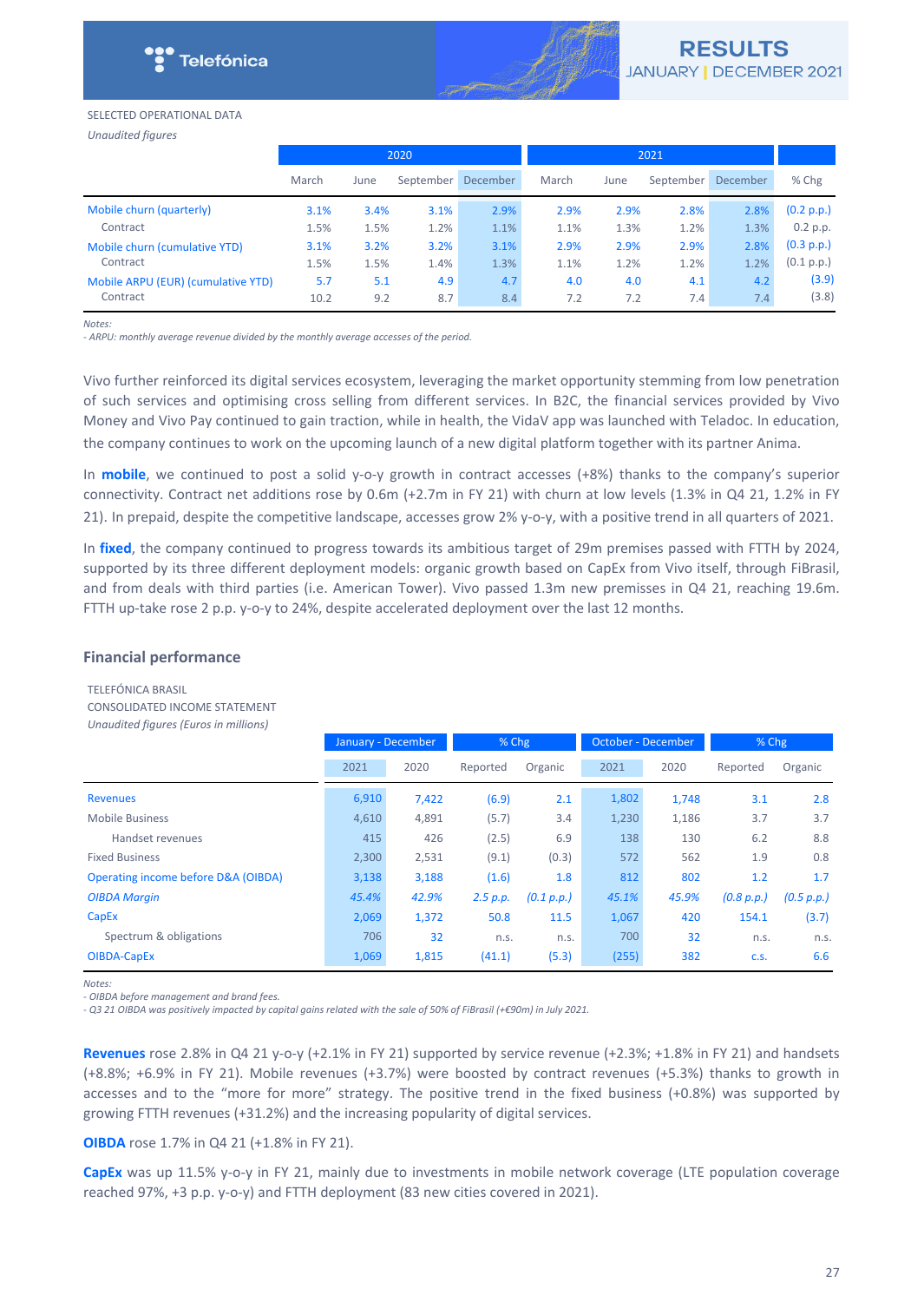

# <span id="page-27-0"></span>**TELEFÓNICA INFRA**

Telefónica Infra, T. Group's infrastructure portfolio manager, has continued to focus on pursuing value creation opportunities during 2021, in line with the Group's strategy of crystallising the value of its infrastructure assets and capabilities, improving the competitive position of Telefónica's operating business units by accelerating their FTTH rollout, while capturing future value upside from its infrastructure assets and co-investments.

In 2021, T. Infra focused on enlarging its portfolio by investing in the independent optical fibre wholesale vehicle FiBrasil in Q1 and by reaching an agreement to acquire a stake in the data centre service company Nabiax in Q2. In parallel, throughout 2021, T. Infra continued to develop its portfolio of neutral FTTH wholesale vehicles, increasing their footprint and premises passed, while enhancing Telxius' cable assets.

Additionally, on 1 February 2022, Telefónica, together with Pontegadea, announced the acquisition of KKR's stake in Telxius for an estimated amount of  $E215.7m$ , reinforcing the investment on a relevant asset with growth prospects at attractive terms. After the closing, which is subject to regulatory and competition approvals, T. Infra will increase its holding in Telxius to 70% (from 50.01%) and Pontegadea to 30% (from 9.99%).

In Brazil, FiBrasil (owned 50% by CDPQ and 25% by T. Infra and 25% by T. Brasil), is fully operational and focused on network deployment in selected mid-sized cities. FiBrasil was established in July through a carve out of 1.6m brownfield premises passed and the acquisition of Fiberty 1 (the fibre company formerly known as Phoenix Fiber do Brasil) in August. This transaction contributed 170k premises passed in 11 cities in the Brazilian states of Goias, Minas Gerais and Espirito Santo, with 310k additional premises passed under development, expected to be operational in 18 cities by Q1 22. Additionally, FiBrasil's deployment target increased to over 6m premises passed within four years. The company has reached 2.0m premisses passed in FY 21 and has raised BRL 550m in debentures to accelerate its rollout.

In Germany, Unsere Grüne Glasfaser (UGG) (owned 50% by Allianz, 40% by T. Infra, and 10% by T. Deutschland), started to deploy its FTTH network in rural and semi-rural areas in Germany, aiming to pass more than 2m premises over the next six years. During 2021, UGG launched operations in six federal states ("Länders") and, during Q4, UGG significantly accelerated the number of MoUs signed with municipalities, surpassing 170k premises by year-end, a c.70% increase vs. 9M 21. The company has already connected retail customers in several municipalities and reached agreements with two regional ISPs to further increase its commercial reach. UGG secured liquidity to meet its needs over the first three years of operation by raising  $£1.65$ bn of financing.

Nabiax, the data centre company to be owned 80% by Asterion Industrial Partners and 20% by T. Infra, once the second tranche of the on-going transaction is completed in 2022, will manage 14 data centres with a total of 39 MW deployed capacity. Nabiax secured €320m of sustainable "project finance" funding in 2021, with a price linked to three ESG indicators, two environmental (carbon emissions and water treatment) and one social (gender equality).

For Telxius, 2021 has been a critical year in implementing the replacement of the flagship cable SAm-1 with the deployment of Mistral in the Pacific and by adding Tannat and Junior in the Atlantic. These cables, together with the already deployed Brusa, are supporting the full replacement of SAm-1, with only the Guatemala-U.S. section outstanding. In addition, increased demand from Hyperscalers for new projects and partnerships, the successful Transatlantic Route, with Marea and Dunant, and the development of the Derio Communication Hub (located near Bilbao, Spain), are rebalancing Telxius Cable profile, with third party revenues of 65% in 2021.

During Q4 21, Telxius Cable reinforced its connectivity alternatives from its Derio Communications Hub, with a new backhaul route from Irun to Paris. This new route directly connects the transatlantic submarine cables Marea and Dunant, and, together with the Telxius backhaul connection from Madrid to Derio, provides an alternative to the traditional outbound route from Spain to the rest of Europe.

Telxius' network was the first to have a 400Gb/s Ethernet interface available on both the Transatlantic and the Latam-U.S. routes, including Marea, Dunant, Brusa, Junior, Tannat, and Mistral subsea cables. The increased adoption of cloudbased services and data-intensive applications, along with innovations in 5G, AI, and machine learning, are rapidly driving the need for faster speeds and higher-capacity bandwidth.

On the commercial front, GÉANT, the leading research and educational pan-European data network for the scientific community, will benefit from Telxius' connectivity services in Europe which will improve communication across the Iberian Peninsula while connecting Europe's National Research and Education Networks (NRENs).

Lastly, Telxius' traffic increased 12% y-o-y in Q4 21, from a high base in 2020 as a result of COVID-19's impact.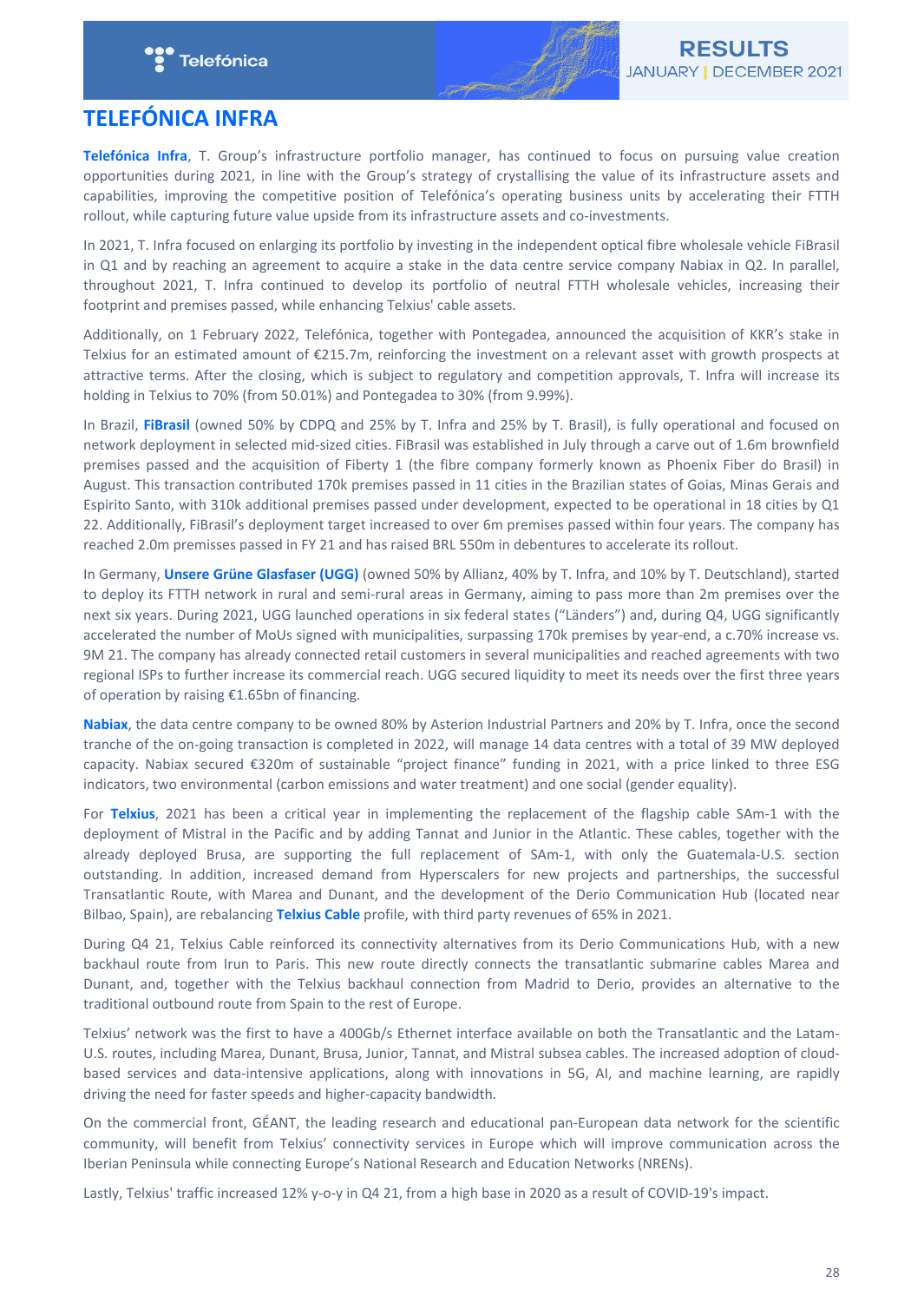



# <span id="page-28-0"></span>**TELEFÓNICA TECH**

(y-o-y changes)

**T. Tech**, our fast-growing technology company, continued to deliver superior revenue growth throughout 2021 and is playing a key role in economic recovery, leveraging its strong capabilities to help customers digitally transform.

# **Financial Performance<sup>5</sup>**

**Strong revenue growth** continued to accelerate, with revenue up +50.3% y-o-y in Q4 21 to €346M (+33.6% y-o-y in FY 21; €944M). This growth was mostly organic and further enhanced by the integration of operations along 2021, Telefónica Tech UK&I (formerly Cancom UK&I) in Aug-21 and other minor one (Altostratus in Jul-21. As a result, T. Tech achieved an annualised revenue base of more than €1bn.

T. Tech is already benefiting from the economic recovery and digitisation projects post COVID-19, demonstrated by the improved revenue performance in H2 21. Current commercial trend signal a strong performance in 2022.

**T.** Cybersecurity & Cloud Tech revenue growth accelerated in Q4 21, with Europe as the main growth driver. Higher value services, such as "professional, platform and managed services" continued to grow at a double-digit rate.

T. IoT and Big Data Tech revenues, which were considerably impacted by COVID-19, significantly improved in the year with growth in IoT connectivity, which contributes the most, accelerating to  $+35\%$  y-o-y in Q4 21 (+24% y-o-y in Q3; +19% y-o-y in 2021). 

## **Operating performance**

**T. Cybersecurity & Cloud Tech** strengthened its competitive position in 2021 with Q4 21 highlights as follows:

- Boosted value proposition for SMEs and SOHOs by revamping "Fusion Digital" offer in Spain, which is also facilitating customer access to European Recovery Funds; and launching new cyber and cloud bundles in Hispam, such as "Tu Empresa Digital" and "Workplace". The Hybrid Cloud portfolio was also enhanced by an agreement with Microsoft targeting Public Administrations, new functionalities in our Virtual Data Center and an agreement with CyberArk.
- Constant innovation for our customers: first cybersecurity living lab for yachting with the Consorcio Valencia 2007 and pilot to securitise the connected car for the City Council of Málaga.
- T. Tech was recognised as "Outstanding in Hybrid VMware Deployment" in the Kuppingercole laaS market benchmark (Oct-21), and was awarded "Best Enterprise Cloud Solution" in The European IT & Software Excellence Awards (Oct-21). It has also been recognised in the cybersecurity space by Palo Alto as "Best EMEA Service Provider".

**The T. IoT & Big Data Tech** offering is a unique value proposition named 'AI of Things' covering the end-to-end value chain, from sensors and communications to platforms and data, and includes best-in-class professional services and partners. In Q4 21, we acquired Geprom to reinforce our Industry 4.0 capabilities. Other Q4 21 highlights are:

- T. Tech will deploy 130k smart meters for Canal de Isabel II using NB-IoT connectivity (together with Contazara). This initiative will contribute to reductions in water leakage operating and maintenance costs, as well as improve customer satisfaction.
- T. Tech will digitise 200k telecommunications infrastructures by integrating our managed blockchain platform (TrustOS) with Atrebo's platform to add traceability to tower operations.
- T. Tech's AI of Things has been recognised as one of the top 3 global IoT market leaders by Transforma Insights (Oct-21) and as a Leader by GlobalData in its "Global Industrial IoT Services" report (Nov-21).

From Dec-21, T. Tech started providing IoT connectivity services directly to customers in Spain. This reinforces our positioning in the IoT connectivity landscape, offering customers more flexibility and access to the best IoT solutions for their operations.

<sup>&</sup>lt;sup>5</sup> "Telefónica Tech" revenue perimeter in 2021, for comparative purpose 2020 revenue refers to a proforma perimeter transferred from Telefonica carve-out process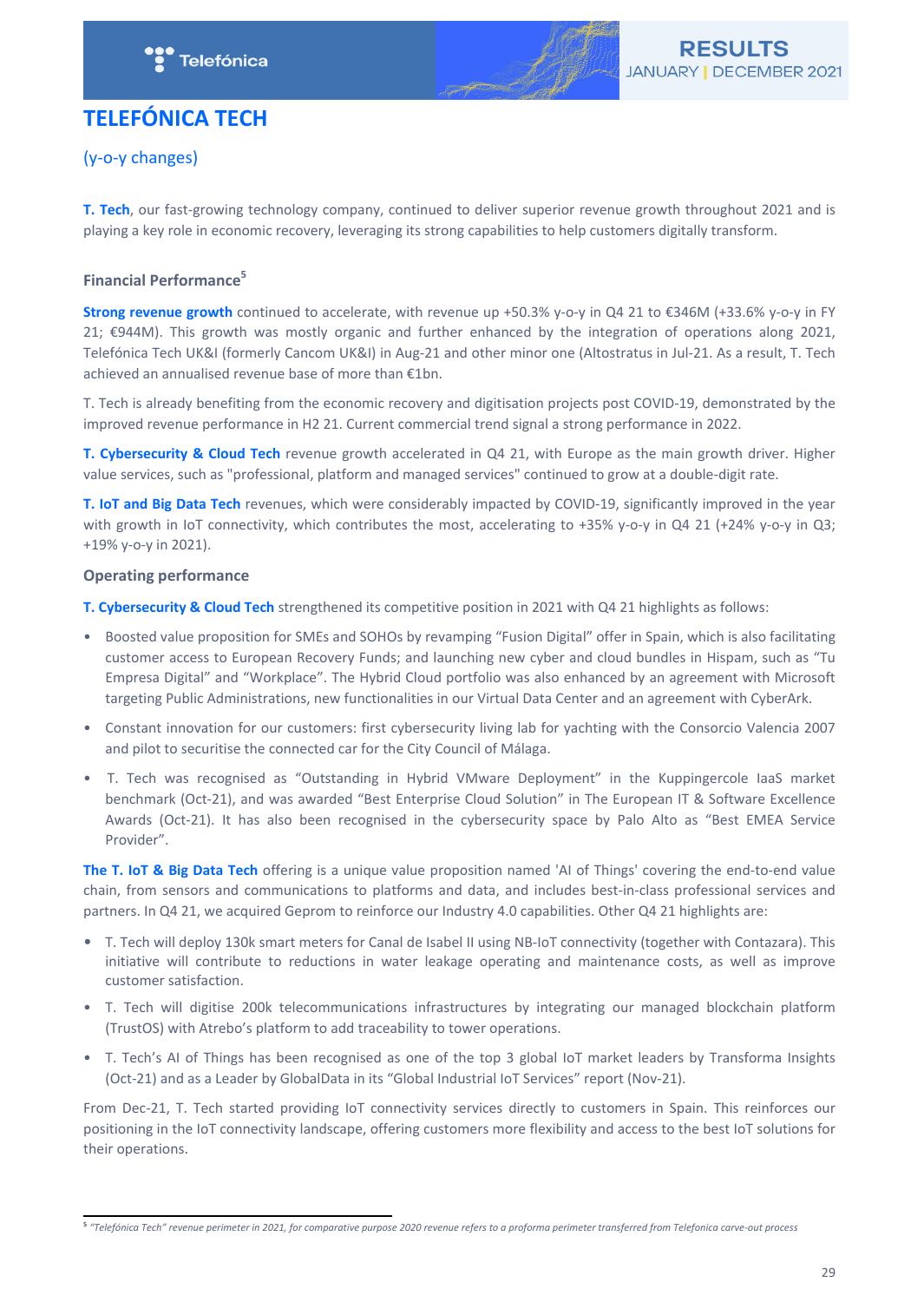



# <span id="page-29-0"></span>**TELEFÓNICA HISPAM**

# (y-o-y changes in organic terms)

**20%** of total Telefónica

13% of total Telefónica

of total Telefónica<br>
FY 21 OIBDA CapEx **13%** FY 21 OIBDA-CapEx

Weights calculated with revenues, OIBDA underlying and CapEx (ex spectrum) with 50% of the VMO2 JV since June 2021

# **Operating performance**

Telefónica Hispam, in Q4 21, continued to generate y-o-y growth in commercials, mainly in high-value accesses (FTTH +25%, contract +8%) and in key financial indicators (+6.0% in revenues, +4.0% in OIBDA).

The company remained focused on maximising cash flow and reducing exposure to the region. As a result, CapEx/ Revenues stood at 10% in FY 21, which, together with the increase in service revenues and the synergies captured through the new operating model, resulted in OIBDA-CapEx growth in FY 21 (+2.0%), despite the difficult competitive and economic environment in the region and the higher commercial expenses incurred in capturing high-value customers. 

Telefónica and the Inter-American Development Bank (IDB) strengthened their institutional alliance to promote inclusive digital transformation in Latam and the Caribbean, with the launch of CIV-LAC, a regional corporate entrepreneurial platform which will scale up around 600 startups with large and medium-sized companies from Spain and Latam. 

#### TELEFÓNICA HISPAM

# ACCESSES<br>Unaudited fi

| Unaudited figures (Thousands) |           |           |           |                 |           |           |           |           |        |
|-------------------------------|-----------|-----------|-----------|-----------------|-----------|-----------|-----------|-----------|--------|
|                               |           |           | 2020      |                 |           | 2021      |           |           |        |
|                               | March     | June      | September | <b>December</b> | March     | June      | September | December  | % Chg  |
| <b>Retail Accesses</b>        | 108,739.0 | 105,534.3 | 106,040.8 | 108,488.6       | 109,152.9 | 109,498.6 | 109,061.1 | 110,395.5 | 1.8    |
| Fixed telephony accesses      | 8,461.8   | 8,260.7   | 7,982.7   | 7,835.0         | 7,668.1   | 7,489.2   | 7,237.3   | 7,034.1   | (10.2) |
| <b>Broadband</b>              | 5,428.5   | 5,398.6   | 5,407.1   | 5,447.3         | 5,555.0   | 5,654.8   | 5,700.5   | 5,756.9   | 5.7    |
| <b>UBB</b>                    | 3,298.3   | 3,386.0   | 3,550.9   | 3,695.0         | 3,894.3   | 4,108.5   | 4,280.0   | 4,432.2   | 20.0   |
| <b>FTTH</b>                   | 2,916.2   | 3,034.6   | 3,239.3   | 3,417.6         | 3,642.4   | 3,886.5   | 4,086.9   | 4,259.0   | 24.6   |
| Mobile accesses               | 91,759.4  | 88,837.3  | 89,650.6  | 92,204.5        | 92,924.7  | 93,400.5  | 93,173.0  | 94,612.6  | 2.6    |
| Prepay                        | 66,156.9  | 63,737.5  | 64,201.0  | 66,206.7        | 66,145.0  | 65,926.8  | 65,143.7  | 66,075.3  | (0.2)  |
| Contract                      | 21,909.8  | 21,348.6  | 21,603.3  | 22,000.2        | 22,611.4  | 23,099.6  | 23,494.7  | 23,799.6  | 8.2    |
| <b>IoT</b>                    | 3,692.6   | 3,751.1   | 3,846.3   | 3,997.6         | 4,168.3   | 4,374.2   | 4,534.6   | 4,737.6   | 18.5   |
| Pay TV                        | 2,943.2   | 2,889.7   | 2,853.5   | 2,856.8         | 2,864.1   | 2,872.5   | 2,869.0   | 2,905.3   | 1.7    |
| <b>IPTV</b>                   | 385.8     | 424.1     | 501.3     | 577.7           | 646.4     | 724.9     | 811.2     | 913.2     | 58.1   |
| <b>Total Accesses</b>         | 108,760.1 | 105,554.3 | 106,061.1 | 108,509.1       | 109,173.2 | 109,518.8 | 109.080.7 | 110.414.7 | 1.8    |

*Notes:*

*- FTTH Includes Peru's cable accesses.*

## SELECTED OPERATIONAL DATA

*Unaudited figures (Thousands)*

|                            | 2020     |          |           |          |          |          |           |          |          |
|----------------------------|----------|----------|-----------|----------|----------|----------|-----------|----------|----------|
|                            | March    | June     | September | December | March    | June     | September | December | $%$ Chg  |
| <b>UBB Premises passed</b> | 11.727.5 | 11,972.1 | 11.839.7  | 12,064.5 | 12,521.5 | 13.119.1 | 13.832.4  | 14.464.7 | 19.9     |
| <b>FTTH</b>                | 8.989.1  | 9.233.8  | 9.595.7   | 9.923.4  | 10.389.7 | 10.988.0 | 11.704.6  | 12.341.1 | 24.3     |
| Up-take FTTH               | 32%      | 33%      | 34%       | 34%      | 35%      | 35%      | 35%       | 35%      | 0.1 p.p. |

*Note:*

*- FTTH includes Peru's cable premises passed.*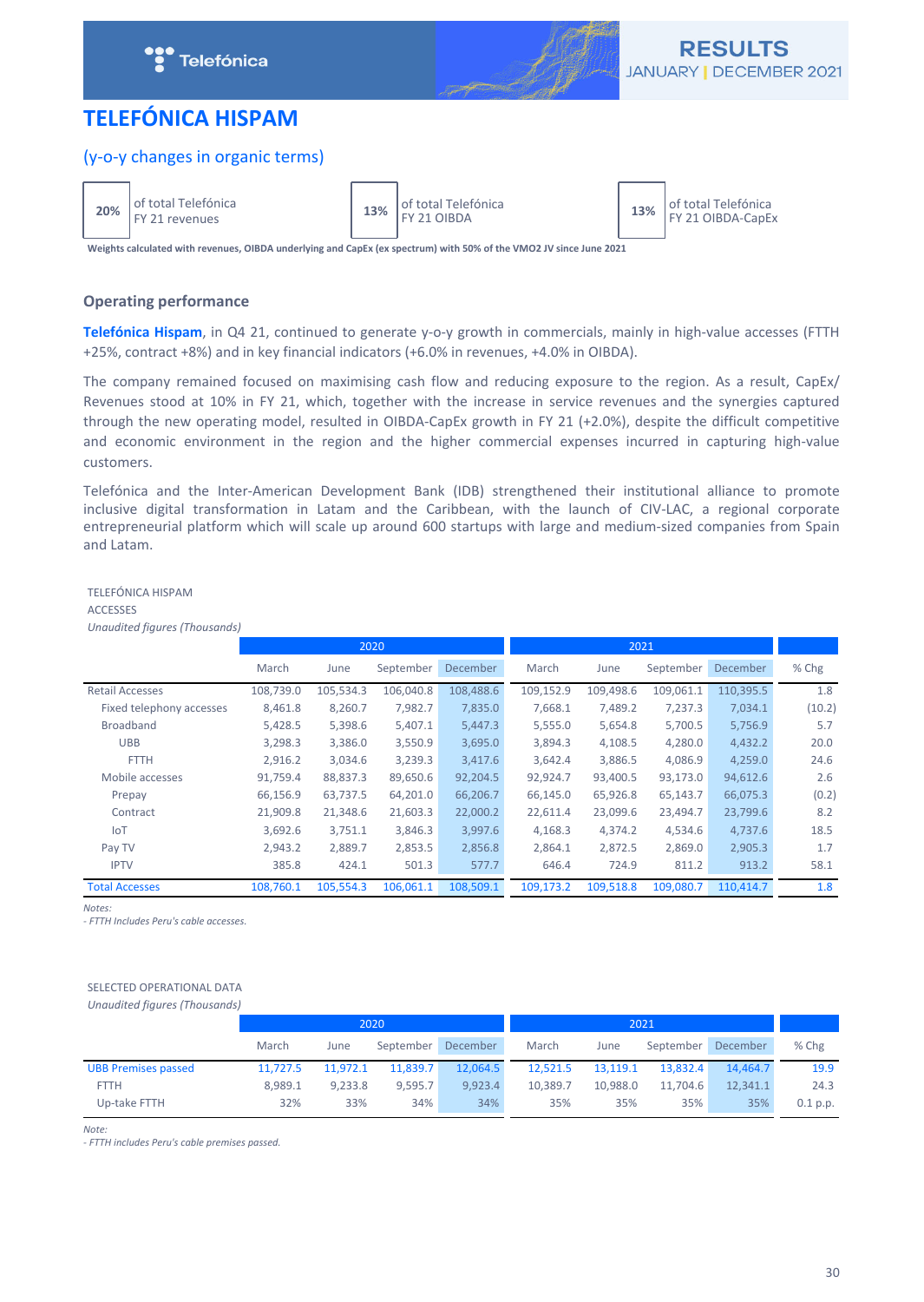

#### SELECTED OPERATIONAL DATA

*Unaudited figures* 

|                                    |       | 2020 |           |          |       | 2021 |           |          |            |  |
|------------------------------------|-------|------|-----------|----------|-------|------|-----------|----------|------------|--|
|                                    | March | June | September | December | March | June | September | December | $%$ Chg    |  |
| Mobile churn (quarterly)           | 3.4%  | 3.2% | 3.0%      | 2.5%     | 3.0%  | 3.0% | 3.5%      | 3.0%     | 0.5 p.p.   |  |
| Contract                           | 2.7%  | 2.0% | 2.5%      | 2.2%     | 2.0%  | 2.2% | 2.3%      | 2.3%     | (0.2 p.p.) |  |
| Mobile churn (cumulative YTD)      | 3.4%  | 3.3% | 3.2%      | 3.0%     | 3.0%  | 3.0% | 3.2%      | 3.1%     | (0.0 p.p.) |  |
| Contract                           | 2.7%  | 2.3% | 2.4%      | 2.3%     | 2.0%  | 2.1% | 2.2%      | 2.2%     | (0.2 p.p.) |  |
| Mobile ARPU (EUR) (cumulative YTD) | 3.9   | 3.6  | 3.5       | 3.4      | 3.2   | 3.2  | 3.3       | 3.3      | (1.3)      |  |
| Contract                           | 10.9  | 10.5 | 10.0      | 9.6      | 9.1   | 9.0  | 9.0       | 9.1      | (4.0)      |  |

*Note:*

- ARPU: monthly average revenue divided by the monthly average accesses of the period.

In **mobile**, positive momentum in contract accesses continued (+8% y-o-y), with net additions in Q4 21 recorded in all countries (except Venezuela), showing a clear improvement in FY 21 (+1.8m net additions vs. -0.2m in FY 20).

In the fixed business, worth highlighting the completion of the Colombia InfraCo transaction, which enabled the Group to crystallise the value of its fibre assets, while accelerating its rollout to reach 4.3m premisses passed in three years. In Argentina, new agreements were reached with local partners to deploy fibre in the city and province of Buenos Aires.

The region now benefits from 14.5 m premises passed with FTTH and cable (+2.4m passed in FY 21 vs. +1.2m in FY 20), and 4.3m connected (+841k in FY 21). The business performance in Chile is particularly noteworthy, where 1.2m FTTH premises have already been connected (+49% y-o-y), restoring the company's leadership in the broadband segment after five years.

#### **Financial performance**

**TELEFÓNICA HISPAM** CONSOLIDATED INCOME STATEMENT *Unaudited figures (Euros in millions)*

|                                                | January - December |       | % Chg    |            | October - December |       | % Chg       |            |
|------------------------------------------------|--------------------|-------|----------|------------|--------------------|-------|-------------|------------|
|                                                | 2021               | 2020  | Reported | Organic    | 2021               | 2020  | Reported    | Organic    |
| <b>Revenues</b>                                | 8,362              | 7,922 | 5.5      | 5.1        | 2,293              | 1,934 | 18.5        | 6.0        |
| <b>Mobile Business</b>                         | 5,444              | 5,070 | 7.4      | 5.4        | 1,490              | 1,271 | 17.3        | 3.4        |
| Handset revenues                               | 1,398              | 1,111 | 25.8     | 18.8       | 391                | 327   | 19.6        | 5.3        |
| <b>Fixed Business</b>                          | 2,907              | 2.836 | 2.5      | 5.1        | 803                | 660   | 21.8        | 11.8       |
| <b>Operating income before D&amp;A (OIBDA)</b> | 1,718              | 990   | 73.5     | 3.4        | 77                 | 471   | (83.6)      | 4.0        |
| <b>OIBDA Margin</b>                            | 20.5%              | 12.5% | 8.0 p.p. | (0.4 p.p.) | 3.4%               | 24.4% | (21.0 p.p.) | (0.5 p.p.) |
| <b>CapEx</b>                                   | 978                | 833   | 17.4     | 5.2        | 324                | 220   | 47.4        | 24.5       |
| Spectrum                                       | 131                | -     | n.S.     | n.s.       | (2)                |       | C.S.        | C.S.       |
| OIBDA-CapEx                                    | 740                | 157   | n.s.     | 2.0        | (246)              | 251   | C.S.        | (13.4)     |

*Notes:*

*- OIBDA before management and brand fees.*

- Following the consideration of the Argentine and Venezuela economies as hyperinflationary from an accounting perspective, both operations are adjusted by inflation and *are to be accounted at the closing exchange rate.* 

- The results from Central America are consolidated in Telefónica Group's "Other companies & eliminations".

*- Q3 21 OIBDA was positively impacted by capital gains related with the sale of 60% of InfraCo Chile (+€409m) in July 2021.*

*- Q4 21 OIBDA includes impairment allocated to T. Peru of -€393m.*

**Revenues** continued to grow y-o-y (+6.0% in Q4 21; +5.1% in FY 21), reflecting the ongoing improvement in service revenues (+6.2%; fifth consecutive quarter of y-o-y improvement; +2.9% in FY 21) and handset sales (+5.3%; +18.8% in FY 21). Despite competitive pressure, Chile and Peru continued to generate double digit service revenue growth, supported by robust contract and FTTH revenues.

**OIBDA** increased +4.0% (+3.4% in FY 21). Reported OIBDA was impacted by capital gains related to the sale of 60% of InfraCo Chile (€409m in FY 21), restructuring expenses booked mainly in Argentina and Peru (€50m in Q4 and €174m in FY 21) and impairment charges allocated to Peru (-€393m in Q4 21). The OIBDA margin remained broadly stable in both Q4 21 and FY 21 (-0.5 p.p. in Q4 21 to 3.4%; 20.5% in FY 21, -0.4 p.p. y-o-y).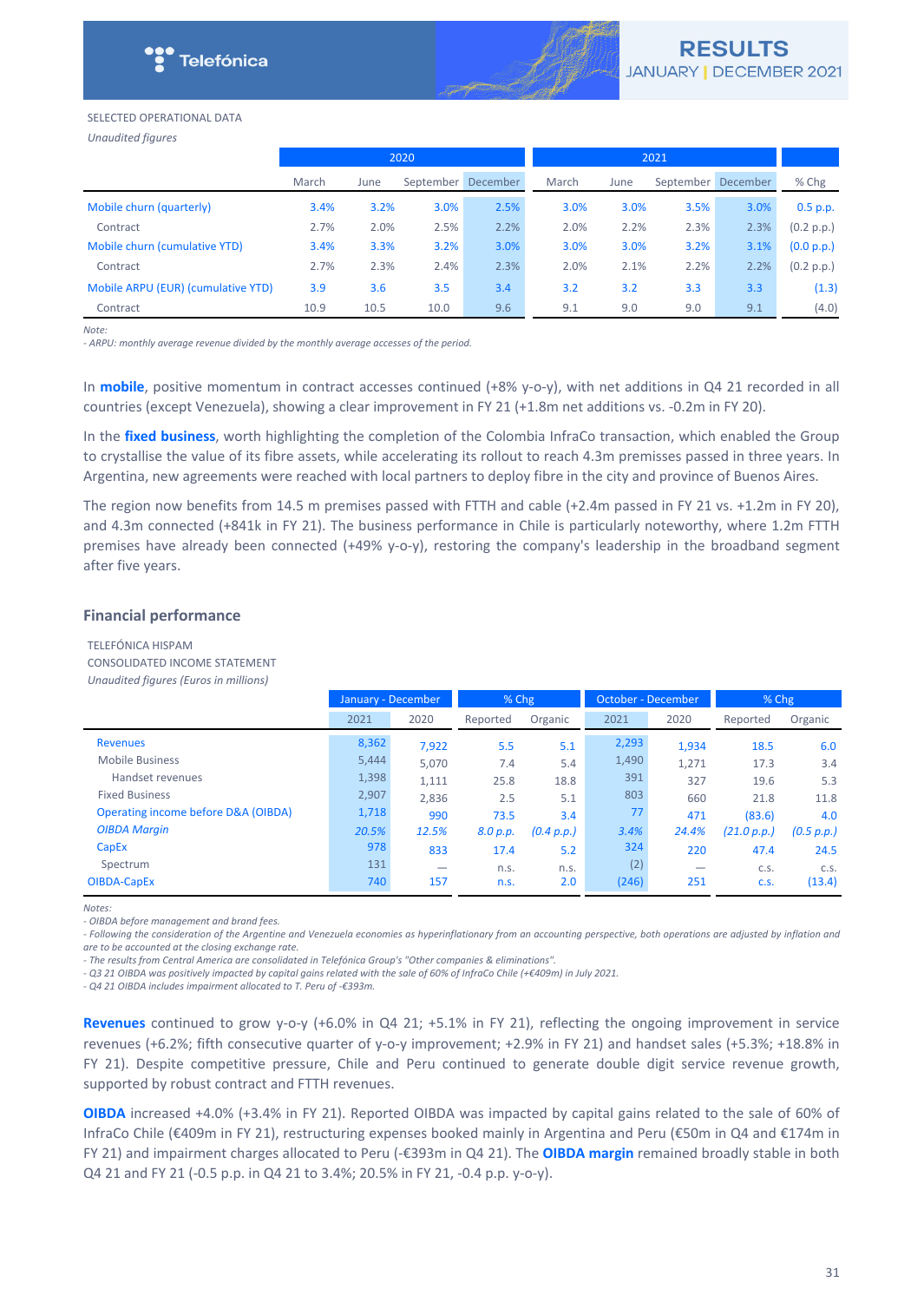

TELEFÓNICA HISPAM

SELECTED FINANCIAL DATA

| Unaudited figures (Euros in millions) | January - December |       | % Chg    |                          | <b>October - December</b> |       | $%$ Chg  |         |
|---------------------------------------|--------------------|-------|----------|--------------------------|---------------------------|-------|----------|---------|
|                                       | 2021               | 2020  | Reported | Organic                  | 2021                      | 2020  | Reported | Organic |
| <b>Revenues</b>                       | 8,362              | 7,922 | 5.5      | 5.1                      | 2,293                     | 1,934 | 18.5     | 6.0     |
| Telefónica Argentina                  | 2,056              | 1,738 | 18.2     | $\overline{\phantom{0}}$ | 635                       | 356   | 78.4     |         |
| Telefónica Chile                      | 1,769              | 1,585 | 11.6     | 10.2                     | 459                       | 430   | 6.8      | 9.5     |
| Telefónica Perú                       | 1,533              | 1,645 | (6.8)    | 7.4                      | 399                       | 385   | 3.6      | 11.0    |
| Telefónica Colombia                   | 1,312              | 1,249 | 5.0      | 10.7                     | 348                       | 319   | 8.9      | 11.2    |
| Telefónica México                     | 1,010              | 1,033 | (2.2)    | (3.8)                    | 271                       | 276   | (1.8)    | (4.8)   |
| Others & eliminations                 | 683                | 672   | 1.7      | 4.1                      | 182                       | 168   | 7.9      | 5.5     |
| <b>Handset revenues</b>               | 1,398              | 1,111 | 25.8     | 18.8                     | 391                       | 327   | 19.6     | 5.3     |
| Telefónica Argentina                  | 330                | 215   | 53.7     | $\overline{\phantom{0}}$ | 105                       | 52    | 102.5    |         |
| Telefónica Chile                      | 362                | 304   | 19.1     | 18.4                     | 90                        | 93    | (3.7)    | 0.2     |
| Telefónica Perú                       | 210                | 167   | 25.6     | 44.8                     | 52                        | 53    | (0.8)    | 9.0     |
| Telefónica Colombia                   | 164                | 111   | 47.5     | 55.5                     | 51                        | 34    | 47.6     | 51.9    |
| Telefónica México                     | 266                | 264   | 0.6      | (1.0)                    | 73                        | 82    | (11.4)   | (14.1)  |
| Others & eliminations                 | 66                 | 49    | 32.8     | 39.6                     | 20                        | 12    | 65.0     | 62.7    |
| <b>OIBDA</b>                          | 1,718              | 990   | 73.5     | 3.4                      | 77                        | 471   | (83.6)   | 4.0     |
| Telefónica Argentina                  | 229                | 355   | (35.5)   | $\overline{\phantom{0}}$ | 69                        | 59    | 16.8     |         |
| Telefónica Chile                      | 920                | 508   | 81.0     | 5.4                      | 130                       | 138   | (5.3)    | 6.4     |
| Telefónica Perú                       | 252                | 298   | (15.6)   | 3.3                      | 80                        | 61    | 30.9     | 36.4    |
| Telefónica Colombia                   | 413                | 438   | (5.8)    | 0.7                      | 102                       | 133   | (23.6)   | (21.4)  |
| Telefónica México                     | 82                 | 85    | (4.0)    | 2.2                      | 29                        | 22    | 27.7     | 34.3    |
| Others & eliminations                 | (176)              | (694) | (74.6)   | 11.3                     | (332)                     | 58    | C.S.     | 9.0     |

*Notes:*

*- OIBDA before management and brand fees.*

- Following the consideration of the Argentine and Venezuela economies as hyperinflationary from an accounting perspective, both operations are adjusted by inflation and are to be accounted at the closing exchange rate.

- The results from Central America are consolidated in Telefónica Group's "Other companies & eliminations".

*- Q3 21 OIBDA was positively impacted by capital gains related with the sale of 60% of InfraCo Chile (+€409m) in July 2021.*

*- Q4 21 OIBDA includes impairment allocated to T.Peru of -€393m in "Others and eliminations".*

- **Chile:** In December, the company announced its 5G network launch, with national 5G presence planned in all 16 regions by March 22. Positive business dynamics and operating synergies resulted in simultaneous y-o-y revenue and OIBDA growth in  $Q4$  21 (+9.5% and +6.4%, respectively). During the quarter, the company connected Chile's southernmost city of Porvenir (Magallanes region) to the "Fibra Optica Austral" (FOA) fibre backbone.
- **Peru:** Despite the economic slowdown in Q4 21 and the difficult competitive environment, high-value accesses continued to grow. Together with tariff updates, this lead to revenue growth of +11.0% y-o-y in Q4 21. OIBDA grew +36.4% y-o-y in Q4 21. As of Dec-21, the number of rural areas connected with 4G internet through the "Internet for All" ("Internet para Todos") project totalled 13,485, up 238% over two years, bringing high-speed mobile internet access to more than 2.4m people. Meanwhile, the 'Women in Network' project, which promotes women's involvement in technical work within the telecoms industry to bridge the gender gap in this area, was awarded the XII "Internacional Corresponsables" Award.
- **Colombia:** Revenues grew +11.2% y-o-y in Q4 21 on the back of positive momentum in accesses with increases in mobile contract  $(+14%)$ , FTTH  $(+52%)$  and digital services in fixed. OIBDA was down 21.4%  $(+0.7%$  in FY 21). Scotiabank Colpatria granted the company a new sustainable credit line for COP 98,000m (c. USD 24.5m) for environmental and social impact projects.
- **Mexico:** OIBDA-CapEx in FY 21 rose to €22.7m (€5.5m in FY 20) thanks to the positive performance of the contract segment (accesses +8%) and the successful migration to the AT&T network, with c.77% of traffic already migrated. This led to significant efficiencies in OpEx (mainly spectrum and technology), while facilitating the monetisation of network elements. Movistar México joined forces with the Federal Consumer Protection Office (PROFECO) to promote the circular economy through the recycling of electronic devices, raising awareness of how and where to recycle them, and providing drop-off points and collection services.
- Argentina: Achieved growth in accesses and ARPU (mainly on tariffs update), and efficiencies in network, systems and personnel. Despite higher commercial expenses, this led to 12.3% OIBDA growth in FY 21 (+51.7% in Q4 21).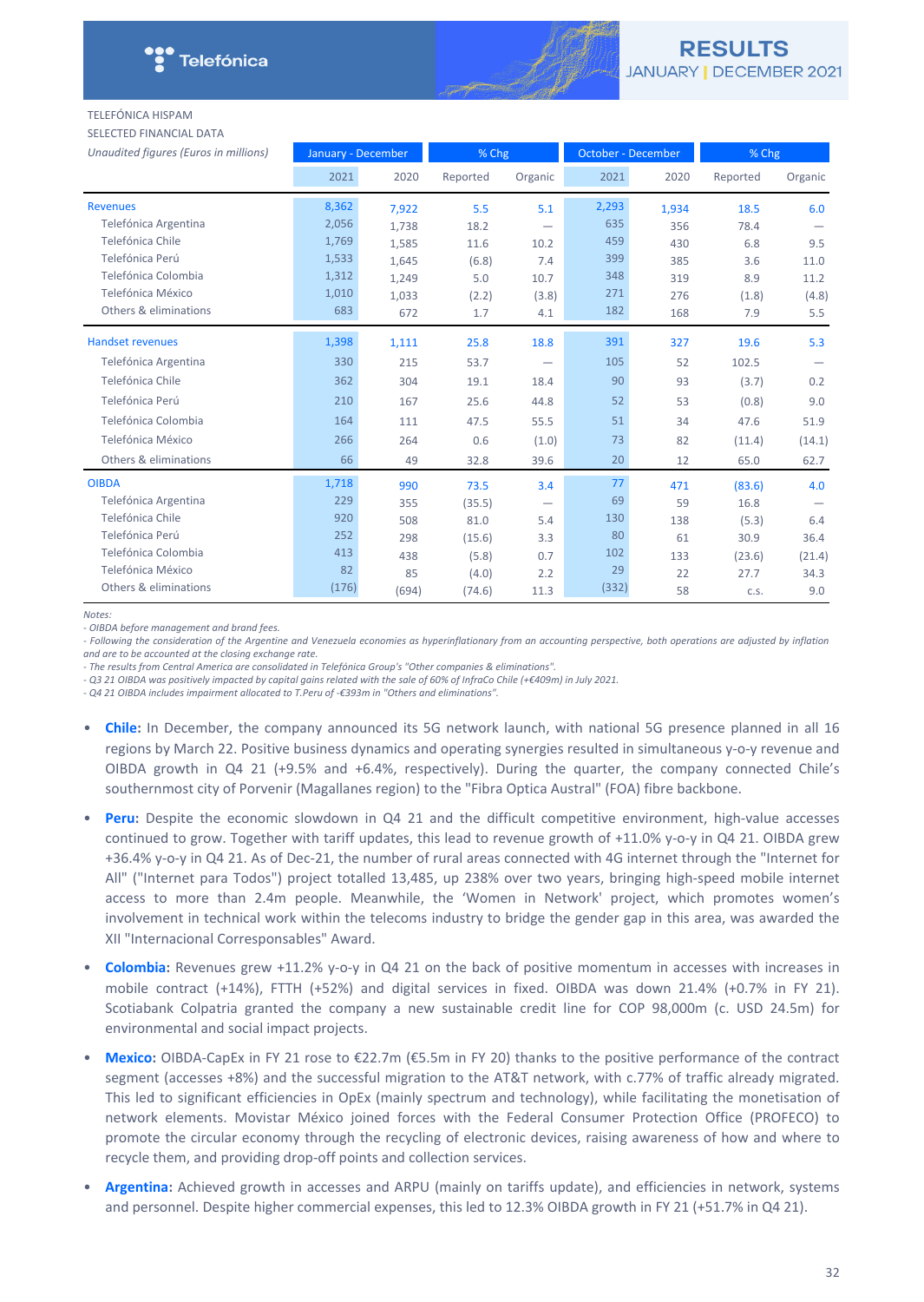

# <span id="page-32-0"></span>**Appendix**

# **Consolidated financial statements**

#### TELEFÓNICA

CONSOLIDATED STATEMENT OF FINANCIAL POSITION

*Unaudited figures (Euros in millions)*

|                                                                                                | December 2021 | December 2020 | % Chg  |
|------------------------------------------------------------------------------------------------|---------------|---------------|--------|
| Non-current assets                                                                             | 84,284        | 71,396        | 18.1   |
| Intangible assets                                                                              | 11,725        | 11,488        | 2.1    |
| Goodwill                                                                                       | 16,519        | 17,044        | (3.1)  |
| Property, plant and equipment                                                                  | 22,725        | 23,769        | (4.4)  |
| <b>Rights of Use</b>                                                                           | 7,579         | 4,982         | 52.1   |
| Investments accounted for by the equity method                                                 | 12,773        | 427           | n.s.   |
| Financial assets and other non-current assets                                                  | 7,347         | 7,270         | 1.1    |
| Deferred tax assets                                                                            | 5,616         | 6,416         | (12.5) |
| Current assets                                                                                 | 24,929        | 33,655        | (25.9) |
| Inventories                                                                                    | 1,749         | 1,718         | 1.8    |
| Receivables and other current assets                                                           | 8,287         | 7,523         | 10.2   |
| Tax receivables                                                                                | 2,120         | 902           | 134.9  |
| Other current financial assets                                                                 | 3,835         | 2,495         | 53.7   |
| Cash and cash equivalents                                                                      | 8,580         | 5,604         | 53.1   |
| Non-current assets and disposal groups held for sale (1)                                       | 358           | 15,413        | (97.7) |
| <b>Total Assets = Total Equity and Liabilities</b>                                             | 109,213       | 105,051       | 4.0    |
| Equity                                                                                         | 28,684        | 18,260        | 57.1   |
| Equity attributable to equity holders of the parent and other holders of equity<br>instruments | 22,207        | 11,235        | 97.7   |
| Equity attributable to non-controlling interests                                               | 6,477         | 7,025         | (7.8)  |
| Non-current liabilities                                                                        | 55,034        | 58,674        | (6.2)  |
| Non-current financial liabilities                                                              | 35,290        | 42,297        | (16.6) |
| Non-current lease liabilities                                                                  | 6,391         | 4,039         | 58.2   |
| Payables and other non-current liabilities                                                     | 3,089         | 2,561         | 20.6   |
| Deferred tax liabilities                                                                       | 2,602         | 2,620         | (0.7)  |
| Non-current provisions                                                                         | 7,662         | 7,157         | 7.0    |
| <b>Current liabilities</b>                                                                     | 25,495        | 28,117        | (9.3)  |
| <b>Current financial liabilities</b>                                                           | 7,005         | 8,123         | (13.8) |
| <b>Current lease liabilities</b>                                                               | 1,679         | 1,255         | 33.8   |
| Payables and other current liabilities                                                         | 13,210        | 10,912        | 21.1   |
| Current tax payables                                                                           | 2,026         | 1,732         | 17.0   |
| Current provisions                                                                             | 1,441         | 1,304         | 10.5   |
| Liabilities associated with non-current assets and disposal groups held for sale (1)           | 134           | 4,791         | (97.2) |

*Notes:*

- Telefónica Group consolidated results deconsolidate Telxius towers division while T. UK is no longer consolidated under the full consolidation method and the new VMO2 *joint venture has been accounted for by the equity method since June 1, 2021. In addition, Telefónica Group consolidated results deconsolidate T. Costa Rica while Cancom*  UK&I has been incorporated since August 1, 2021.

*(1) As of December 2021 includes assets and liabilities of T. El Salvador, Colombia fibre vehicle and other assets reclassified as held for sale. As of December 2020 includes*  assets and liabilities of T. UK and T. Costa Rica, as well as assets and liabilities subject to the agreement of Telxius Telecom with American Tower Corporation, reclassified as *held for sale.*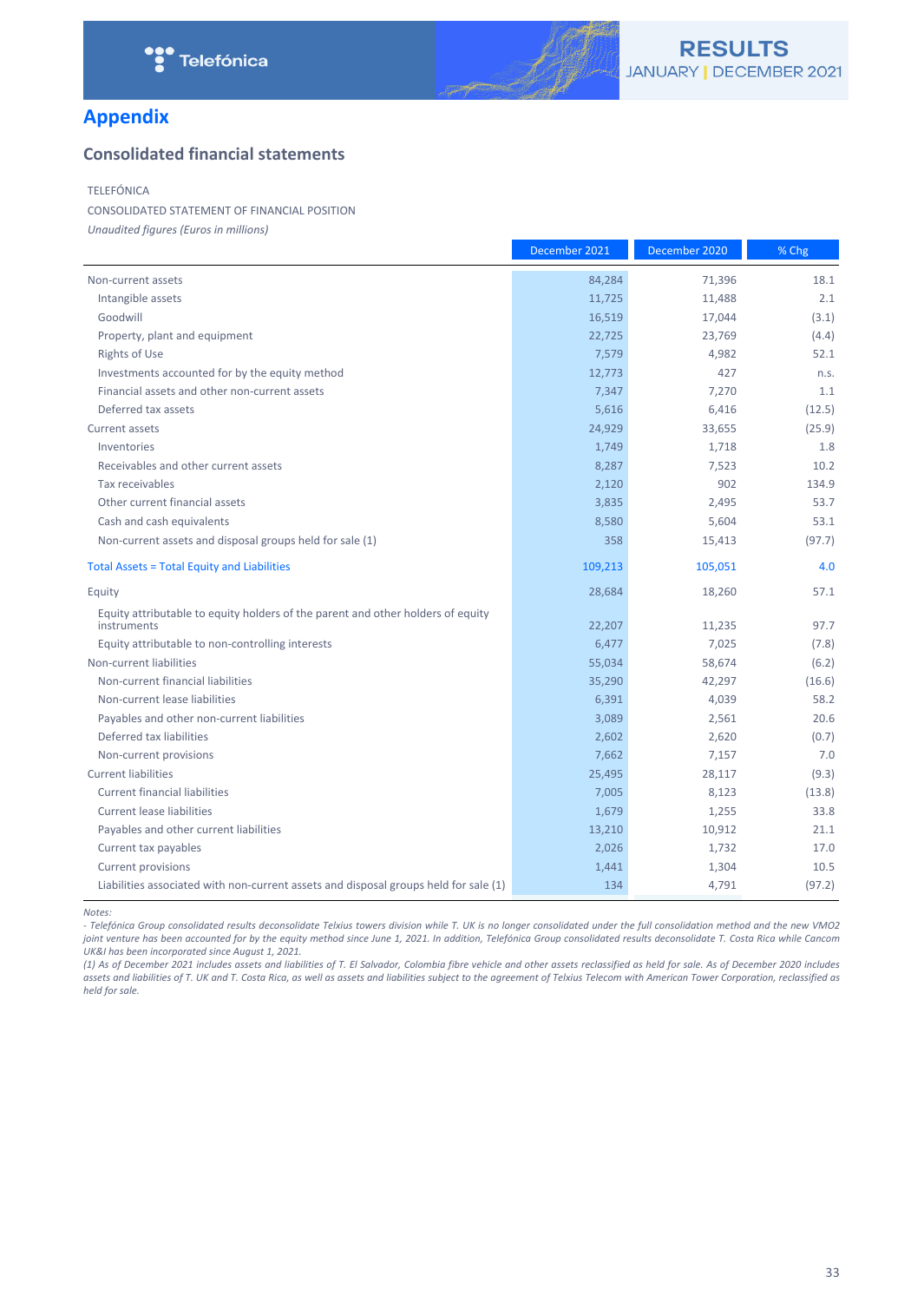

#### TELEFÓNICA

#### CONSOLIDATED CASH FLOW STATEMENT

*Unaudited figures (Euros in millions)*

|                                                                                                                                          | January - December |                |             |
|------------------------------------------------------------------------------------------------------------------------------------------|--------------------|----------------|-------------|
|                                                                                                                                          | 2021               | 2020           | % Chg       |
| Cash received from operations                                                                                                            | 46,415             | 51,353         |             |
| Cash paid from operations                                                                                                                | (34, 379)          | (36, 477)      |             |
| Net payments of interest and other financial expenses net of dividends received                                                          | (1, 309)           | (1, 171)       |             |
| Taxes proceeds/(paid)                                                                                                                    | (459)              | (509)          |             |
| Net cash flow provided by operating activities                                                                                           | 10,268             | 13,196         | (22.2)      |
| (Payments)/proceeds on investments in property, plant and equipment and<br>intangible assets, net                                        | (6, 164)           | (7,020)        |             |
| Proceeds on disposals/ (payments on investments) in companies, net of cash and<br>cash equivalents disposed                              | 12,955             | $\overline{2}$ |             |
| Proceeds/(payments) on financial investments and placements of cash surpluses<br>not included under cash equivalents                     | (895)              | (772)          |             |
| Government grants received                                                                                                               |                    |                |             |
| Net cash flow used in investing activities                                                                                               | 5,896              | (7, 791)       | C.S.        |
| Dividends paid                                                                                                                           | (3,630)            | (1,296)        |             |
| Proceeds from share capital increase                                                                                                     |                    | 323            |             |
| Proceeds/(payments) of treasury shares and other operations with shareholders<br>and with minority interests                             | (604)              | (223)          |             |
| Operations with other equity holders (1)                                                                                                 | (354)              | (1,020)        |             |
| Proceeds on issue of debentures and bonds, loans, borrowing and promissory<br>notes, and other debts                                     | 3,646              | 8,527          |             |
| Repayments of debentures and bonds, and other debts and repayments of loans,<br>borrowings and promissory notes                          | (9,993)            | (9,580)        |             |
| <b>Lease Principal Payments</b>                                                                                                          | (1,782)            | (1,787)        |             |
| Financed operating payments and investments in property, plant and equipment<br>and intangible assets payments                           | (273)              | (382)          |             |
| Net cash used in financing activities                                                                                                    | (12,990)           | (5,437)        | 138.9       |
| Effect of changes in exchange rates, cash reclassified to assets held for sale, effect<br>of changes in consolidation methods and others | (198)              | (406)          |             |
| Net increase (decrease) in cash and cash equivalents during the year                                                                     | 2,976              | (438)          | <b>C.S.</b> |
| Cash and cash equivalents at the beginning of the period                                                                                 | 5,604              | 6,042          |             |
| Cash and cash equivalents at the end of the period                                                                                       | 8.580              | 5.604          |             |

*Notes:*

-------<br>- Telefónica Group consolidated results deconsolidate Telxius towers division while T. UK is no longer consolidated under the full consolidation method and the new VMO2 joint venture has been accounted for by the equity method since June 1, 2021. In addition, Telefónica Group consolidated results deconsolidate T. Costa Rica while Cancom UK&I has been incorporated since August 1, 2021.

(1) Includes issuance and coupons of undated deeply subordinated securities.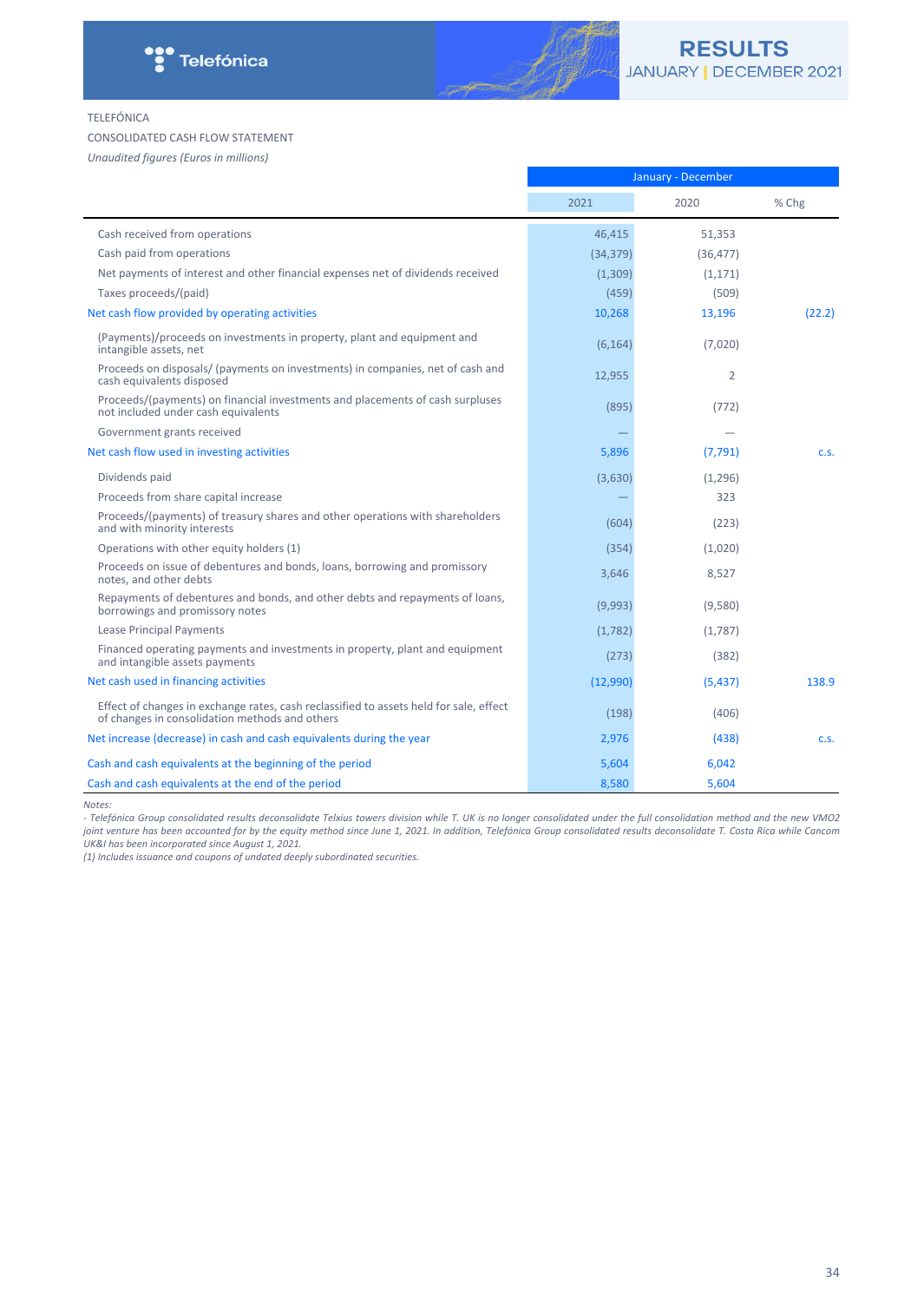

## TELEFÓNICA

NET FINANCIAL DEBT *Unaudited figures (Euros in millions)*

|                                                                           | December 2021 |
|---------------------------------------------------------------------------|---------------|
| Non-current financial liabilities                                         | 35,290        |
| <b>Current financial liabilities</b>                                      | 7,005         |
| <b>Gross Financial Debt</b>                                               | 42,295        |
| Cash and cash equivalents                                                 | (8,580)       |
| <b>Current financial assets</b>                                           | (3,823)       |
| Non-current financial assets                                              | (4,580)       |
| Mark-to-market adjustment by cash flow hedging activities related to debt | 22            |
| Other current assets and liabilities                                      | (13)          |
| Other non-current assets and liabilities                                  | 711           |
| <b>Net Financial Debt</b>                                                 | 26,032        |
| Lease Liabilities                                                         | 8,080         |
| Net Financial Debt including Lease liabilities (1)                        | 34,112        |

#### *Notes:*

*(1)* Includes assets and liabilities defined as net financial debt including lease liabilities of T. El Salvador, classified as non-current assets and disposal *groups held for sale and liabilities associated with non-current assets and disposal groups held for sale.*

- Telefónica Group consolidated results deconsolidate Telxius towers division while T. UK is no longer consolidated under the full consolidation *method* and the new VMO2 joint venture has been accounted for by the equity method since June 1, 2021. In addition, Telefónica Group *consolidated results deconsolidate T. Costa Rica while Cancom UK&I has been incorporated since August 1, 2021.* 

**-** Net financial debt includes a positive value of the derivatives portfolio for a net amount of €1,573m, €2,194m included as financial liabilities and *€3,767m included as financial assets.*

|                                           | December 2021     |
|-------------------------------------------|-------------------|
| Net Financial Debt / OIBDAaL adjusted (1) | 2.59 <sub>i</sub> |

*Notes:*

*(1) OIBDA plus adjustments and after Leases.*

#### TELEFÓNICA

#### NET COMMITMENTS RELATED TO EMPLOYEE BENEFITS

*Unaudited figures (Euros in millions)*

|                                                | December 2021 |
|------------------------------------------------|---------------|
| Gross commitments related to employee benefits | 6.337         |
| Value of associated Long-term assets           | (94)          |
| Tax benefits                                   | (1,626)       |
| Net commitments related to employee benefits   | 4.617         |
|                                                |               |

*Notes:*

- Telefónica Group consolidated results deconsolidate Telxius towers division while T. UK is no longer consolidated *under* the full consolidation method and the new VMO2 joint venture has been accounted for by the equity method since June 1, 2021. In addition, Telefónica Group consolidated results deconsolidate T. Costa Rica while Cancom UK&I has been incorporated since August 1, 2021.

- Includes new commitments associated with long-term restructuring plans booked in Spain in Q4 21.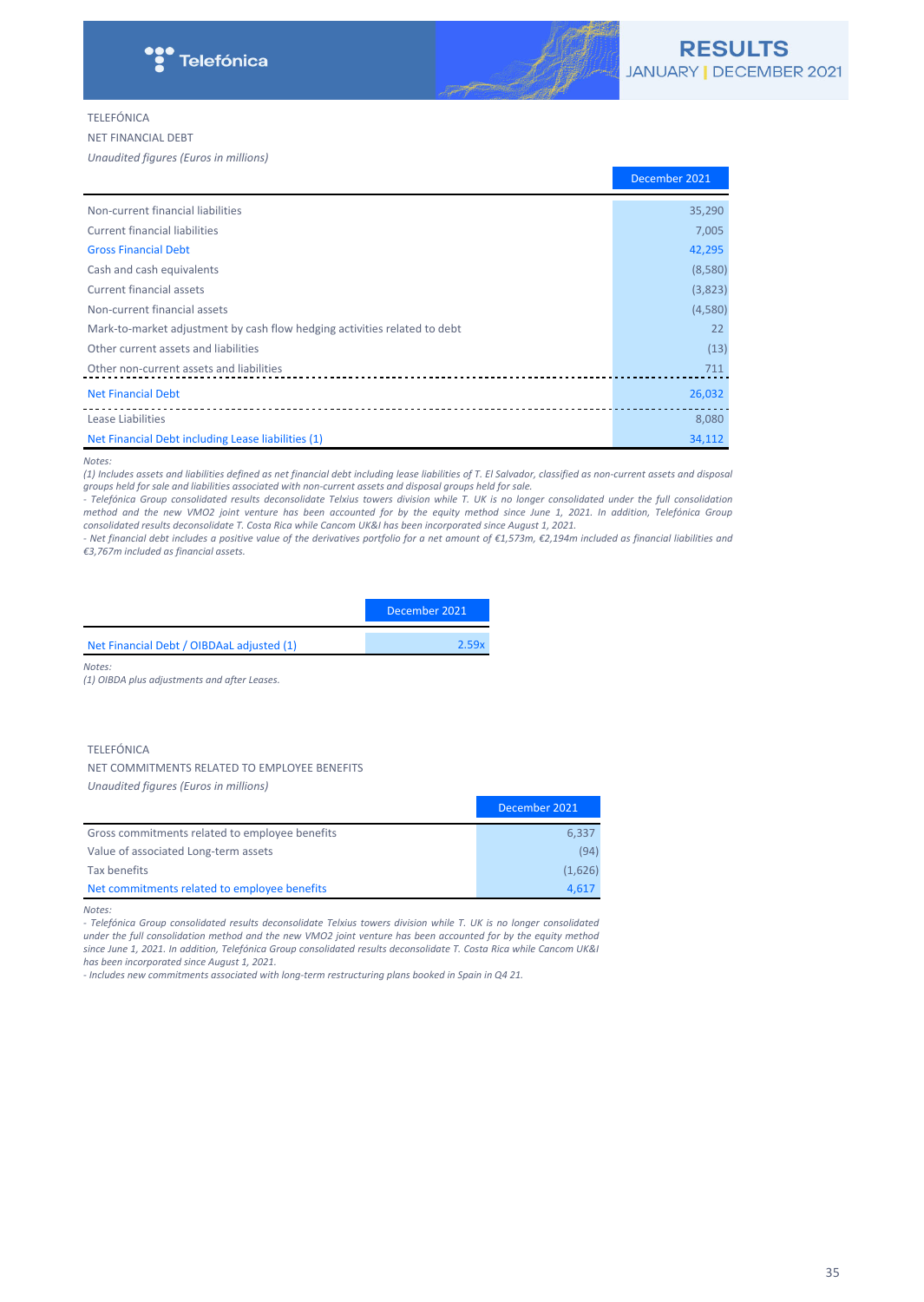

# TELEFÓNICA

EXCHANGES RATES APPLIED

|                                 | P&L and CapEx (1) |                |               | <b>Statement of Financial Position (2)</b> |
|---------------------------------|-------------------|----------------|---------------|--------------------------------------------|
| Currency units per Euro         | Jan - Dec 2021    | Jan - Dec 2020 | December 2021 | December 2020                              |
| USA (US Dollar)                 | 1.182             | 1.140          | 1.133         | 1.227                                      |
| United Kingdom (Sterling)       | 0.859             | 0.889          | 0.840         | 0.898                                      |
| Argentina (Argentine Peso) (3)  | 116.374           | 103.231        | 116.374       | 103.231                                    |
| Brazil (Brazilian Real)         | 6.372             | 5.811          | 6.321         | 6.376                                      |
| Chile (Chilean Peso)            | 896.588           | 901.811        | 956.736       | 872.227                                    |
| Colombia (Colombian Peso)       | 4,425.640         | 4,197.730      | 4,509.258     | 4,211.165                                  |
| Costa Rica (Colon)              | 738.007           | 669.792        | 730.994       | 757.576                                    |
| Mexico (Mexican Peso)           | 23.977            | 24.360         | 23.182        | 24.425                                     |
| Peru (Peruvian Nuevo Sol)       | 4.585             | 3.978          | 4.515         | 4.442                                      |
| Uruguay (Uruguayan Peso)        | 51.500            | 47.758         | 50.624        | 51.945                                     |
| Venezuela (Bolivar Digital) (3) | 18.655            | 2,569,519.031  | 18.655        | 2,569,519.031                              |

*(1)* Average exchange rate for the period.

*(2) Exchange rates as of 12/31/2021 and 12/31/2020.*

(3) Following the consideration of the Argentine and Venezuela economies as hyperinflationary from an accounting perspective, the operations are adjusted by inflation and are to be accounted at their corresponding closing exchange vs. the Euro (in the case of Venezuela, Telefónica uses a synthetic exchange rate based on 'Bolivar Digital' since *October 2021. For prior periods, the synthetic exchange rate used is based on 'Bolivar Soberano').* 

#### NET FINANCIAL DEBT PLUS LEASE LIABILITIES STRUCTURE BY CURRENCY

| Unaudited figures                                               | December 2021 |       |            |
|-----------------------------------------------------------------|---------------|-------|------------|
|                                                                 | <b>EUR</b>    | LATAM | <b>GBP</b> |
| Net financial debt plus Lease Liabilities structure by currency | 70%           | 28%   | 1%         |

#### TOTAL FINANCIAL LIABILITIES BREAKDOWN

| Unaudited figures               | December 2021 |     |                                                                                                                                           |  |  |
|---------------------------------|---------------|-----|-------------------------------------------------------------------------------------------------------------------------------------------|--|--|
|                                 |               |     | Other financial debt (including<br>[Bonds and commercial paper Debt with financial institutions   Sure minimum season and net derivatives |  |  |
| Total financial liabilities (1) | 89%           | 10% | 1%                                                                                                                                        |  |  |

(1) Includes positive value of derivatives and other financial debt.

## CREDIT RATINGS

|                    | Long-Term  | Short-Term     | Perspective | Date of last rating change |
|--------------------|------------|----------------|-------------|----------------------------|
| $M$ oody's $1$     | Baa3       | $P-3$          | Stable      | 11/7/2016                  |
| Fitch <sup>1</sup> | <b>BBB</b> | $F-2$          | Stable      | 9/5/2016                   |
| $S\&P^1$           | BBB-       | A <sub>3</sub> | Stable      | 11/20/2020                 |

(1) The rating is issued by a credit rating agency established in the EU and registered under Regulation (EC) 1060/2009.

#### ESG RATINGS

|                               | Overall score/rating | Relative positioning                   | Date of last rating change |
|-------------------------------|----------------------|----------------------------------------|----------------------------|
| <b>CDP</b>                    | $\overline{A}$       | Among 277 'A List' companies worldwide | Dec-21                     |
| Digital Inclusion Benchmark   | 89.5                 | 1st worldwide                          | $Dec-21$                   |
| <b>FTSE Russell</b>           | 4.4/5                | 1st in sector                          | $Dec-21$                   |
| Moody's Vigeo Eiris           | 67/100               | 3rd / 37 (sector)                      | $Oct-21$                   |
| <b>MSCI</b>                   | A                    | Average in sector                      | $Dec-21$                   |
| <b>Ranking Digital Rights</b> | Included             | 1st in sector                          | $Feb-21$                   |
| Refinitiv                     | $A -$                | 5th in sector                          | $Feb-21$                   |
| <b>S&amp;P DJSI</b>           | 86/100               | Listed in DJSI Europe                  | Dec-21                     |
| Sustainalytics                | 17.4 (low risk)      | 14th / 227 (sector)                    | $Oct-21$                   |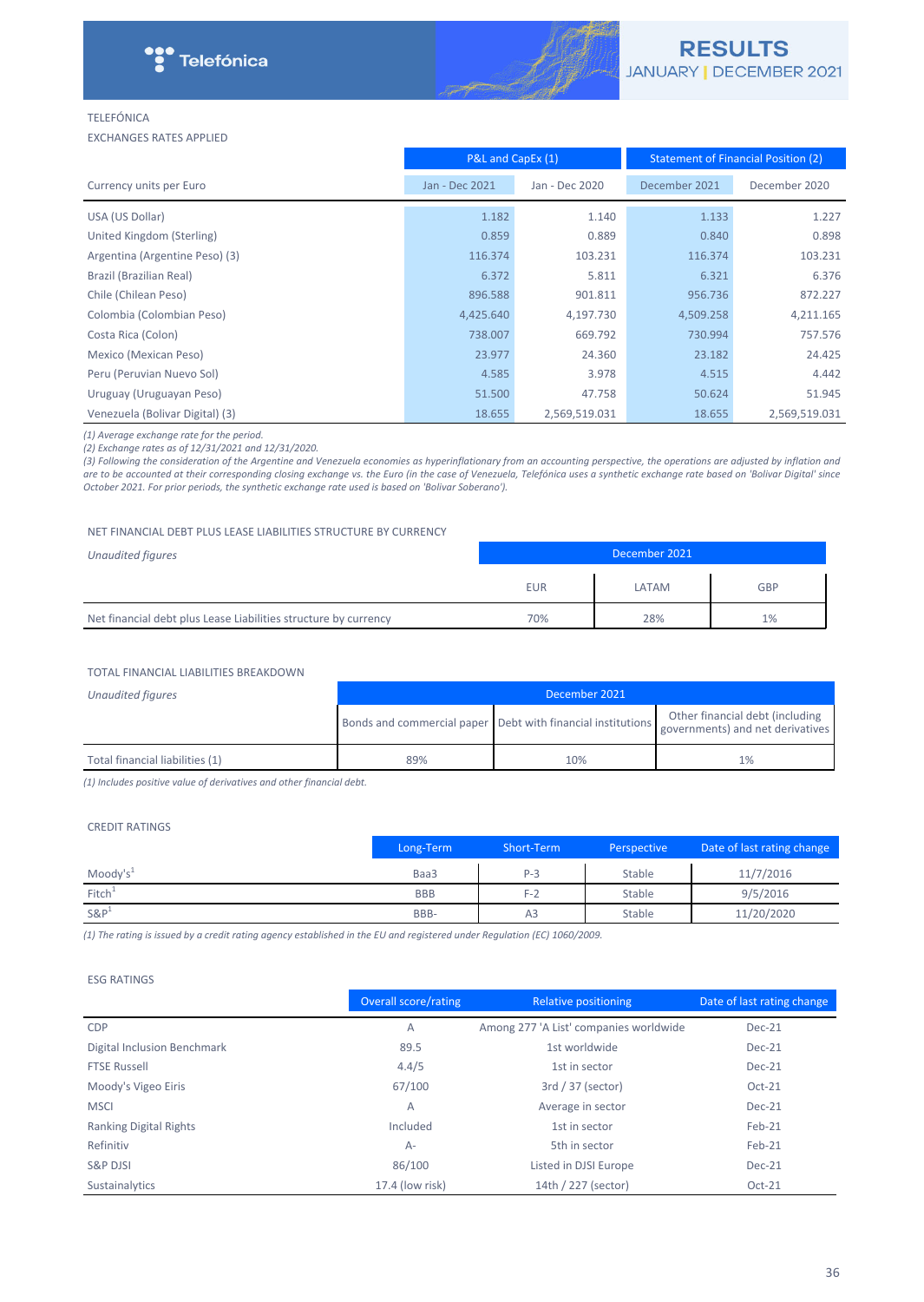

## <span id="page-36-0"></span>**Alternative performance measures**

The management of the Group uses a series of APM in its decision-making, in addition to those expressly defined in the IFRS as they provide additional information useful to assess the Group's performance, solvency and liquidity. These measures should not be viewed separately or as a substitute for the measures presented according to the IFRS.

#### **Effect of the incorporation of the joint venture between Telefónica and Liberty Global in the UK**

Telefónica UK, which was fully consolidated, left the consolidation perimeter on June 1 2021. On the same date, the VMED O2 UK Ltd joint venture (VMO2) started to be accounted for by the equity method. The effect on the Group's alternative performance measures is as follows:

- OIBDA/OIBDA CapEx: Telefónica UK ceased to consolidate in Group OIBDA on June 1. The OIBDA of VMO2 does not compute in the Group's consolidated OIBDA.
- Debt indicators: Telefónica UK's debt is no longer consolidated in the Group as of June 1. The debt of VMO2 is not consolidated in the Telefónica Group debt.
- Free cash flow: Telefónica UK ceases to be consolidated in the Group's free cash flow on June 1. From that date, dividends received from VMO2 will be included in the Group's Free Cash Flow.
- Organic result: Telefónica UK ceases to be consolidated in the Group's organic result on June 1. VMO2 does not compute in the Group's organic result.
- Underlying result: Telefónica UK ceases to be consolidated in the Group's underlying profit or loss on June 1. VMO2 is included in the Group's underlying profit or loss under equity accounted investments.

#### **Operating income before depreciation and amortisation (OIBDA)**

Operating income before depreciation and amortisation (OIBDA) is calculated by excluding solely depreciation and amortisation from Operating income. OIBDA is used to track the performance of the business and to establish operating and strategic targets of Telefónica Group companies. OIBDA is a commonly reported measure and is widely used among analysts, investors and other interested parties in the telecommunications industry, although not a measure explicitly defined in IFRS, and therefore, may not be comparable to similar indicators used by other companies. OIBDA should not be considered as a substitute for Operating income.

Furthermore, the Group uses the OIBDA margin measure, which is the result of dividing OIBDA by revenues.

Reported figures for 2020 and 2021 include the impacts of IFRS 16 Leases. Since the adoption of the new standard (January 1, 2019) most of lease expenses that under prior accounting standard affected operating expenses, are now affecting depreciation and amortisation or net financial expenses, resulting in higher OIBDA under IFRS 16.

The detailed reconciliation of Telefónica Group's OIBDA and Operating Income can be found in the selected financial information contained in <https://www.telefonica.com/en/wp-content/uploads/sites/5/2022/01/rdos21t4-data.zip>. OIBDA is also defined on consolidated financial statements published by the Group for 2021 (see "Alternative measures not defined in IFRS" in Note 2).

#### **OIBDA-CapEx and OIBDA-CapEx excluding spectrum acquisitions**

OIBDA-CapEx is defined as Operating income before depreciation and amortisation, reduced by accrued capital expenditures. OIBDA-CapEx excluding spectrum acquisitions is defined as Operating income before depreciation and amortisation, reduced by accrued capital expenditures excluding those related to spectrum acquisitions.

Furthermore, the Group uses the measures OIBDA-CapEx margin and OIBDA-CapEx excluding spectrum acquisitions margin, which is the result of dividing these measures by revenues.

We believe that it is important to consider capital expenditures, and capital expenditures excluding spectrum acquisitions, together with OIBDA in order to have a more complete measure of the performance of our telecommunications businesses. We use these measures internally to track the performance of our business, to establish operating and strategic targets of the Group's businesses and in our internal budgeting process.

Neither OIBDA-CapEx nor OIBDA-CapEx excluding spectrum acquisitions is a measure expressly defined in IFRS, and therefore they may not be comparable to similar indicators used by other companies. In addition, neither OIBDA-CapEx nor OIBDA-CapEx excluding spectrum acquisitions should be considered a substitute for Operating income, the most comparable financial measure calculated in accordance with IFRS, or any measure of liquidity calculated in accordance with IFRS.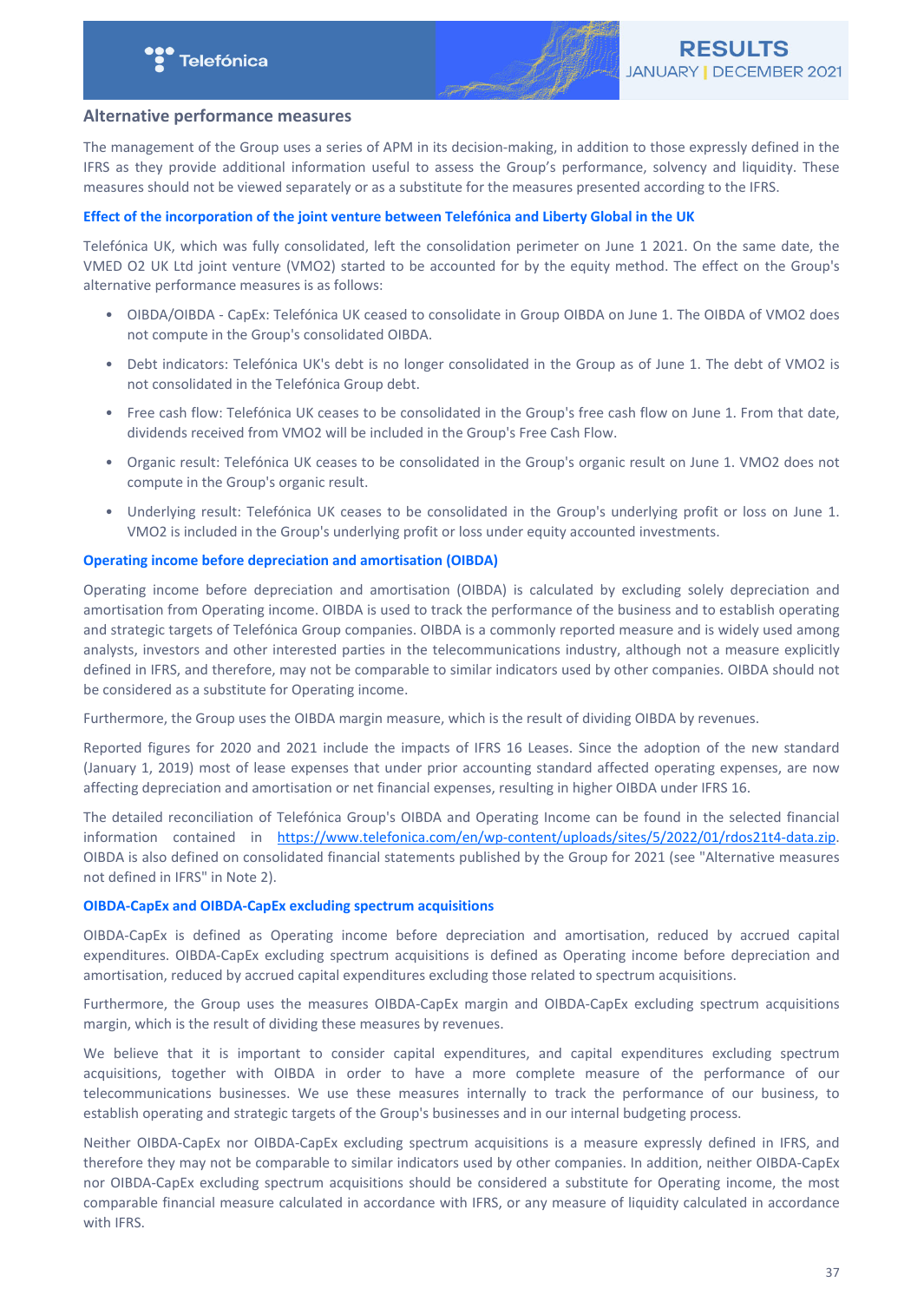

The detailed reconciliation of Telefónica Group's OIBDA-CapEx and OIBDA-CapEx excluding spectrum acquisitions with Operating Income, can be found in the consolidated financial statements published by the Group for 2021 (see "Alternative measures not defined in IFRS" in Note 2).

OIBDA-CapEx and OIBDA-CapEx excluding spectrum acquisitions are also defined on the consolidated financial statements published by the Group for 2021 (see "Alternative measures not defined in IFRS" in Note 2).

#### **Debt indicators**

#### a) Net financial debt and Net financial debt plus leases and Net financial debt plus commitments

As per the Group calculation, net financial debt includes: i) current and non-current financial liabilities in our consolidated statement of financial position (which includes the negative mark-to-market value of derivatives), ii) other payables included in "Payables and other non-current liabilities" and "Payables and other current liabilities" (mainly corresponding to payables for deferred payment of radio spectrum that have an explicit financial component) and (iii) financial liabilities included in "Liabilities associated with non-current assets classified as held for sale".

From these liabilities, the following are subtracted: i) cash and cash equivalents, ii) current financial assets (which include short-term derivatives), iii) the positive mark-to-market value of derivatives with a maturity beyond one year, iv) other interest-bearing assets (components of "Receivables and other current assets", "Tax receivables" and "Financial assets and other non-current assets" in the consolidated statement of financial position),  $v$ ) cash and other current financial assets included in "Non-current assets classified as held for sale" and vi) mark-to-market adjustment by cash flow hedging activities related to debt. In "Receivables and other current assets" we include the customer financing of terminal sales classified as short term, and "Financial assets and other non-current assets" includes derivatives, instalments for the long-term sales of terminals to customers and other long-term financial assets.

Since the adoption of IFRS 16 Leases in 2019, the indicator "Net financial debt plus leases" was included, which is calculated by adding to the net financial debt the lease liabilities under IFRS 16 (including also those corresponding to the companies held for sale) and deducting assets from subleases. This indicator cannot be presented comparatively for periods prior to 2019.

Net financial debt plus commitments is calculated by adding gross commitments related to employee benefits to net financial debt and deducting the value of long-term assets associated with those commitments and the tax benefits arising from the future payments of those commitments. Gross commitments related to employee benefits are current and non-current provisions recorded for certain employee benefits such as termination plans, post-employment defined benefit plans and other benefits.

Net financial debt, net financial debt plus leases and net financial debt plus commitments are meaningful for investors and analysts because they provide an analysis of Group solvency using the same measures used by Group management. They are used to calculate internally certain solvency and leverage ratios. Nevertheless, none of them should be considered as a substitute for gross financial debt as presented in the consolidated statement of financial position.

The reconciliation of Telefónica Group's gross financial debt according to the consolidated statement of financial position, net financial debt and net financial debt plus leases at the end of December 2021 can be found on page 35 of this document and in the financial information contained in [https://www.telefonica.com/en/wp-content/uploads/](https://www.telefonica.com/en/wp-content/uploads/sites/5/2022/01/rdos21t4-data.zip) [sites/5/2022/01/rdos21t4-data.zip.](https://www.telefonica.com/en/wp-content/uploads/sites/5/2022/01/rdos21t4-data.zip) Net financial debt is also defined in the consolidated financial statements of the Group for 2021 (see "Alternative measures not defined in IFRS" in Note 2.

#### **b)** Leverage ratio

Since the first quarter of 2020 (once annual homogeneous data is available after the adoption of IFRS 16 in January 2019), the leverage ratio is calculated as the ratio of net financial debt over OIBDAaL (OIBDA after leases) for the past 12 months, including or excluding the OIBDAaL of the companies which are incorporated or removed from the perimeter of consolidation, and excluding certain factors in line with the calculation of organic OIBDA.

The reconciliation of the leverage ratio can be found in the selected financial information contained in <https://www.telefonica.com/en/wp-content/uploads/sites/5/2022/01/rdos21t4-data.zip>.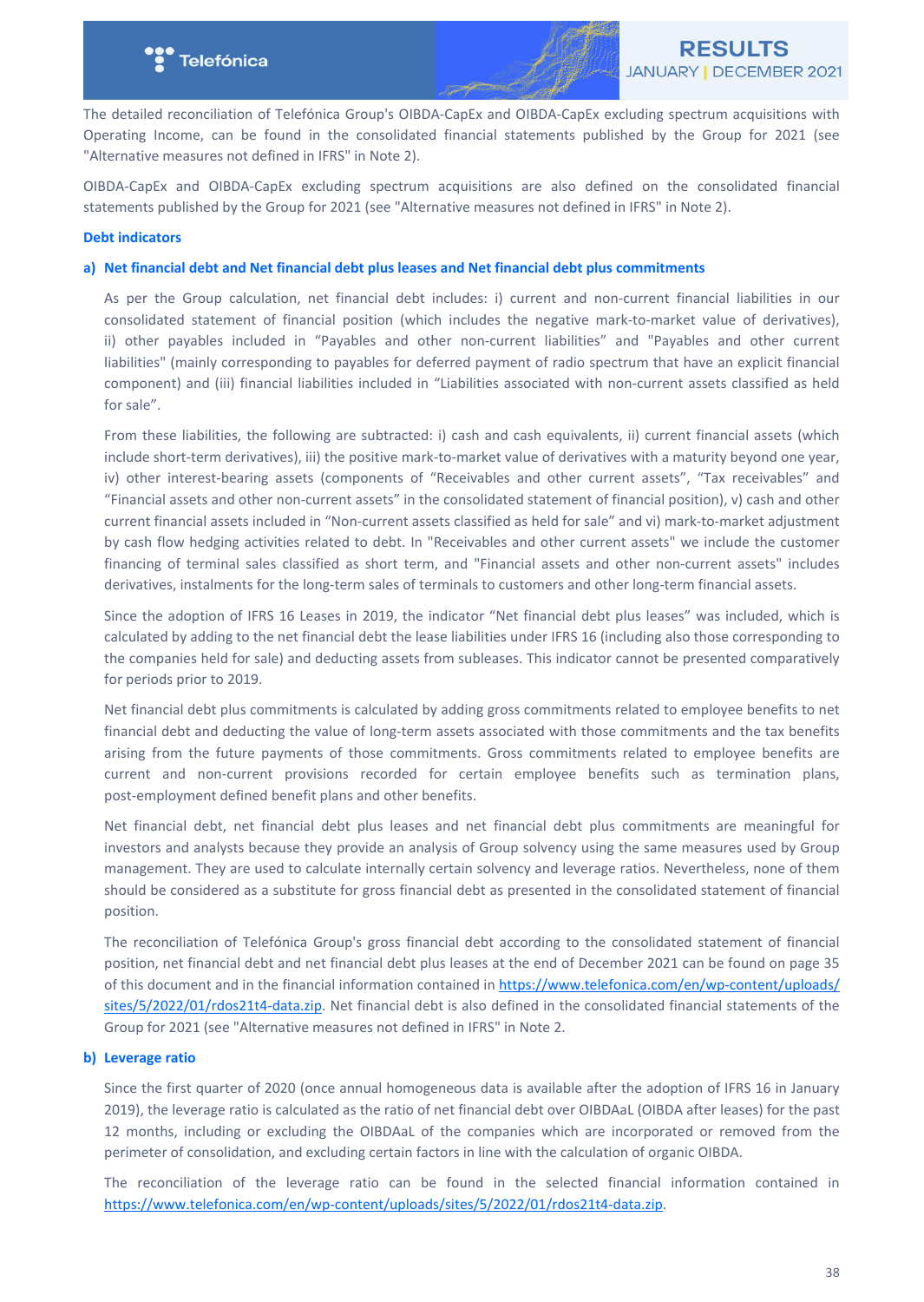

#### **Free Cash Flow**

The Group's free cash flow is calculated starting from "Net cash flow provided by operating activities" as indicated in the consolidated statement of cash flows; deducting (Payments)/proceeds on investments in property, plant and equipment and intangible assets, net, adding the cash received form government grants and deducting dividends paid to minority interests and payments of financed spectrum without explicit interest. The cash used to cancel commitments related to employee benefits (originally included in the Net cash flow provided by operating activities) is added as it represents the payments of principal of the debt incurred with those employees.

Since the adoption of IFRS 16 in 2019, the principal payments of lease liabilities are considered as net cash used in financing activities within the consolidated cash flow statement. Under the previous standard, it was considered within net cash flow provided by operating activities. However, to guarantee comparability with previous periods, the principal payments of lease liabilities are deducted in the calculation of the "Free cash flow" of 2019. For information purposes, the indicator "Free cash flow excluding lease principal payments" was added, which excludes these payments. This indicator cannot be presented comparatively for periods prior to 2019.

We believe that free cash flow is a meaningful measure for investors and analysts because it provides an analysis of the cash flow available to protect solvency levels and to remunerate the parent company's shareholders and other equity holders. The same measure is used internally by Group management. Nevertheless, free cash flow as calculated by us should not be considered as a substitute for the various flows of cash as presented in the consolidated statements of cash flows.

The reconciliation of net cash flow from operations, according to the consolidated statement of cash flows (on a straight-line basis) and the Group's Free cash flow according to the above definition, can be found on the selected financial information contained in [https://www.telefonica.com/en/wp-content/uploads/sites/5/2022/01/rdos21t4](https://www.telefonica.com/en/wp-content/uploads/sites/5/2022/01/rdos21t4-data.zip) [data.zip](https://www.telefonica.com/en/wp-content/uploads/sites/5/2022/01/rdos21t4-data.zip). Free cash flow is also defined in the consolidated financial statements of the Group for 2021 (see "Alternative measures not defined in IFRS" in Note 2).

#### **Organic Result**

y-o-y changes referred to in this document as "organic" or presented "in organic terms" intend to present a homogeneous comparison, by applying a constant perimeter of consolidation, constant exchange rates and other specific adjustments which are described herein. "Organic" variations provide useful information about the evolution of the business due to several factors:

- They provide information on the organic performance of the Group's operations in the different markets in which it operates, by maintaining constant exchange rates and perimeter, removing the impact of certain exogenous factors which may distort the y-o-y comparison since they are specific to a certain moment and not associated with the ordinary performance of the business (such as, for example, capital gains or losses from the sale of companies or restructuring associated to simplification plans and aimed at improving efficiency and future profitability of the Company) and therefore, helping the business performance analysis in homogeneous terms.
- Organic results are therefore used both internally and by the various agents in the market to conduct consistent monitoring of trends and of the operating performance of the business. Moreover, this data helps the comparison between the business performance of Telefónica and that of other operators, although the term "organic" is not a term defined in IFRS, and the "organic" measures included herein may not be comparable to similar measures presented by other companies.

For the purposes of this document, "organic" variation 2021/2020 is defined as the reported variation adjusted by the following factors:

- Assumes average constant foreign exchange rates of 2020. Nevertheless, the reported variation of the companies of the countries with hyperinflationary economies (Argentina and Venezuela) is excluded.
- Considers a constant perimeter of consolidation.
- At OIBDA and OIBDA-CapEx levels, does not include capital gains/losses from the sale of companies, for significant impacts, write-offs, material non-recurring impacts and restructuring costs.
- CapEx also excludes investment in spectrum.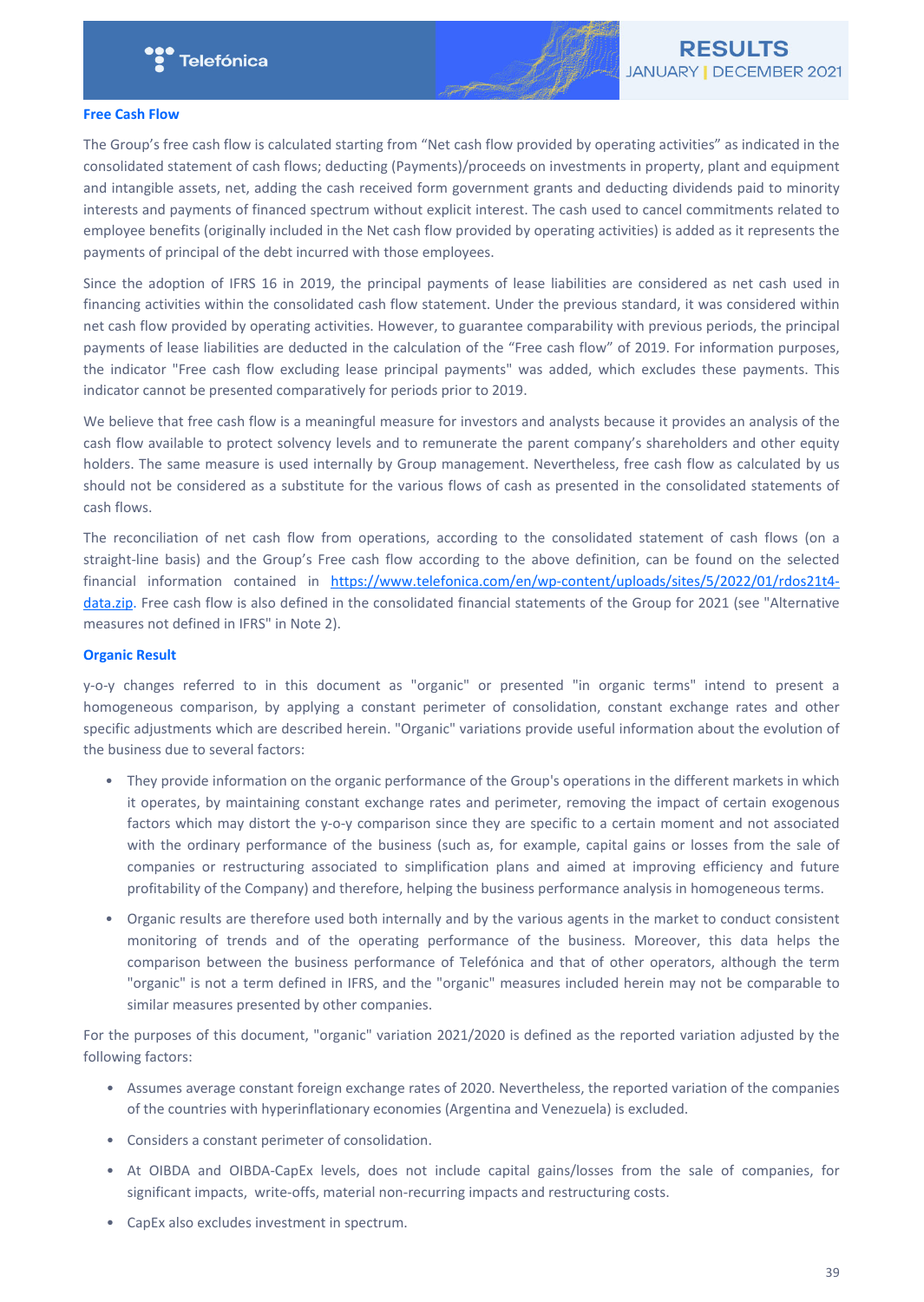

Reconciliation between reported data and organic revenue figures, OIBDA and OIBDA-CapEx can be found in the selected financial information contained in [https://www.telefonica.com/en/wp-content/uploads/sites/5/2022/01/](https://www.telefonica.com/en/wp-content/uploads/sites/5/2022/01/rdos21t4-data.zip) [rdos21t4-data.zip.](https://www.telefonica.com/en/wp-content/uploads/sites/5/2022/01/rdos21t4-data.zip) The Management Report of Telefónica Group contained in the Consolidated Financial Statements for 2021 also includes the description of the adjustments for the calculation of the organic variations.

## **Underlying Result**

"Underlying" result or results in "underlying" terms intend to present a result adjusted by certain factors which distort the analysis of the business performance. Unlike the organic result, no exchange rate nor hyperinflation, nor perimeter adjustments are made to the underlying result.

The underlying result is calculated up to net income, while organic variations are calculated up to the Operating income and OIBDA - CapEx. The "underlying" result provides useful information for the company and market agents because:

- It provides additional information on the underlying performance of the Group's operations, removing the distorting effects of certain factors, as they are specific to a certain moment and not associated with the ordinary performance of the business, facilitating the underlying analysis of the business.
- The inclusion of the business underlying performance is used both internally and by the various agents in the market to consistently monitor trends and operating performance of the business; this data also facilitates the relation between the business performance of Telefónica and that of other operators, although the term "underlying" is not a term defined in IFRS, and the "underlying" measures included herein may not be comparable to similar measures presented by other companies.

For the purposes of this document, "underlying" result is defined as the reported result as adjusted by the following factors:

- Does not include capital gains/losses from the sale of companies, for significant impacts, write-offs, material non-recurring impacts and restructuring costs.
- Amortisation of intangible assets from purchase price allocation processes is also excluded.

Reconciliation between reported data and OIBDA underlying figures and net income can be found on the selected financial information contained on [https://www.telefonica.com/en/wp-content/uploads/sites/5/2022/01/rdos21t4](https://www.telefonica.com/en/wp-content/uploads/sites/5/2022/01/rdos21t4-data.zip) [data.zip](https://www.telefonica.com/en/wp-content/uploads/sites/5/2022/01/rdos21t4-data.zip).